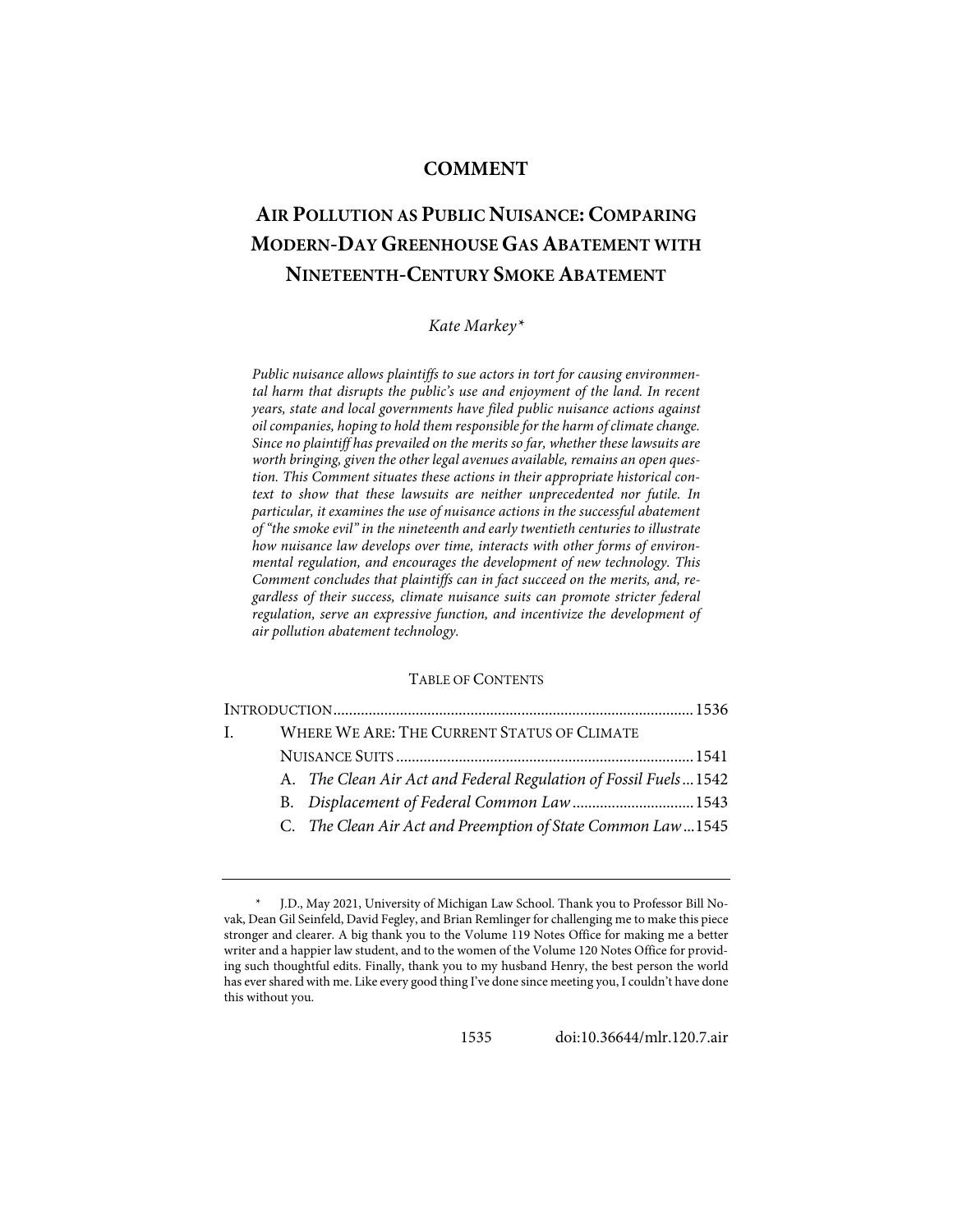| 1536 | Michigan Law Review                                                                                           | [Vol. 120:1] |  |  |  |
|------|---------------------------------------------------------------------------------------------------------------|--------------|--|--|--|
| II.  | D. Procedural Gamesmanship in Climate Nuisance Suits 1547<br>WHERE WE WERE: USING NUISANCE SUITS TO CHALLENGE |              |  |  |  |
|      | THE SMOKE EVIL IN THE NINETEENTH CENTURY  1552                                                                |              |  |  |  |
|      | A. The Progression of Judicial Thinking in Nuisance Law,                                                      |              |  |  |  |
|      |                                                                                                               |              |  |  |  |
|      | B. "Cleaning Up Pittsburgh for All of Us": Regulation of                                                      |              |  |  |  |
|      |                                                                                                               |              |  |  |  |
|      |                                                                                                               |              |  |  |  |
| III. | WHERE WE ARE HEADED: THE VALUE OF PUBLIC NUISANCE                                                             |              |  |  |  |
|      |                                                                                                               |              |  |  |  |
|      | A. Early Climate Nuisance Suits, Early Smoke Nuisance                                                         |              |  |  |  |
|      | Suits, and Reaching a Decision on the Merits  1560                                                            |              |  |  |  |
|      | Two Sources of Regulation: Legislation and the Common<br>B.                                                   |              |  |  |  |
|      |                                                                                                               |              |  |  |  |
|      | C. The Expressive and Innovative Value of Holding                                                             |              |  |  |  |
|      |                                                                                                               |              |  |  |  |
|      |                                                                                                               |              |  |  |  |

## INTRODUCTION

As of September 2021, there were thirteen pending public nuisance law-suits against major oil companies seeking to abate the harm<sup>[1](#page-1-0)</sup> of climate

<span id="page-1-0"></span> <sup>1.</sup> This Comment uses the term "abate the harm" as a shorthand for the monetary contribution plaintiffs seek from oil companies in climate nuisance suits. Climate nuisance plaintiffs want oil companies to foot the bill for damage caused by climate change. For example, in its complaint, the City of Annapolis describes how the oil companies' choice to promote fossil fuels has led to "attendant tidal flooding in Annapolis" and "increased frequency and intensity of extreme weather events in and around Annapolis." Flooding and other extreme weather mean Annapolis will suffer monetary loss from damage to infrastructure and a decline in tourism revenue. It will also need to pay for costly interventions like seawalls. Climate nuisance suits like Annapolis's ask oil companies to compensate municipalities for this harm. Complaint at 136–37, City of Annapolis v. BP P.L.C., No. C-02-CV-21-000250 (Md. Cir. Ct. Feb. 22, 2021).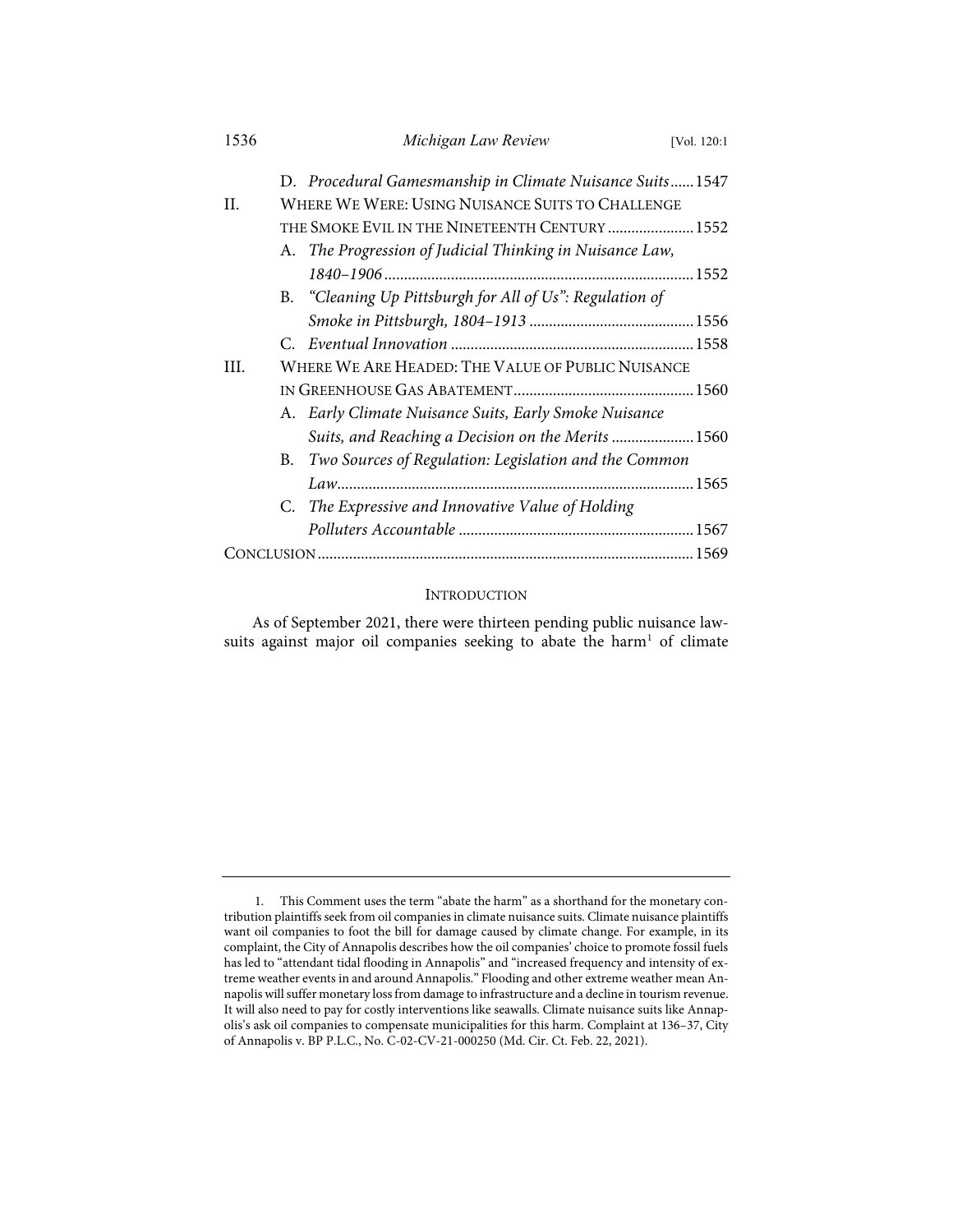<span id="page-2-0"></span>change.<sup>[2](#page-2-1)</sup> These lawsuits, primarily brought by state and local governments,<sup>[3](#page-2-2)</sup> seek compensatory and equitable relief for the environmental harm caused by climate change. The current wave of public nuisance lawsuits is the latest step in a string of recent attempts to hold oil companies liable in tort.<sup>[4](#page-2-3)</sup> Many legal commentators have argued that while these tort lawsuits initially inspire "enormous bombast and press attention," they all inevitably end up entangled in technicalities of the law and unable to succeed on the merits.<sup>[5](#page-2-4)</sup>

In fact, in May 2021, the Supreme Court published a decision in *BP P.L.C. v. Mayor of Baltimore*, a case that concerned one such technical hurdle.[6](#page-2-5) The city of Baltimore brought the case against twenty-six oil companies to hold them liable for the harm of climate change.<sup>[7](#page-2-6)</sup> On appeal to the Supreme Court, the question presented concerned a narrow, technical issue of federal appellate jurisdiction—specifically, the scope of appellate review of district court orders to remand cases back to state court.<sup>[8](#page-2-7)</sup> The issue in the case seemed inconsequential and minor on its face. But in reality, it arose from a coordinated and

<span id="page-2-2"></span> 3. Twelve of the thirteen lawsuits were brought by state and local governments, and one was brought by a Fishermen's Association. *See supra* not[e 2.](#page-2-0) 

<span id="page-2-3"></span> 4. For a brief overview of recent attempts to regulate fossil fuels through tort law, see Randall S. Abate, *Public Nuisance Suits for the Climate Justice Movement: The Right Thing and the Right Time*, 85 WASH. L. REV. 197, 214–23 (2010).

<span id="page-2-4"></span> 5. Walter Olson, *Municipal Climate Suits and Lawsuit Diplomacy*, CATO INST. (May 31, 2018, 8:32 AM)[, https://www.cato.org/blog/municipal-climate-suits-lawsuit-diplomacy](https://www.cato.org/blog/municipal-climate-suits-lawsuit-diplomacy) [\[perma.](https://perma.cc/HW29-YBE2) [cc/HW29-YBE2\]](https://perma.cc/HW29-YBE2); *see also* Albert C. Lin, *Dodging Public Nuisance*, 11 U.C. IRVINE L. REV. 489, 502–04 (2020) (discussing the role of standing and the political question doctrine in dismissing climate change public nuisance cases); Laura Flahive Wu & Nicole Antoine, *What Evolution of Public Nuisance Claims Means for Cos.*, LAW360 (Oct. 25, 2021, 5:29 PM), [https://www.law360.](https://www.law360.com/corporate/articles/1433833) [com/corporate/articles/1433833](https://www.law360.com/corporate/articles/1433833) [\[perma.cc/9FDD-QD9D\]](https://perma.cc/9FDD-QD9D) (noting that most climate change public nuisance lawsuits "have been unsuccessful").

6. 141 S. Ct. 1532 (2021).

<span id="page-2-6"></span><span id="page-2-5"></span> 7. Mayor of Baltimore v. BP P.L.C., 388 F. Supp. 3d 538, 548 (D. Md. 2019), *vacated*, 141 S. Ct. 1532 (2021).

<span id="page-2-7"></span> 8. *BP*, 141 S. Ct. at 1536. More specifically, *BP P.L.C. v. Mayor of Baltimore* concerned the scope of federal appellate review under 28 U.S.C. § 1447(d). The Court held that when a defendant raises federal officer removal under § 1442 and the district court remands the case back to state court, on appeal to the circuit court, the court may review *all* bases of removal, not just removal under § 1442. *Id.* at 1537–38.

<span id="page-2-1"></span> <sup>2.</sup> *Id.*; Complaint, Anne Arundel Cnty. v. BP P.L.C., No. C-02-CV-21-000565 (Md. Cir. Ct. Apr. 26, 2021); Complaint, Cnty. of Maui v. Sunoco LP, No. 2CCV-20-0000283 (Haw. Cir. Ct. Oct. 12, 2020); Complaint, State v. BP Am. Inc., N20C-09-097 (Del. Super. Ct. Sept. 10, 2020); Complaint, City of Charleston v. Brabham Oil Co., No. 2020-CP-1003975 (S.C. Ct. C.P. Sept. 9, 2020); Complaint, City of Hoboken v. Exxon Mobil Corp., No. HUD-L-003179-20 (N.J. Super. Ct. Sept. 2, 2020); Complaint, City of Honolulu v. Sunoco LP, No. 1CCV-20-0000380 (Haw. Cir. Ct. Mar. 9, 2020); Complaint, Pac. Coast Fed'n of Fishermen's Ass'ns, Inc. v. Chevron Corp., No. CGC-18-571285 (Cal. Super. Ct. Nov. 14, 2018); Complaint, Bd. of Cnty. Comm'rs of Boulder Cnty. v. Suncor Energy (U.S.A.), Inc., No. 2018CV030349 (Colo. Dist. Ct. Apr. 17, 2018); Complaint, Mayor of Baltimore v. BP P.L.C., No. 24-C-18-004219 (Md. Cir. Ct. Jul. 20, 2018); Complaint, State v. Chevron Corp., No. PC-2018-4716 (R.I. Super. Ct. Jul. 2, 2018); Complaint, People v. BP P.L.C., No. RG17875889 (Cal. Super. Ct. Sept. 19, 2017); Complaint, Cnty. of San Mateo v. Chevron Corp., No. 17CIV03222 (Cal. Super. Ct. July 17, 2017).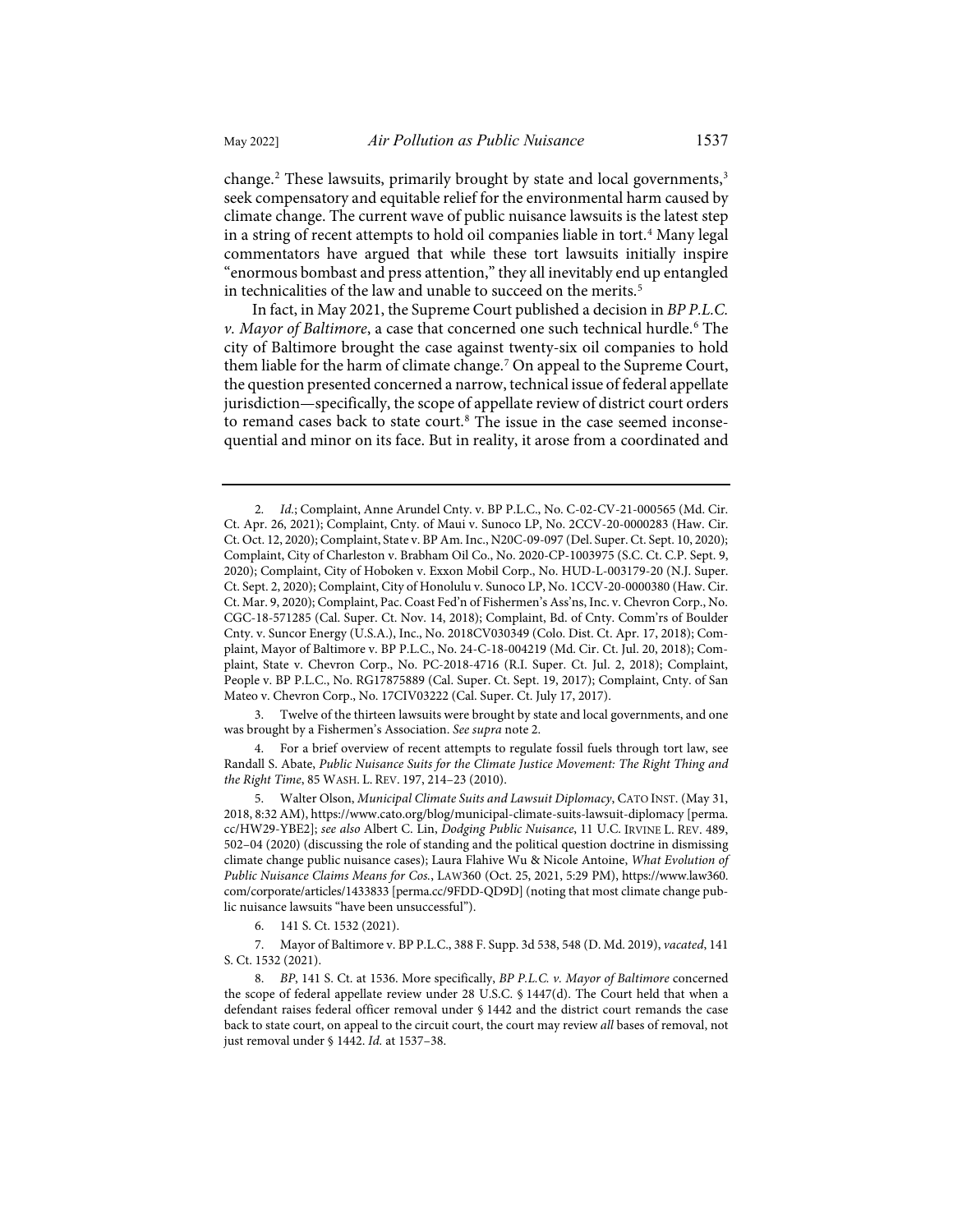calculated project on the part of major oil companies to avoid liability.<sup>[9](#page-3-0)</sup> Together, they are defending against climate change litigation with an array of procedural arguments designed to get lawsuits dismissed before a decision on the merits. The Court's decision in *BP P.L.C. v. Mayor of Baltimore* has brought these companies one small step closer to shutting the door on climate tort liability altogether.<sup>[10](#page-3-1)</sup> Indeed, for an entire year, some of these thirteen public nuisance lawsuits had been stayed in anticipation of the Supreme Court's ruling in *BP*, which kept judges from reaching the merits of the underlying tort claims.<sup>11</sup> And while the Supreme Court's ultimate decision did not render these lawsuits void, it added one more procedural hurdle for plaintiffs to overcome.

Today, the detrimental impact of  $CO<sub>2</sub>$  emissions on the health of our planet is clear[.12](#page-3-3) Immediate action is needed to reduce fossil fuel production and to keep the global temperature within a safe level.<sup>[13](#page-3-4)</sup> During the Trump Administration, the executive branch rolled back environmental regulations, and the president himself failed to accept the link between climate change and natural disasters.[14](#page-3-5) While President Biden has committed to cutting carbon

<span id="page-3-2"></span>11. City of Honolulu v. Sunoco LP, No. 20-cv-00163 (D. Haw. Mar. 5, 2021) (order denying motion to stay execution of remand order and granting temporary stay to seek relief before the Ninth Circuit); King Cnty. v. BP P.L.C., No. 18-cv-00758 (W.D. Wash. Sept. 9, 2020) (order continuing stay); Pac. Coast Fed'n of Fishermen's Ass'ns, Inc. v. Chevron Corp., No. 18-cv-07477 (N.D. Cal. Nov. 25, 2020) (joint request from the parties to stay a case management conference until after a Supreme Court decision). Many other cases also filed petitions for certiorari raising the same arguments as the parties in *Mayor of Baltimore v. BP P.L.C*. These cases were effectively stayed in anticipation of a decision as well. *See* Petition for Writ of Certiorari, Suncor Energy (U.S.A.) Inc. v. Bd. of Cnty. Comm'rs of Boulder Cnty., 123 S. Ct. 1708 (2020) (No. 20- 783); Petition for Writ of Certiorari, Shell Oil Prods. Co. v. Rhode Island, 141 S. Ct. 2666 , (2020) (No. 20-900); Petition for Writ of Certiorari, Chevron Corp. v. Cnty. of San Mateo, 141 S. Ct. 2666 (2020) (No. 20-884); Petition for Writ of Certiorari, Chevron Corp. v. City of Oakland, 141 S. Ct. 2776 (2021) (No. 20-1089).

<span id="page-3-3"></span>12. *See, e.g.*, Somini Sengupta, *'Bleak' U.N. Report on a Planet in Peril Looms Over New Climate Talks*, N.Y. TIMES (Nov. 26, 2019), [https://www.nytimes.com/2019/11/26/climate/green](https://www.nytimes.com/2019/11/26/climate/greenhouse-gas-emissions-carbon.html)[house-gas-emissions-carbon.html](https://www.nytimes.com/2019/11/26/climate/greenhouse-gas-emissions-carbon.html) [\[perma.cc/RB27-E956\]](https://perma.cc/RB27-E956); World Meteorological Org. & Glob. Atmosphere Watch, *The State of Greenhouse Gases in the Atmosphere Based on Global Observations Through 2018*, WMO GREENHOUSE GAS BULL. 2–3 (Nov. 25, 2019) (finding global atmospheric CO2 had increased 147% since the year 1750).

<span id="page-3-4"></span>13. Specifically, experts argue that we must keep global temperature increase below 1.5 degrees Celsius in comparison to pre-industrial levels. *See* INTERGOVERNMENTAL PANEL ON CLIMATE CHANGE, SPECIAL REPORT: GLOBAL WARMING OF 1.5 °C (2019), [https://www.ipcc.ch/site/as](https://www.ipcc.ch/site/assets/uploads/sites/2/2019/06/SR15_Full_Report_High_Res.pdf)[sets/uploads/sites/2/2019/06/SR15\\_Full\\_Report\\_High\\_Res.pdf](https://www.ipcc.ch/site/assets/uploads/sites/2/2019/06/SR15_Full_Report_High_Res.pdf) [\[perma.cc/XN3V-KJUH\]](https://perma.cc/XN3V-KJUH).

<span id="page-3-5"></span>14. *See, e.g.*, Peter Baker, Lisa Friedman & Thomas Kaplan, *As Trump Again Rejects Science, Biden Calls Him a 'Climate Arsonist*,*'* N.Y. TIMES (Jan. 20, 2021), [https://www.ny](https://www.nytimes.com/2020/09/14/us/politics/trump-biden-climate-change-fires.html)[times.com/2020/09/14/us/politics/trump-biden-climate-change-fires.html](https://www.nytimes.com/2020/09/14/us/politics/trump-biden-climate-change-fires.html) [\[perma.cc/PB8F-JL26\]](https://perma.cc/PB8F-JL26) (describing President Trump's refusal to acknowledge that climate change played a part in the unprecedented scale of devastation from the 2020 wildfires on the West Coast).

 <sup>9.</sup> *See infra* Section I.D.

<span id="page-3-1"></span><span id="page-3-0"></span><sup>10.</sup> As this Comment will explain in further detail *infra* in Section I.D, the oil companies will need to make it past several additional procedural hurdles before they are actually insulated from tort liability altogether.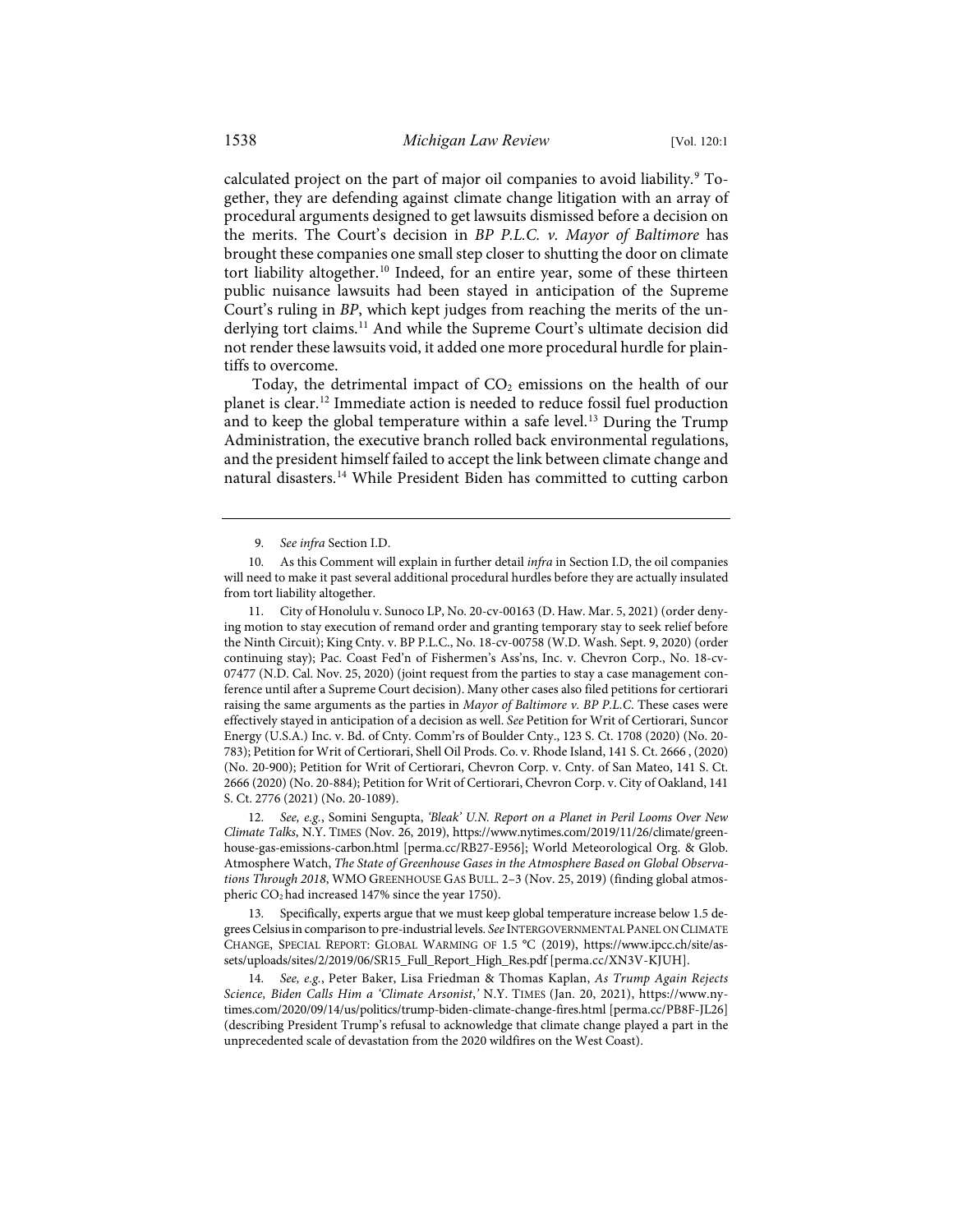emissions in half by 2030, getting enough congressional votes to codify the proposal into law will be next to impossible.[15](#page-4-0) Ultimately, an aggressive attack on climate change would require radical legislation—such as the proposed Green New Deal—and with the filibuster in place, reaching the required sixty votes in the Senate is unlikely.[16](#page-4-1)

In the absence of a strong federal response, state and local governments, environmental groups, and concerned citizens have turned to the courts to address the harm of climate change themselves. The past decade has seen an explosion of creative lawsuits using constitutional, statutory, and common law theories to hold our government and the major producers of greenhouse gas emissions accountable[.17](#page-4-2) This Comment solely addresses one type of litigation: public nuisance actions against oil companies, shorthanded as "climate nuisance suits."

<span id="page-4-6"></span>Public nuisance is a cause of action notorious for its ambiguity.<sup>[18](#page-4-3)</sup> In 1875, legal scholar Horace Wood described it as the "wilderness of law," and in the Restatement (Second) of Torts, William Prosser referred to it as a "legal garbage can."[19](#page-4-4) Although each state's definition of public nuisance varies, at its core is the Latin maxim *sic utere tuo ut alienum non laedas*, or use your own so long as you do not harm another.<sup>[20](#page-4-5)</sup> In modern terms, proving a public nuisance claim requires showing that someone has caused harm that interferes

<span id="page-4-0"></span><sup>15.</sup> Brady Dennis & Juliet Eilperin, *Biden Plans to Cut Emissions at Least in Half by 2030*, WASH. POST (Apr. 20, 2021, 3:19 PM), [https://www.washingtonpost.com/climate-environ](https://www.washingtonpost.com/climate-environment/2021/04/20/biden-climate-change/)[ment/2021/04/20/biden-climate-change](https://www.washingtonpost.com/climate-environment/2021/04/20/biden-climate-change/) [\[perma.cc/A4C8-3BFE\]](https://perma.cc/A4C8-3BFE); *see* Lisa Friedman, *It's Crunch Time and Biden's Climate Gambit Faces Steep Hurdles*, N.Y. TIMES (May 24, 2021)[, https://www.](https://www.nytimes.com/2021/05/22/climate/clean-electricity-climate.html) [nytimes.com/2021/05/22/climate/clean-electricity-climate.html](https://www.nytimes.com/2021/05/22/climate/clean-electricity-climate.html) [\[perma.cc/5AUL-AGYL\]](https://perma.cc/5AUL-AGYL).

<span id="page-4-1"></span><sup>16.</sup> H.R. Res. 109, 116th Cong. (2019) (proposed Green New Deal legislation); *see also* Molly E. Reynolds, *What Is the Senate Filibuster, and What Would It Take to Eliminate It?*, BROOKINGS INST.: POLICY 2020 (Jan. 29, 2021), [https://www.brookings.edu/policy2020/votervi](https://www.brookings.edu/policy2020/votervital/what-is-the-senate-filibuster-and-what-would-it-take-to-eliminate-it/)[tal/what-is-the-senate-filibuster-and-what-would-it-take-to-eliminate-it](https://www.brookings.edu/policy2020/votervital/what-is-the-senate-filibuster-and-what-would-it-take-to-eliminate-it/) [\[perma.cc/T58F-X7HS\]](https://perma.cc/T58F-X7HS) (describing the Senate filibuster).

<span id="page-4-2"></span><sup>17.</sup> For an excellent overview of recent climate change litigation, see Sabin Ctr. for Climate Change L. at Columbia L. Sch. & Arnold & Porter, *Climate Change Litigation Databases*, CLIMATE CASE CHART[, http://climatecasechart.com](http://climatecasechart.com/) [\[perma.cc/AYZ3-GWGZ\]](https://perma.cc/AYZ3-GWGZ).

<span id="page-4-3"></span>While this Comment largely concerns public nuisance suits, many of the climate nuisance suits also raise companion claims of private nuisance. The difference between public and private nuisance is the actor that is harmed. If something interferes with the public's use and enjoyment of the land, then it is a public nuisance claim. *Nuisance*, LEGAL INFO. INST., <https://www.law.cornell.edu/wex/nuisance>[\[perma.cc/GG5E-S3JW\]](https://perma.cc/GG5E-S3JW). If something interferes with a private actor's use and enjoyment of the land, then it is a private nuisance claim. In climate nuisance suits, since the plaintiff is a state or local government, the public nuisance claims assert that climate change interferes with the public community's use and enjoyment of public land. The coordinate private nuisance claims assert that climate change interferes with the *government's own* use and enjoyment of the land.

<span id="page-4-5"></span><span id="page-4-4"></span><sup>19.</sup> Richard O. Faulk & John S. Gray, *Public Nuisance at the Crossroads: Policing the Intersection Between Statutory Primacy and Common Law*, 15 CHAP. L.REV. 495, 500 (2012) (quoting Louise A. Halper, *Untangling the Nuisance Knot*, 26 B.C. ENV'T AFFS. L. REV. 89, 90 (1998)).

<sup>20.</sup> *Id.*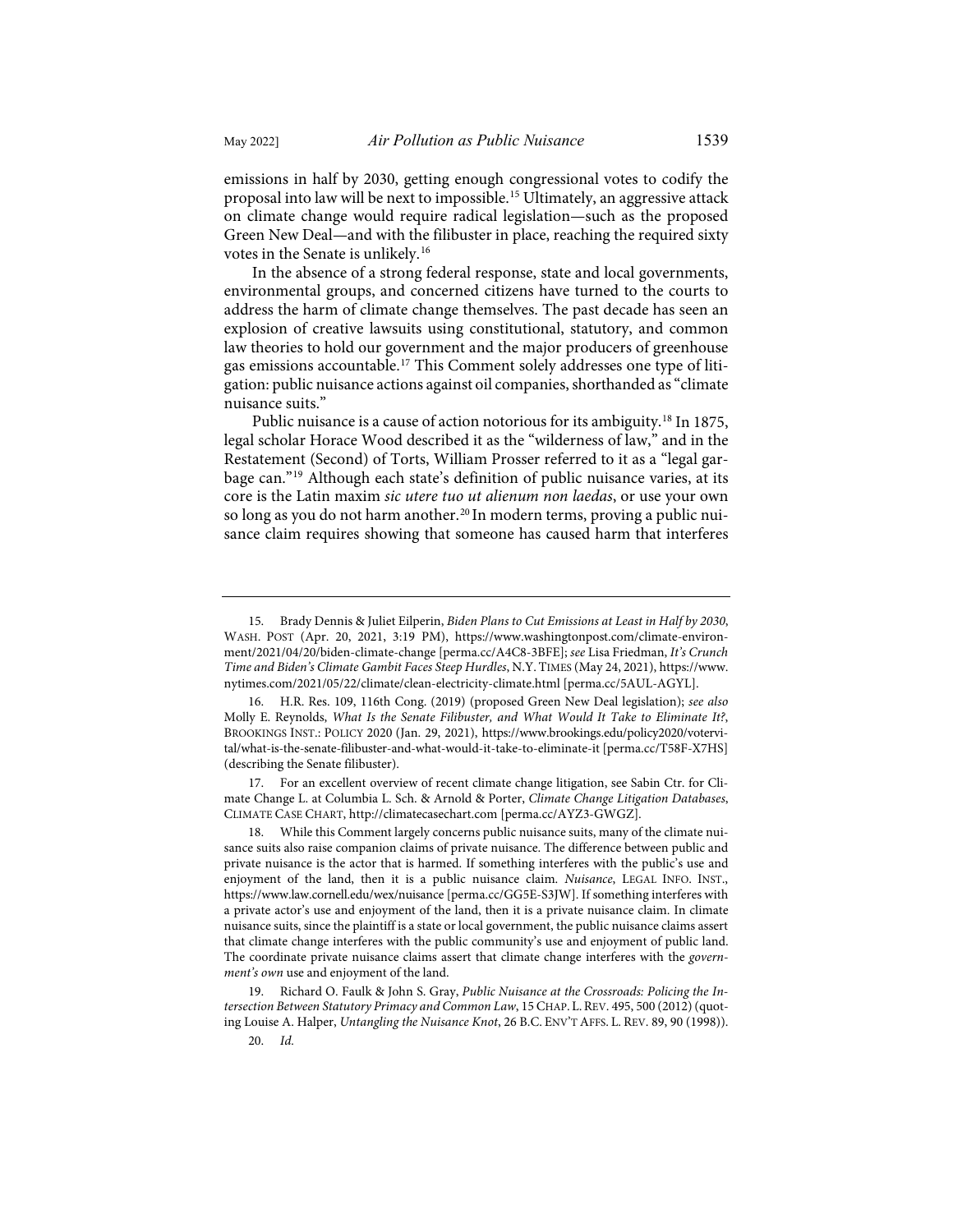with the public's use and enjoyment of land.<sup>[21](#page-5-0)</sup> Because of its vague, openended definition, public nuisance has become the tort of choice for activists challenging widespread societal harm. Public nuisance was the backbone of the successful tort litigation against the tobacco industry, the ongoing litigation against the lead paint industry, and now, against major producers of fossil fuels.[22](#page-5-1)

<span id="page-5-7"></span>Many critics of current climate nuisance suits accuse plaintiffs of asking courts to use public nuisance in an utterly unprecedented manner, expanding the tort beyond its appropriate, historical bounds to seek redress for a diffuse harm.<sup>[23](#page-5-2)</sup> Without clear precedent, judges presiding over these suits question the ability of the courts to balance the harm of climate change against the economic necessity of producing fossil fuels.[24](#page-5-3) To other critics, climate nuisance suits could have merit but are a distraction from other more viable forms of regulation. In particular, the suits draw attention away from the proper venue for making lasting change: using the Clean Air Act (CAA) or similar statelevel legislation to regulate fossil fuels more aggressively[.25](#page-5-4) By examining the historical use of nuisance law to address air pollution, this Comment refutes these criticisms and argues that climate nuisance suits play a critical role in the abatement of greenhouse gases from our atmosphere.

<span id="page-5-6"></span>Using public nuisance to address air pollution is nothing new. In the late nineteenth century, as the United States industrialized, new factories burned dirty coal that polluted cities with dense, black smoke.<sup>[26](#page-5-5)</sup> In response, individ-

<span id="page-5-0"></span><sup>21.</sup> *See, e.g.*, Complaint at 118–21, City of Hoboken v. Exxon Mobil Corp., No. HUD-L-003179-20 (N.J. Super. Ct. Sept. 2. 2020) (describing New Jersey's common law tort of public nuisance as prohibiting "[d]efendants from causing 'an unreasonable interference with a right common to the general public' " that is "substantial and unreasonable" and causes harm).

<sup>22.</sup> Faulk & Gray, *supra* not[e 19,](#page-4-6) at 497–98.

<span id="page-5-2"></span><span id="page-5-1"></span><sup>23.</sup> *See, e.g.*, Daniel E. Lungren et al., *Originally Speaking: Climate Change and Common Law Public Nuisance*, FEDERALIST SOC'Y: FEDSOC BLOG (Dec. 7, 2018)[, https://fedsoc.org/com](https://fedsoc.org/commentary/fedsoc-blog/originally-speaking-climate-change-and-common-law-public-nuisance-opening-response)[mentary/fedsoc-blog/originally-speaking-climate-change-and-common-law-public-nuisance](https://fedsoc.org/commentary/fedsoc-blog/originally-speaking-climate-change-and-common-law-public-nuisance-opening-response)[opening-response](https://fedsoc.org/commentary/fedsoc-blog/originally-speaking-climate-change-and-common-law-public-nuisance-opening-response) [\[perma.cc/95N2-3CY2\]](https://perma.cc/95N2-3CY2) ("[The suits] focus on assertions of liability for climate change impacts and response costs based on common law claims of public nuisance . . . . To do so, though, such common law claims would need to be twisted upon themselves to reject traditional limits on liability.").

<span id="page-5-3"></span><sup>24.</sup> For example, Judge Alsup, a California judge presiding over a climate nuisance suit, recently remarked, "[w]e won the Second World War with fossil fuels. If we didn't have fossil fuels, we would have lost that war and every other war . . . . [W]e have gotten a huge benefit from the use of fossil fuels, right?" Editorial, *The Climate-Change Tort Racket*, WALL ST. J. (June 8, 2018, 7:09 PM), <https://www.wsj.com/articles/the-climate-change-tort-racket-1528499384> [\[perma.cc/CH2E-DRZW\]](https://perma.cc/CH2E-DRZW).

<span id="page-5-5"></span><span id="page-5-4"></span><sup>25.</sup> David A. Dana, *The Mismatch Between Public Nuisance Law and Global Warming*, 18 SUP. CT. ECON. REV. 9 (2010); Umair Irfan, *Pay Attention to the Growing Wave of Climate Change Lawsuits*, VOX (June 4, 2019, 11:13 AM), [https://www.vox.com/energy-and-environ](https://www.vox.com/energy-and-environment/2019/2/22/17140166/climate-change-lawsuit-exxon-juliana-liability-kids)[ment/2019/2/22/17140166/climate-change-lawsuit-exxon-juliana-liability-kids](https://www.vox.com/energy-and-environment/2019/2/22/17140166/climate-change-lawsuit-exxon-juliana-liability-kids) [\[perma.cc/Q3TC-](https://perma.cc/Q3TC-WWFA)[WWFA\]](https://perma.cc/Q3TC-WWFA).

<sup>26.</sup> FRANK UEKOETTER, THE AGE OF SMOKE 20 (2009).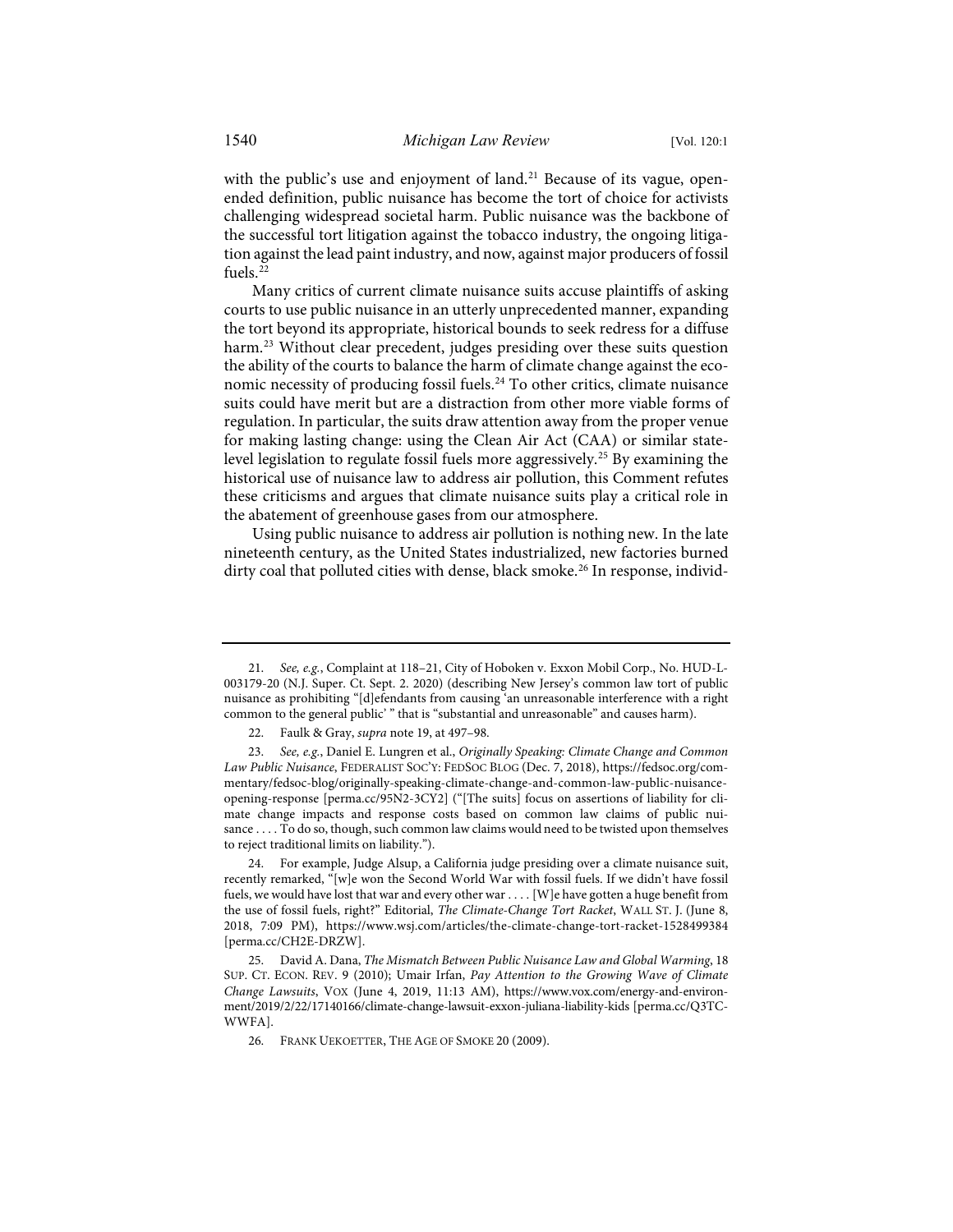ual citizens sued factory owners, formed grassroots smoke abatement socie-ties, and lobbied local governments to regulate smoke.<sup>[27](#page-6-0)</sup> As this Comment shows, nuisance lawsuits played an integral role in the eventual abatement of the so-called "smoke evil."[28](#page-6-1) Although it is true that no plaintiff in a climate nuisance suit has actually won on the merits,<sup>29</sup> an examination of the historical role of public nuisance in abating air pollution reveals that plaintiffs in similar suits *have* succeeded on the merits before. Moreover, the historical record shows that public nuisance actions can work symbiotically with other forms of regulation, serving a valuable role in pushing for the adoption of stricter regulation and supporting the development of new abatement technology.

By drawing parallels between smoke nuisance suits and climate nuisance suits, this Comment pushes back against the criticism lodged at climate nuisance suits and highlights three potential benefits of the suits in the fight to abate greenhouse gases: the possibility of success on the merits, the ability to push for stricter federal regulations, and the positive expressive and innovative value of the litigation. Part I discusses the current state of climate nuisance suits percolating through the state and federal courts. Part II looks back at the nineteenth and early twentieth centuries to show the integral role smoke nuisance suits played in the abatement of the smoke evil. Part III compares smoke nuisance suits and climate nuisance suits to highlight the important contributions that climate nuisance suits provide in the movement to abate greenhouse gases.

# I. WHERE WE ARE: THE CURRENT STATUS OF CLIMATE NUISANCE SUITS

To date, no court has had the opportunity to consider the merits of a public nuisance claim in any climate nuisance suit. Some suits have been dismissed on procedural grounds, while in others, procedural issues are pending before federal and state courts. Part I details how the interaction between the CAA and common law has tied the climate nuisance suits up in a complex web of procedural defenses, preventing courts from reaching the merits on the question of whether oil companies can and should be held liable for damage caused by climate change. Section I.A provides a brief overview of the regulation of greenhouse gases under the CAA. Section I.B outlines the displacement of federal common law by the CAA, while Section I.C explains the uncertainty around the CAA's preemption of state common law. Section I.D details how oil companies have used the law around displacement and preemption to avoid liability in the current wave of climate nuisance suits.

<sup>27.</sup> *See infra* Part II; UEKOETTER*, supra* not[e 26,](#page-5-6) at 20–42.

<sup>28.</sup> *See infra* Section II.A.

<span id="page-6-2"></span><span id="page-6-1"></span><span id="page-6-0"></span><sup>29.</sup> *See infra* Section III.A; *see also* Marian Conway, *Climate Nuisance Lawsuits Need a Major Win*, NPQ (July 2, 2018)[, https://nonprofitquarterly.org/climate-nuisance-lawsuits-need](https://nonprofitquarterly.org/climate-nuisance-lawsuits-need-a-major-win)[a-major-win](https://nonprofitquarterly.org/climate-nuisance-lawsuits-need-a-major-win) [\[perma.cc/MA25-EN6Z\]](https://perma.cc/MA25-EN6Z).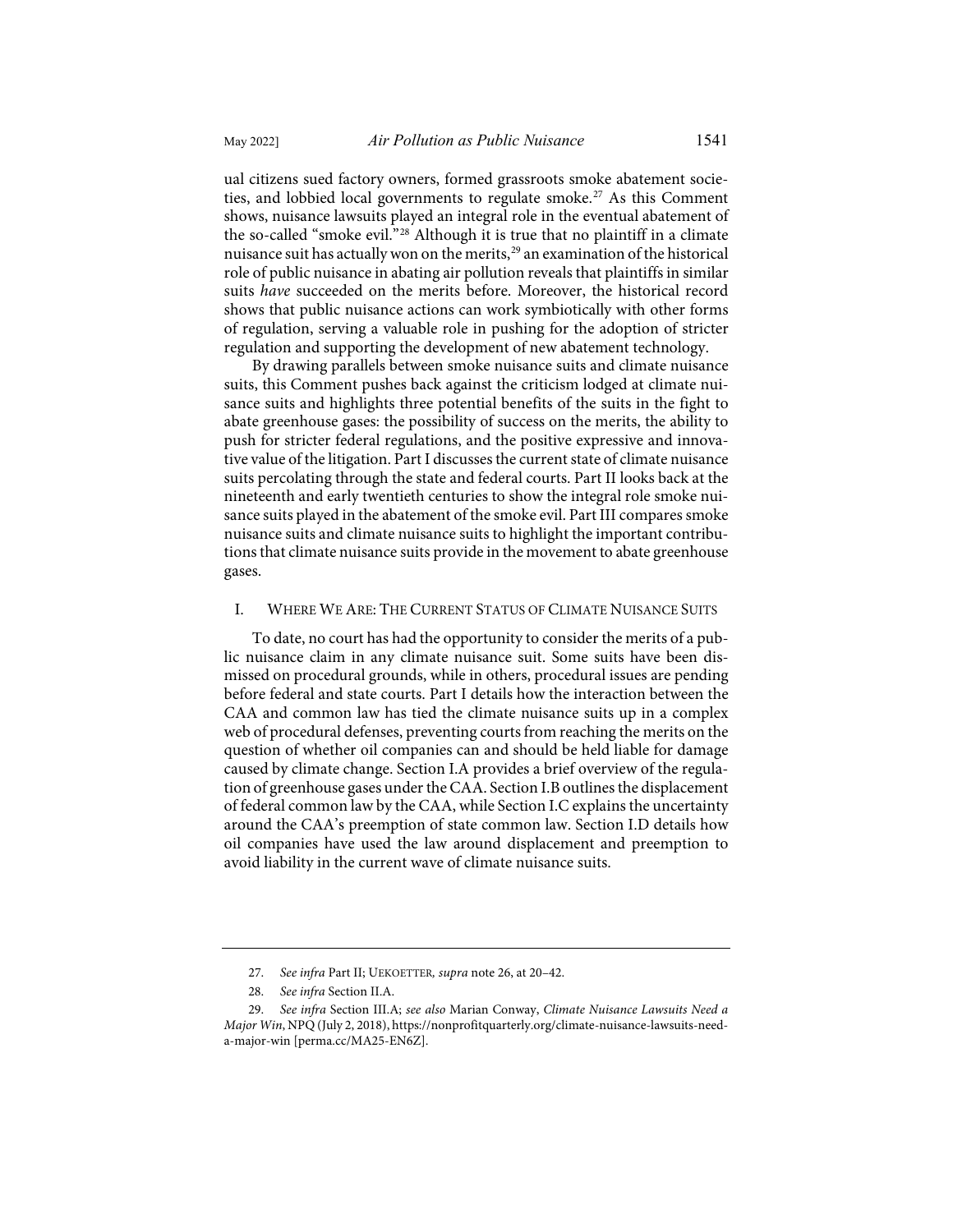#### A*. The Clean Air Act and Federal Regulation of Fossil Fuels*

The CAA, passed in 1970, seeks to "protect and enhance the quality of the Nation's air resources so as to promote the public health and welfare."[30](#page-7-0) The CAA was the first comprehensive piece of federal legislation to regulate air pollution in the United States.<sup>[31](#page-7-1)</sup> Before its enactment, the nation had a patchwork of legislation: some individual municipalities had air pollutant ordi-nances,<sup>[32](#page-7-2)</sup> and all fifty states had a state-specific statute restricting air pollution, most of which were passed in the 1960s.<sup>[33](#page-7-3)</sup> In addition, individual plaintiffs seeking to abate air pollution in their communities brought common law pub-lic and private nuisance actions.<sup>[34](#page-7-4)</sup>

<span id="page-7-9"></span>Under the CAA, the EPA can regulate "air pollutants," broadly defined within the statute as any "matter which is emitted into or otherwise enters the ambient air."[35](#page-7-5) Despite this broad definition, the EPA's stance before 2007 was that greenhouse gases were *not* air pollutants as defined by the CAA, and thus it had no obligation to regulate their emission.<sup>[36](#page-7-6)</sup> Then, in 2007, the Supreme Court ordered the EPA to start regulating greenhouse gases contributing to climate change in *Massachusetts v. EPA*. [37](#page-7-7) The plaintiffs brought the suit under the CAA's citizen suit provision, which allows individuals to petition for review of EPA action in promulgating "any national . . . ambient air quality standard."[38](#page-7-8) They alleged that, by refusing to regulate the greenhouse gas emissions from new motor vehicles, the EPA failed to meet its mandate under

<sup>30. 42</sup> U.S.C. § 7401(b)(1).

<span id="page-7-1"></span><span id="page-7-0"></span><sup>31.</sup> Three pieces of federal legislation concerning air pollution preceded the CAA: the Air Pollution Control Act of 1955, the Clean Air Act of 1963, and the Air Quality Act of 1967. These statutes were primarily focused on funding research into the causes of air pollution and techniques to abate pollution. *Evolution of the Clean Air Act*, ENV'T PROT.AGENCY[, https://www.epa.](https://www.epa.gov/clean-air-act-overview/evolution-clean-air-act) [gov/clean-air-act-overview/evolution-clean-air-act](https://www.epa.gov/clean-air-act-overview/evolution-clean-air-act) [\[perma.cc/Y97R-U7F2\]](https://perma.cc/Y97R-U7F2).

<span id="page-7-2"></span><sup>32.</sup> *See, e.g.*, State v. Mundet Cork Corp., 86 A.2d 1 (N.J. 1952) (holding that the Mundet Cork Corporation violated the air pollutant ordinance in the Township of Hillside).

<span id="page-7-3"></span><sup>33.</sup> Arthur C. Stern, *History of Air Pollution Legislation in the United States*, 32 J. AIR POLLUTION CONTROL ASS'N 44, 46 (1982). The vast majority of these state statutes were passed in the 1960s. Before 1960, only seven states had an air pollution statute. *Id.*

<span id="page-7-4"></span><sup>34.</sup> *See, e.g.*, Dauberman v. Grant, 246 P. 319 (Cal. 1926) (considering an appeal from an injunction against a factory under nuisance for emitting smoke).

<sup>35. 42</sup> U.S.C. § 7602(g).

<span id="page-7-7"></span><span id="page-7-6"></span><span id="page-7-5"></span><sup>36.</sup> *See, e.g.*, EPA Denies Petition to Regulate Greenhouse Gas Emissions from Motor Vehicles, ENV'T PROT. AGENCY (Aug. 28, 2003)[, https://archive.epa.gov/epapages/newsroom\\_ar](https://archive.epa.gov/epapages/newsroom_archive/newsreleases/694c8f3b7c16ff6085256d900065fdad.html)[chive/newsreleases/694c8f3b7c16ff6085256d900065fdad.html](https://archive.epa.gov/epapages/newsroom_archive/newsreleases/694c8f3b7c16ff6085256d900065fdad.html) [\[perma.cc/MB7K-YEQF\]](https://perma.cc/MB7K-YEQF) ("The Agency is denying the petition to regulate greenhouse gas emissions from motor vehicles [because] Congress has not granted EPA authority under the Clean Air Act to regulate CO2 and other greenhouse gases for climate change purposes.").

<span id="page-7-8"></span><sup>37. 549</sup> U.S. 497, 534 (2007).

<sup>38. 42</sup> U.S.C. § 7607(b)(1).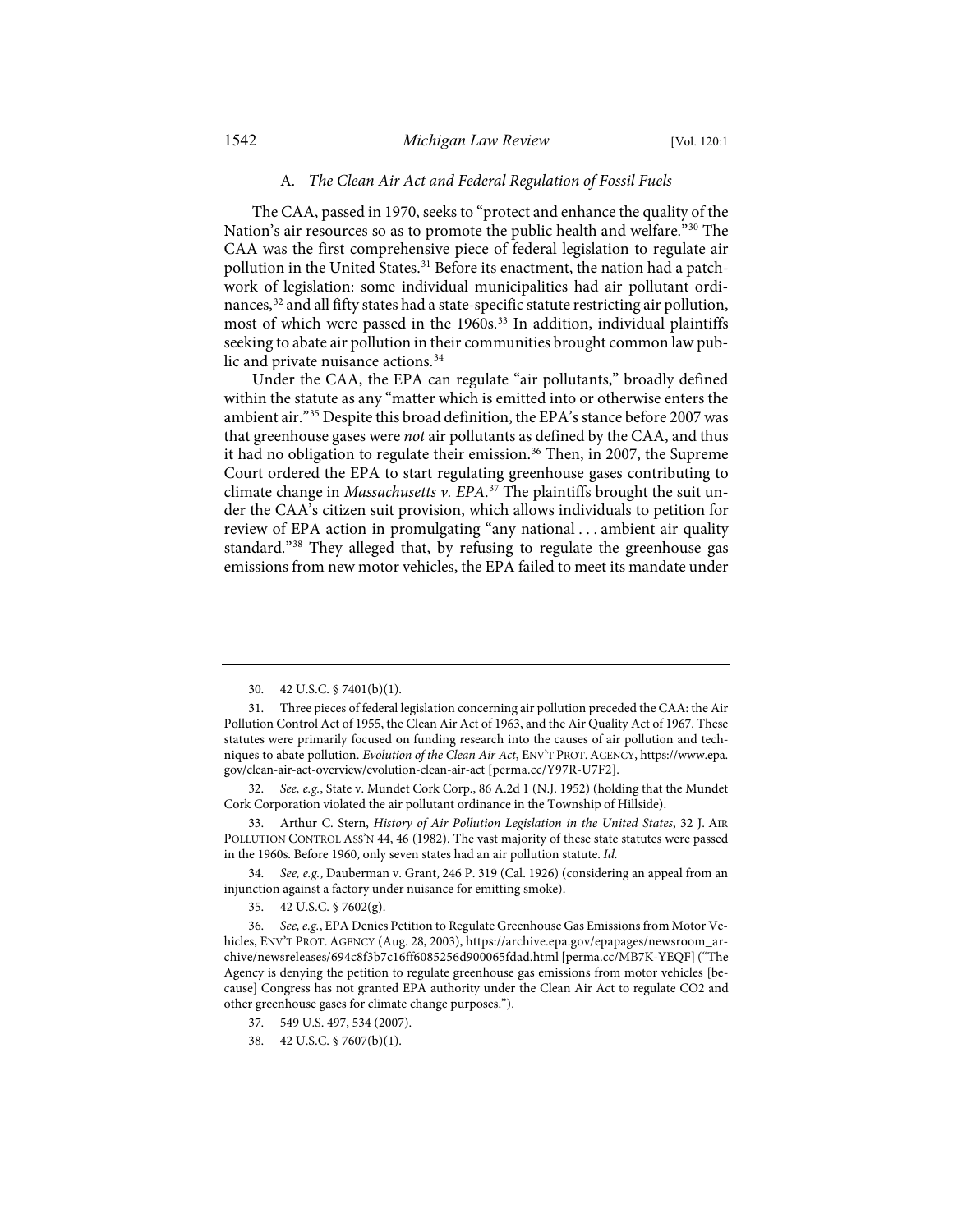the CAA to regulate air pollution that "may reasonably be anticipated to en-danger public health or welfare."<sup>[39](#page-8-0)</sup> The Court agreed, rejecting the EPA's argument that Congress never intended greenhouse gases to be regulated because they did not qualify as air pollutants.<sup>[40](#page-8-1)</sup>

<span id="page-8-11"></span>In the wake of *Massachusetts v. EPA*, the EPA finally acknowledged the "unambiguous warming trend" that threatens public health and welfare.<sup>[41](#page-8-2)</sup> It began to regulate greenhouse gas emissions from vehicles<sup>[42](#page-8-3)</sup> and from station-ary sources of emissions, such as factories.<sup>[43](#page-8-4)</sup> Still, the agency faced criticism that it was not doing nearly enough, leading state and local governments to continue to sue greenhouse gas emitters directly.<sup>[44](#page-8-5)</sup> One strategy utilized by litigants at the time was bringing public nuisance lawsuits, in which challengers argued that factories emitting greenhouse gases were interfering with the public's use and enjoyment of the land.<sup>[45](#page-8-6)</sup> Plaintiffs in this first wave of tort litigation following *Massachusetts v. EPA* primarily relied on federal public nuisance claims, which the Supreme Court later held were invalid.

## <span id="page-8-10"></span><span id="page-8-9"></span>B*. Displacement of Federal Common Law*

In 2010, the Supreme Court decided in *American Electric Power Co. v. Connecticut* that the CAA "displaced" federal public nuisance law, rendering federal public nuisance claims void.[46](#page-8-7) The concept of displacement comes from the Court's foundational decision in *Erie Railroad Co. v. Tompkins*. [47](#page-8-8)

<span id="page-8-2"></span>41. *See* Endangerment and Cause or Contribute Findings for Greenhouse Gases Under Section 202(a) of the Clean Air Act, 74 Fed. Reg. 66,496, 66,506 (Dec. 15, 2009) (to be codified at 40 C.F.R. ch. 1); 42 U.S.C. § 7521(a)(1).

<span id="page-8-3"></span>42. *See* Light-Duty Vehicle Greenhouse Gas Emission Standards and Corporate Average Fuel Economy Standards, 75 Fed. Reg. 25,324 (May 7, 2010) (to be codified at 40 C.F.R. pts. 85, 86, 600; 49 C.F.R. pts. 531, 533, 536, 537, 538); Greenhouse Gas Emissions Standards and Fuel Efficiency Standards for Medium- and Heavy-Duty Engines and Vehicles, 75 Fed. Reg. 74,152 (Nov. 30, 2010) (to be codified at 40 C.F.R. pts. 85, 86, 1036, 1037, 1065, 1066, 1068; 49 C.F.R. pts. 523, 534, 535).

<span id="page-8-4"></span>43. Specifically, the EPA began requiring stationary sources of greenhouse gas emissions to apply "best available control technology" (BACT) to reduce emissions. 42 U.S.C. § 7475(a)(4); Prevention of Significant Deterioration and Title V Greenhouse Gas Tailoring Rule, 75 Fed. Reg. 31,514, 31,520–21 (June 3, 2010) (to be codified at 40 C.F.R. pts. 51, 52, 70, 71).

<span id="page-8-7"></span><span id="page-8-6"></span><span id="page-8-5"></span>44. *See, e.g.*, Giuliana Viglione, *Climate Lawsuits Are Breaking New Legal Ground to Protect the Planet*, NATURE (Feb. 28, 2020),<https://www.nature.com/articles/d41586-020-00175-5> [\[perma.cc/VW5J-AN2G\]](https://perma.cc/VW5J-AN2G); Editorial, *Abdicating, Again, on Climate*, N.Y. TIMES (June 22, 2019), <https://www.nytimes.com/2019/06/22/opinion/sunday/trump-climate-clean-power-plan.html> [\[perma.cc/NC5F-QTPW\]](https://perma.cc/NC5F-QTPW).

- 45. *See, e.g.*, Am. Elec. Power Co. v. Connecticut, 564 U.S. 410 (2011).
- 46. *Id.* at 424.
- <span id="page-8-8"></span>47. 304 U.S. 64 (1938).

<sup>39. 42</sup> U.S.C. § 7521(a)(1).

<span id="page-8-1"></span><span id="page-8-0"></span><sup>40.</sup> *Massachusetts*, 549 U.S. at 511, 528. The CAA defines "air pollutant" as "any air pollution agent or combination of such agents, including any physical, chemical, biological, radioactive . . . substance or matter which is emitted into or otherwise enters the ambient air." 42 U.S.C. § 7602(g).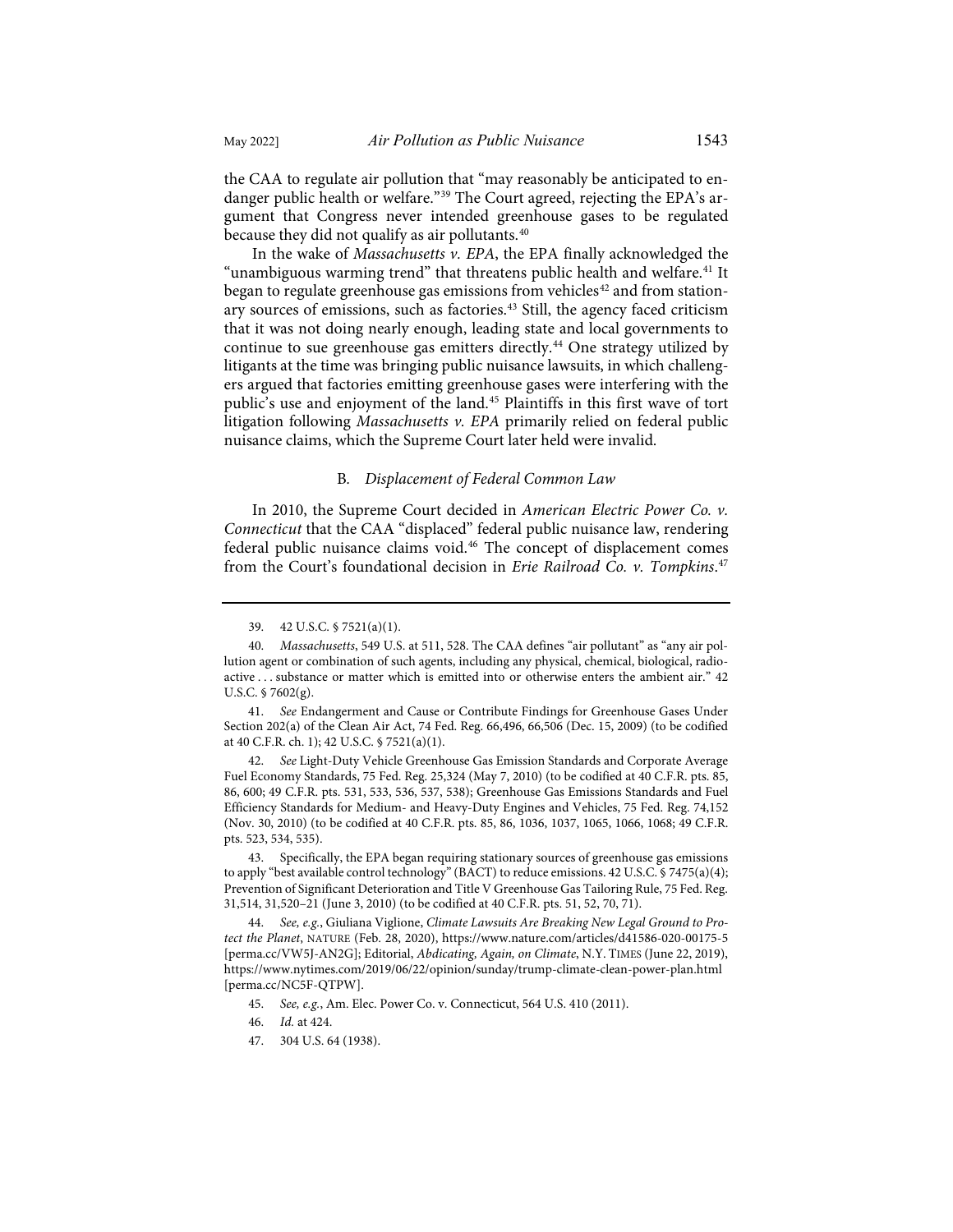Since *Erie*, federal courts' ability to create common law—like a common law federal public nuisance claim—has been much narrower than that of state courts; they can only create common law in a handful of enumerated areas.<sup>[48](#page-9-0)</sup> Whenever a federal statute regulates the conduct at issue in a federal common law claim, the common law claim is said to be "displaced," and the court must dismiss it[.49](#page-9-1) The touchstone for determining whether a statute regulates the underlying conduct of a claim is whether the statute speaks "directly to [the] question at issue."[50](#page-9-2) Because federal common law is so rare and disfavored after *Erie*, displacement is a relatively easy standard to meet.

<span id="page-9-7"></span>During the *Massachusetts v. EPA* litigation, a group of states filed a complaint against a group of electric power companies, bringing claims for federal public nuisance and state public nuisance[.51](#page-9-3) In the case *American Electric Power*, the plaintiffs alleged that the power plants were engaging in intentional or negligent conduct by emitting fossil fuels that unreasonably interfered with the public's right to physical comfort and enjoyment of the land.<sup>[52](#page-9-4)</sup> In 2010, the Supreme Court granted certiorari in *American Electric Power* to decide whether the EPA's recent efforts to regulate greenhouse gas emissions displaced federal common law, foreclosing the plaintiffs' ability to bring a federal public nuisance claim against the power plants.[53](#page-9-5) By the time *American Electric Power* was before the Supreme Court, the EPA had started to develop its standards for greenhouse gas emissions from both vehicles and stationary sources.[54](#page-9-6) Thus, the Supreme Court held that the CAA displaced any federal common law right to "seek abatement of carbon-dioxide emissions from fos-

- 49. *Am. Elec. Power Co.*, 564 U.S. at 424.
- 50. *Id.* (alteration in original) (citation omitted) (internal quotation marks omitted).

- 53. *Am. Elec. Power Co.*, 564 U.S. at 415.
- 54. *See supra* note[s 41](#page-8-9)[–43](#page-8-10) and accompanying text.

<span id="page-9-0"></span><sup>48.</sup> *Am. Elec. Power Co.*, 564 U.S. at 421; *Erie R.R. Co.*, 304 U.S. at 64. Courts have recognized federal common law in areas of "uniquely federal interests . . . so committed by the Constitution and laws of the United States to federal control." Boyle v. United Techs. Corp., 487 U.S. 500, 504 (1988) (citation omitted) (internal quotation marks omitted). One such area of uniquely federal interests is where a case implicates the "obligations to and rights of the United States under its contracts." *Id.* Another is where a case involves "civil liability of federal officials for actions taken in the course of their duty." *Id.* at 505. In *Boyle*, the Court extended federal common law outside of these two narrow applications, but the broader interpretation has not been embraced by the Court since. *Id.* at 507.

<span id="page-9-3"></span><span id="page-9-2"></span><span id="page-9-1"></span><sup>51.</sup> Complaint, Connecticut v. Am. Elec. Power Co., 406 F. Supp. 2d 265 (S.D.N.Y. 2005) (No. 04 Civ. 5669). While the Supreme Court eventually held that the federal common law claim was displaced, it remanded the state common law claim for a decision on the merits. *Am. Elec. Power Co.*, 564 U.S. at 426, 429. Unfortunately, there is no subsequent history on the case available. It is likely that the parties settled out of court on the state law claim.

<span id="page-9-6"></span><span id="page-9-5"></span><span id="page-9-4"></span><sup>52.</sup> Complaint at 46–50, *Am. Elec. Power Co.*, 406 F. Supp. 2d 265 (S.D.N.Y. 2005) (No. 04 Civ. 5669). The plaintiff's federal common law claim of "interstate nuisance" grew from a series of Supreme Court decisions that allowed states to bring lawsuits to abate in-state pollution generated by out-of-state polluters. *Am. Elec. Power Co.*, 564 U.S. at 418–19; *see, e.g.*, Illinois v. City of Milwaukee, 406 U.S. 91 (1972).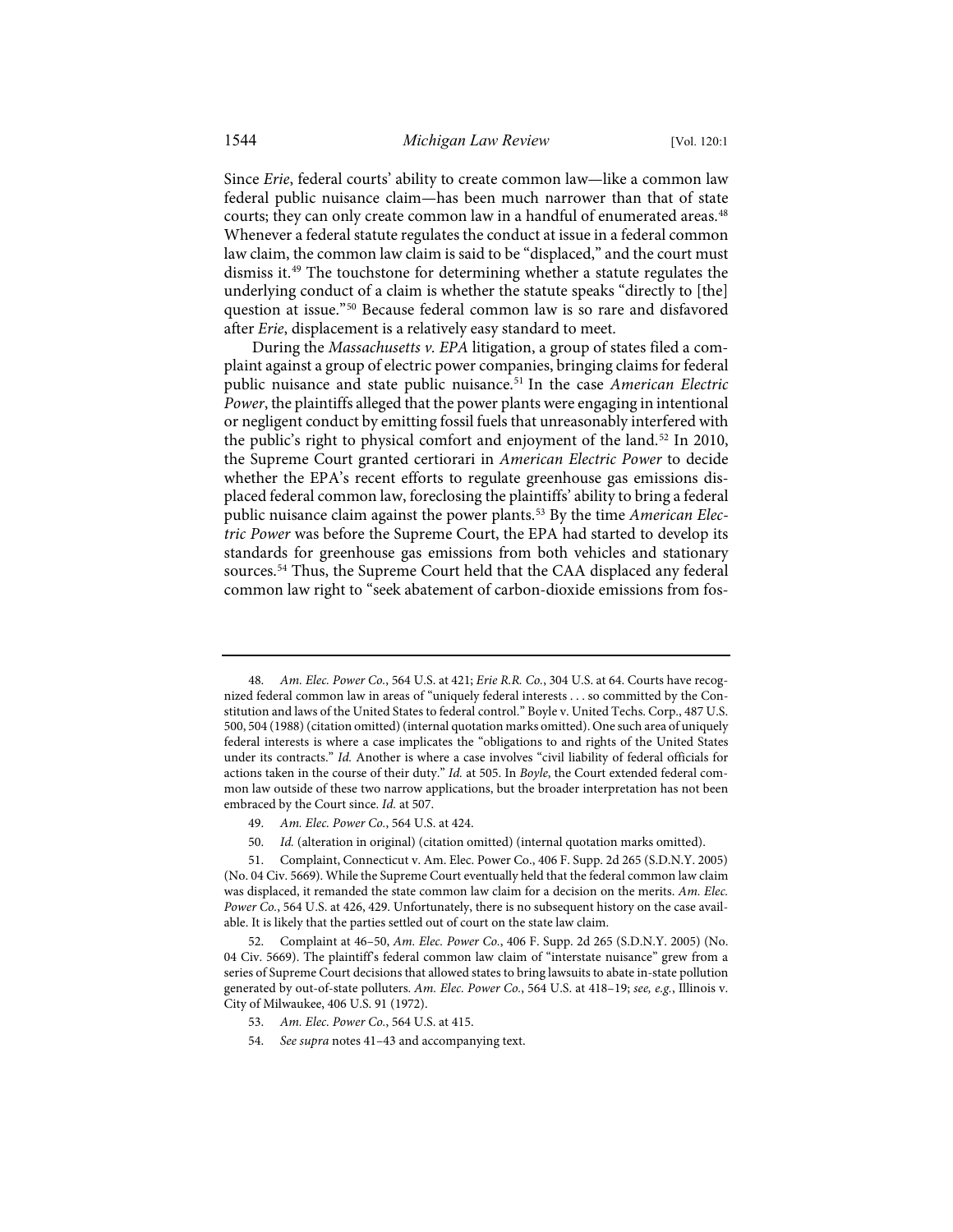<span id="page-10-9"></span>sil-fuel fired powerplants" as the statute already spoke to the emissions at issue.[55](#page-10-0) Since *American Electric Power*, federal public nuisance claims against greenhouse gas emitters have been off the table for litigants, but the door remains open for *state* public nuisance claims.<sup>[56](#page-10-1)</sup>

## C*. The Clean Air Act and Preemption of State Common Law*

While showing that a federal statute displaces federal common law only requires demonstrating that the statute directly regulates the conduct at issue, the standard for whether a federal statute preempts state common law is harder to meet. To hold that a federal statute has preempted a state common law claim, a court must *specifically* find "evidence of a clear and manifest [congressional] purpose."[57](#page-10-2) As litigants have continued to bring climate nuisance suits under state nuisance law, division has developed among lower courts as to whether the CAA preempts state common law actions.<sup>[58](#page-10-3)</sup>

The Fourth Circuit held in *North Carolina ex rel. Cooper v. Tennessee Valley Authority* that the CAA preempts all state common law claims seeking re-dress from air pollution.<sup>[59](#page-10-4)</sup> In reaching its decision, the court emphasized the comprehensive nature of the CAA and the scientific complexity of air pollu-tion.<sup>[60](#page-10-5)</sup> It reasoned that if common law suits allowed individual states to impose injunctions against power plants based on standards that differed from those imposed by the CAA, they could undermine the "federal-state framework that Congress through the EPA has refined over many years."[61](#page-10-6) In essence, the court found that Congress had a clear and manifest purpose to preempt state common law claims in enacting the CAA because these suits would undoubtedly undermine that framework.<sup>[62](#page-10-7)</sup>

In contrast, in *Bell v. Cheswick Generating Station*, the Third Circuit held that the CAA does *not* preempt state common law claims.<sup>[63](#page-10-8)</sup> The court drew

61. *Id.* at 298; *see also* Freeman v. Grain Processing Corp., 848 N.W.2d 58, 74 (Iowa 2014).

<span id="page-10-7"></span><span id="page-10-6"></span><span id="page-10-5"></span>62. *See Cooper*, 615 F.3d at 306, 311–12 ("No matter how lofty the goal, we are unwilling to sanction the least predictable and the most problematic method for resolving interstate emissions disputes, a method which would chaotically upend an entire body of clean air law and could all too easily redound to the detriment of the environment itself.").

<span id="page-10-8"></span>63. 734 F.3d 188 (3rd Cir. 2013). The Second Circuit has also considered whether the CAA preempts state common law, but in the narrower context of whether the 1990 amendments to the CAA to regulate Methyl Tertiary Butyl Ether (MTBE) preempted a products liability lawsuit against a manufacturer of MTBE. *See In re* Methyl Tertiary Butyl Ether ("MTBE") Prods. Liab. Litig., 725 F.3d 65 (2d Cir. 2013).

<sup>55.</sup> *Am. Elec. Power Co.*, 564 U.S. at 424.

<sup>56.</sup> *Id.* at 429.

<span id="page-10-2"></span><span id="page-10-1"></span><span id="page-10-0"></span><sup>57.</sup> *Id.* at 423 (alteration in original) (quoting City of Milwaukee v. Illinois, 451 U.S. 304, 317 (1981)).

<span id="page-10-4"></span><span id="page-10-3"></span><sup>58.</sup> *See, e.g.*, North Carolina *ex rel.* Cooper v. Tenn. Valley Auth., 615 F.3d 291 (4th Cir. 2010) (holding that the CAA preempts state tort law); Bell v. Cheswick Generating Station, 734 F.3d 188 (3d Cir. 2013) (holding that the CAA does not preempt state tort law).

<sup>59.</sup> *Cooper*, 615 F.3d at 296–301.

<sup>60.</sup> *Id.*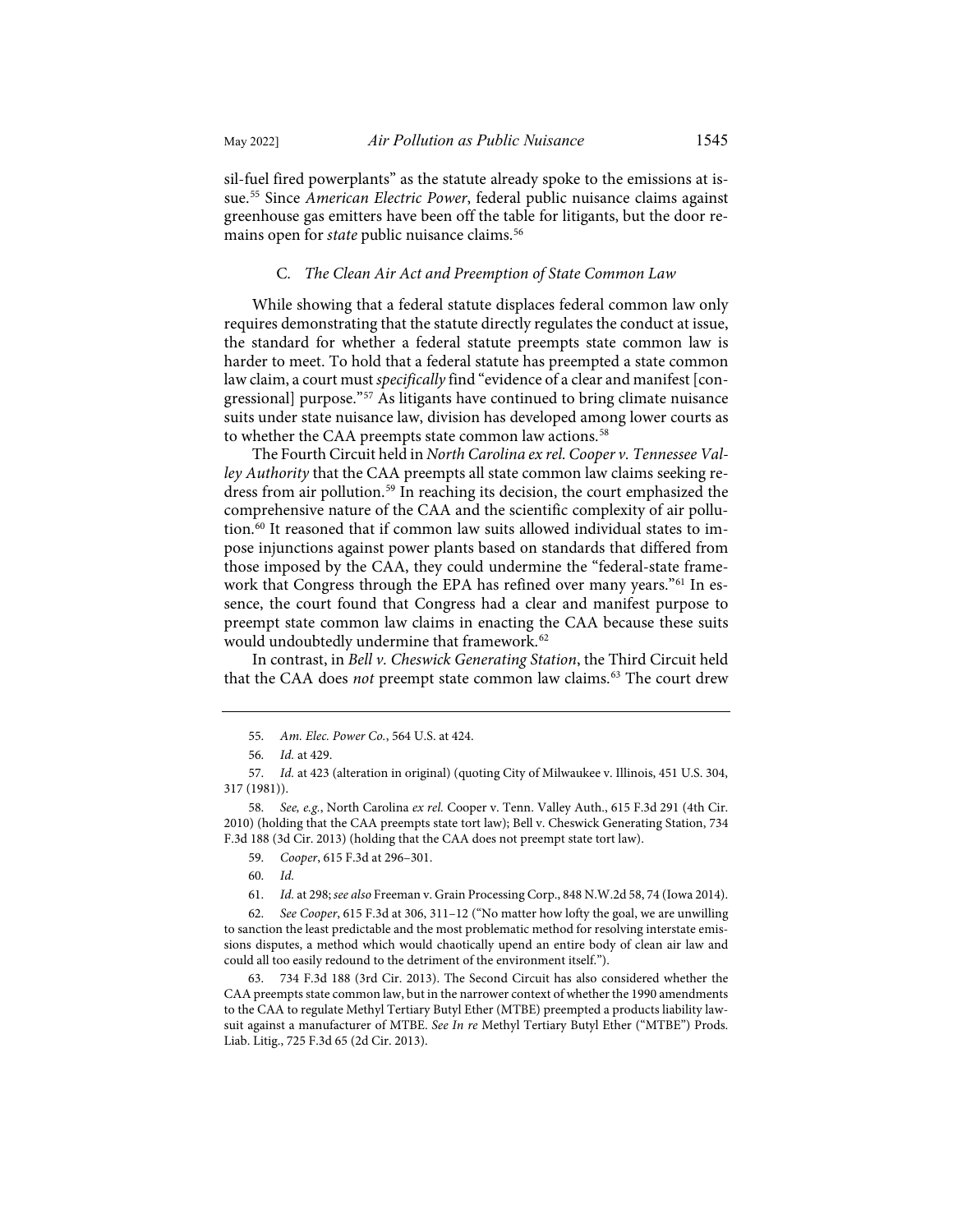an analogy between the CAA and the Clean Water Act (CWA), as the two statutes share nearly identical "savings clauses."[64](#page-11-1) These clauses preserve the ability of "any person" to "seek enforcement" of a right they possess at com-mon law or under another statute.<sup>[65](#page-11-2)</sup> In an earlier Supreme Court decision, *International Paper Co. v. Ouellette*, the Court had held that the CWA did not preempt all state common law claims because of the savings clause.<sup>[66](#page-11-3)</sup> The Third Circuit reasoned that the same logic applied to the nearly identical CAA savings clause; the CAA did not preempt the plaintiff's state common law claims.[67](#page-11-4) Simply put, the savings clause indicated congressional intent to allow for state law claims, and therefore there was no clear and manifest purpose to preempt in the statute.

<span id="page-11-0"></span>Overall, the state of preemption remains unsettled, with a slight preference for allowing state tort law claims to continue. Shortly after the Fourth Circuit's 2010 decision in *Cooper*, two district courts, one inside the Fourth Circuit and one outside, endorsed the Fourth Circuit's view that the CAA preempts state tort law.[68](#page-11-5) But, since the Third Circuit's later 2013 decision in *Bell*, the overwhelming majority of federal and state courts that have addressed the issue have allowed state tort law claims concerning air pollution to proceed.[69](#page-11-6) Therefore, bringing a state law public nuisance lawsuit against major polluters remains a viable option in most jurisdictions. Still, defendant

- 66. Int'l Paper Co. v. Ouellette, 479 U.S. 481 (1987); *Bell*, 734 F.3d at 198.
- 67. *Bell*, 734 F.3d at 197–98.

<span id="page-11-5"></span><span id="page-11-4"></span><span id="page-11-3"></span>68. *See* Ben Snowden, *Clean Air Act Preemption of State-Law Tort Claims Since* AEP v. Connecticut, ENV'T LITIG. & TOXIC TORTS COMM. NEWSL. (Am. Bar Ass'n, Chicago, Ill.), July 2015, at 16; United States v. EME Homer City Generation L.P., 823 F. Supp. 2d 274 (W.D. Pa. 2011) (holding that the CAA preempted a state public nuisance claim); Comer v. Murphy Oil USA, Inc., 839 F. Supp. 2d 849 (S.D. Miss. 2012) (holding that the CAA preempted a state public nuisance claim against fossil fuel producers).

<span id="page-11-6"></span>69. *See* Snowden, *supra* not[e 68,](#page-11-0) at 18; Merrick v. Diageo Americas Supply, Inc., 805 F.3d 685, 686 (6th Cir. 2015) (holding that the CAA did not preempt a state law nuisance claim against a whiskey distillery producing ethanol emissions); Little v. Louisville Gas & Elec. Co., 33 F. Supp. 3d 791, 817 (W.D. Ky. 2014) (holding the CAA did not preempt a state law nuisance claim against power company producing coal ash); Brown-Forman Corp. v. Miller, 528 S.W.3d 886 (Ky. 2017) (holding the CAA did not preempt a state law nuisance claim against a distillery for ethanol emissions); Sciscoe v. Enbridge Gathering, 519 S.W.3d 171, 186 (Tex. App. 2015), *rev'd on other grounds*, Town of Dish v. Atmos Energy Corp., 519 S.W.3d 605 (Tex. 2017) (holding the CAA did not preempt a state law nuisance claim against a natural gas facility); Freeman v. Grain Processing Corp., 848 N.W.2d 58, 94 (Iowa 2014) (holding that the CAA did not preempt a state law nuisance claim against a grain processing plant); Alleyne v. Diageo USVI, Inc., No. SX-13-CV-143, 2015 WL 5511688, at \*5 (V.I. Super. Ct. Sept. 17, 2015) (holding that the CAA did not preempt a claim of public nuisance under Virgin Islands law).

<sup>64.</sup> *Bell*, 734 F.3d at 195.

<span id="page-11-2"></span><span id="page-11-1"></span><sup>65.</sup> *Id.* at 191, 194. The CAA's savings clause states "[n]othing in this section shall restrict any right which any person (or class of persons) may have under any statute or common law to seek enforcement of any emission standard or limitation or to seek any other relief," while the CWA's savings clause states "[n]othing in this section shall restrict any right which any person (or class of persons) may have under any statute or common law to seek enforcement of any effluent standard or limitation or to seek any other relief." 42 U.S.C. § 7604(e); 33 U.S.C. § 1365(e).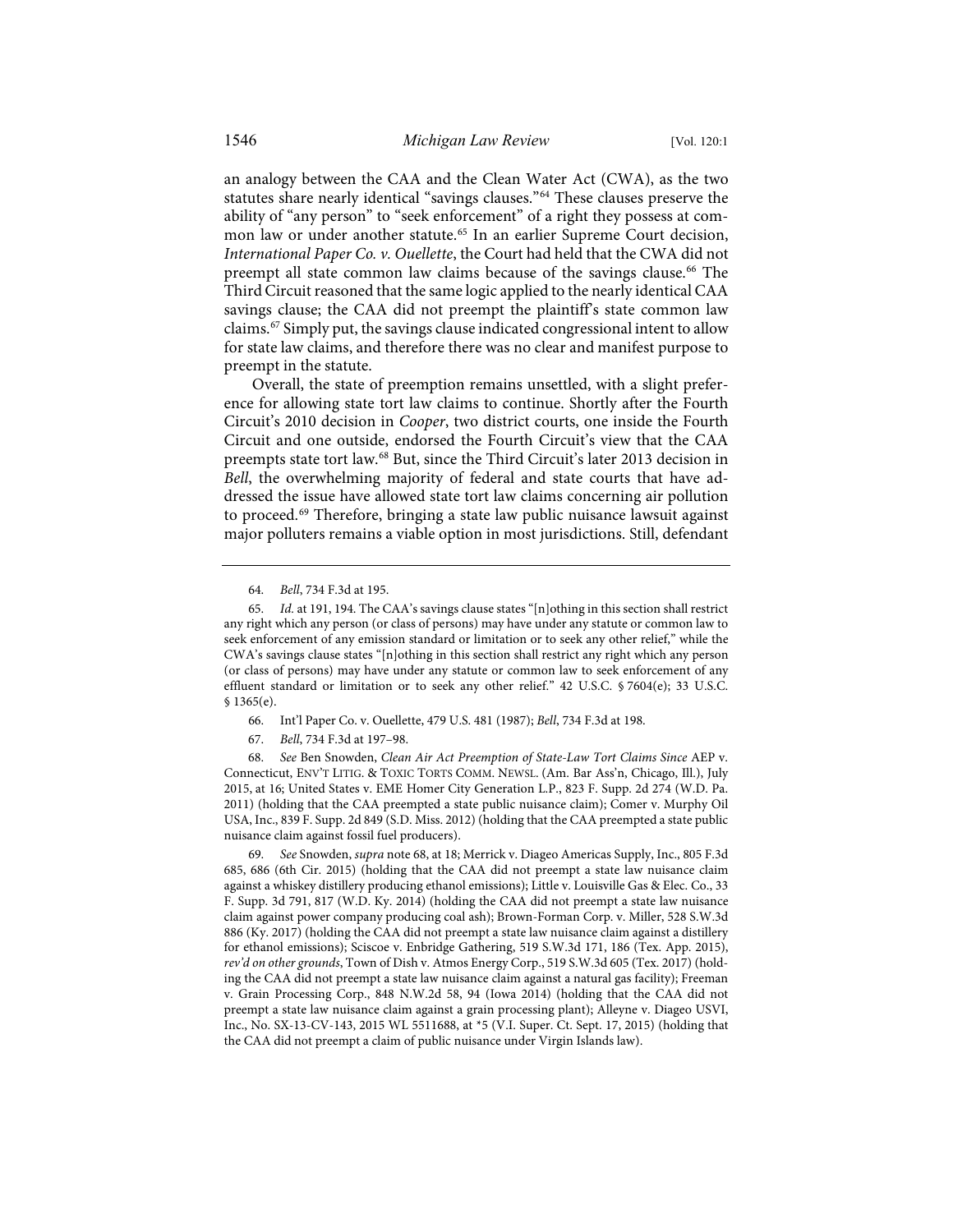oil companies have succeeded in tying up climate nuisance suits by removing them to federal courts in the hopes of getting them dismissed outright.

#### D*. Procedural Gamesmanship in Climate Nuisance Suits*

All thirteen of the climate nuisance suits referenced at the beginning of this Comment have followed a predictable course of events.<sup>[70](#page-12-0)</sup> First, a city or county files a complaint in state court against an oil company like Exxon or Mobil, asserting state law tort claims of public and private nuisance.<sup>[71](#page-12-1)</sup> Next, the defendant company files a notice of removal, arguing that the case is removable to federal court because while the plaintiff has styled her complaint in state law, the case, in reality, presents a federal question.<sup>[72](#page-12-2)</sup>

<span id="page-12-6"></span>In most cases, the plaintiff is the "master of [their] complaint"; they have complete control to articulate the claims brought, state or federal, and neither the court nor the defendant can alter them.<sup>[73](#page-12-3)</sup> Still, defendants across jurisdictions are urging courts to recognize the applicability of narrow procedural reasons why the claims in climate nuisance suits are actually *federal* common law claims.[74](#page-12-4) Conveniently for defendants, the Supreme Court took these same federal common law claims off the table years ago in *American Electric Power*. [75](#page-12-5) Thus, if a court finds for the defendants on the procedural issue of removal, it necessarily decides that the case must be dismissed outright before reaching the merits.

Defendants typically present eight distinct reasons (or a subset of these reasons) for removal to federal court: the claims (1) arise under federal com-

<sup>70.</sup> *See supra* not[e 2.](#page-2-0) 

<span id="page-12-1"></span><span id="page-12-0"></span><sup>71.</sup> Across all the complaints, the public nuisance and private nuisance claims require the same proof. The only difference is the entity that is harmed. For a public nuisance claim, the plaintiff government alleges that climate change will harm the *public*, whereas in the private nuisance claim the government alleges that climate change will harm the *government itself*. *See, e.g.*, Complaint at 120–26, Cnty. of Maui v. Sunoco LP, No. 2CCV-20-0000283 (Haw. Cir. Ct. Oct. 12, 2020). The complaints often bring additional causes of action in tort beyond public and private nuisance. For instance, the city of Charleston brought six state causes of action in its complaint against Brabham Oil: public nuisance, private nuisance, strict liability failure to warn, negligent failure to warn, trespass, and a claim under the South Carolina Unfair Trade Practices Act. Complaint at 120–36, City of Charleston v. Brabham Oil Co., No. 2020-CP-1003975 (S.C. Ct. C.P. Sept. 9, 2020).

<span id="page-12-2"></span><sup>72.</sup> Under 28 U.S.C. § 1331, federal courts have jurisdiction over civil cases that present federal questions, including "actions arising under the Constitution, laws, or treaties of the United States." If a case presents a federal question, the defendant can seek removal to federal court under 28 U.S.C. § 1441. *See, e.g.*, Notice of Removal, Pac. Coast Fed'n of Fishermen's Ass'ns, Inc. v. Chevron Corp., No. 18-cv-7477 (N.D. Cal. Dec. 12, 2018).

<span id="page-12-3"></span><sup>73.</sup> Gil Seinfeld, *Climate Change Litigation in the Federal Courts: Jurisdictional Lessons from* California v. BP, 117 MICH. L. REV. ONLINE 25, 27 (2018).

<span id="page-12-5"></span><span id="page-12-4"></span><sup>74.</sup> *See, e.g.*, Notice of Removal at 3–14, City of Honolulu v. Sunoco LP, No. 20-cv-00163 (D. Haw. Apr. 15, 2020).

<sup>75.</sup> *See supra* note[s 53](#page-9-7)[–55](#page-10-9) and accompanying text.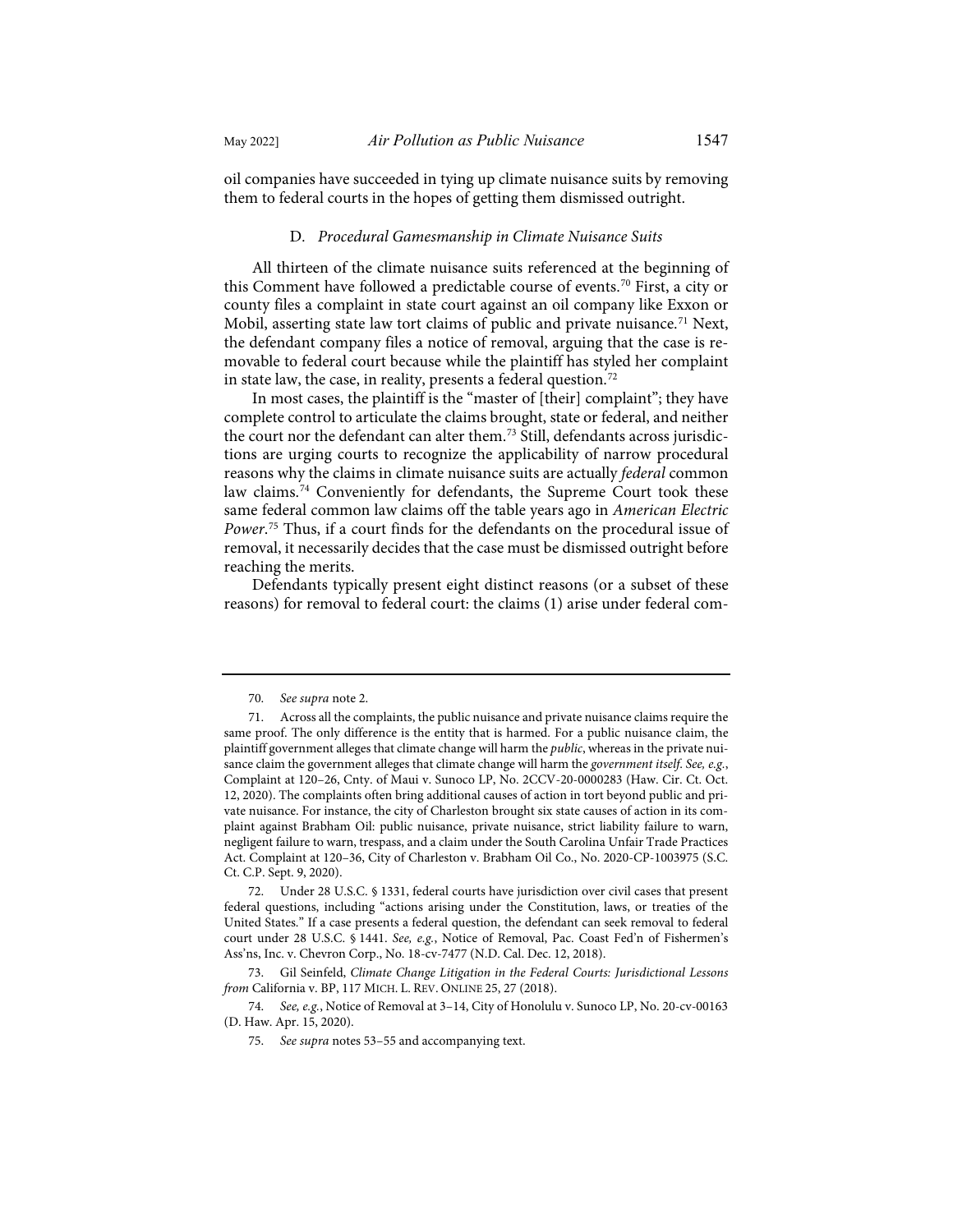mon law, (2) raise disputed and substantial issues of federal law, (3) are completely preempted by the CAA,<sup>76</sup> (4) are based on conduct that occurred on federal enclaves, (5) fall under the federal Outer Continental Shelf Lands Act (OCSLA), (6) fall under federal admiralty jurisdiction, (7) fall under the bankruptcy removal statute, or  $(8)$  fall under the federal officer removal statute.<sup>[77](#page-13-1)</sup> District courts ruling on the merits of these motions have thus far reached a variety of different conclusions.

Most district courts have held that none of the theories of removal are applicable in climate nuisance suits, remanding the cases to state court. In *Mayor of Baltimore v. BP P.L.C.*, the District of Maryland knocked out all eight theories of removal and remanded the case to state court, reasoning that it did not have jurisdiction over a complaint raising state law claims.[78](#page-13-2) The District of Rhode Island ruled similarly in *Rhode Island v. Chevron Corp.*, holding removal was improper because, at its heart, Rhode Island's complaint presented "thoroughly state-law claims" in which the "rights, duties, and rules of decision implicated . . . are all supplied by state law."[79](#page-13-3) In *San Mateo v. Chevron Corp.*, the Northern District of California similarly denounced all theories of removal presented, reasoning that the defendants did not show that the case fit into any one of the "small boxes" of federal jurisdiction.<sup>[80](#page-13-4)</sup>

<span id="page-13-6"></span>In contrast, in *City of New York v. BP P.L.C.*, the Southern District of New York embraced BP's argument that the claims brought in the case, while la-beled as state law claims in the complaint, were actually federal law claims.<sup>[81](#page-13-5)</sup>

<span id="page-13-0"></span><sup>76. &</sup>quot;Complete preemption" is a distinct concept from preemption of state law, which is much broader. *See* Seinfeld, *supra* not[e 73,](#page-12-6) at 31 ("[Complete preemption] enables defendants to remove to federal court on an 'arising under' theory even when the plaintiff's complaint relies exclusively on state law. The doctrine is rooted in the notion that, in some instances, Congress enacts statutes that 'so completely pre-empt a particular area that any civil complaint raising [a] select group of claims is *necessarily federal in character*.' ") (alteration in original) (quoting Metro. Life Ins. Co. v. Taylor, 481 U.S. 58, 63–64 (1987)).

<span id="page-13-1"></span><sup>77.</sup> Mayor of Baltimore v. BP P.L.C., 952 F.3d 452, 458 (4th Cir. 2020), *vacated*, 141 S. Ct. 1532 (2021).

<span id="page-13-2"></span><sup>78.</sup> Mayor of Baltimore v. BP P.L.C., 388 F. Supp. 3d 538, 539 (D. Md. 2019), *vacated*, 141 S. Ct. 1532 (2021).

<span id="page-13-3"></span><sup>79.</sup> Rhode Island v. Chevron Corp., 393 F. Supp. 3d 142, 151 (D.R.I. 2019). Specifically, the court considered, and ultimately rejected, five theories of removal: complete preemption, *Grable* jurisdiction, OCSLA jurisdiction, federal enclave jurisdiction, and the applicability of the federal bankruptcy-removal statute. *Id.* at 147–52.

<span id="page-13-4"></span><sup>80.</sup> Cnty. of San Mateo v. Chevron Corp., 294 F. Supp. 3d 934, 939 (N.D. Cal. 2018); *see also* Bd. of Cnty. Comm'rs of Boulder Cnty. v. Suncor Energy (U.S.A.) Inc., 405 F. Supp. 3d 947 (D. Colo. 2019).

<span id="page-13-5"></span><sup>81.</sup> The companies' argument that the complaint presented federal common law claims was part of a motion to dismiss the case outright. Rather than delineating all eight theories for removal, the company merely argued that the case presented federal common law claims. *See* City of New York v. BP P.L.C., 325 F. Supp. 3d 466 (S.D.N.Y. 2018), *aff'd*, 993 F.3d 81 (2d Cir. 2021).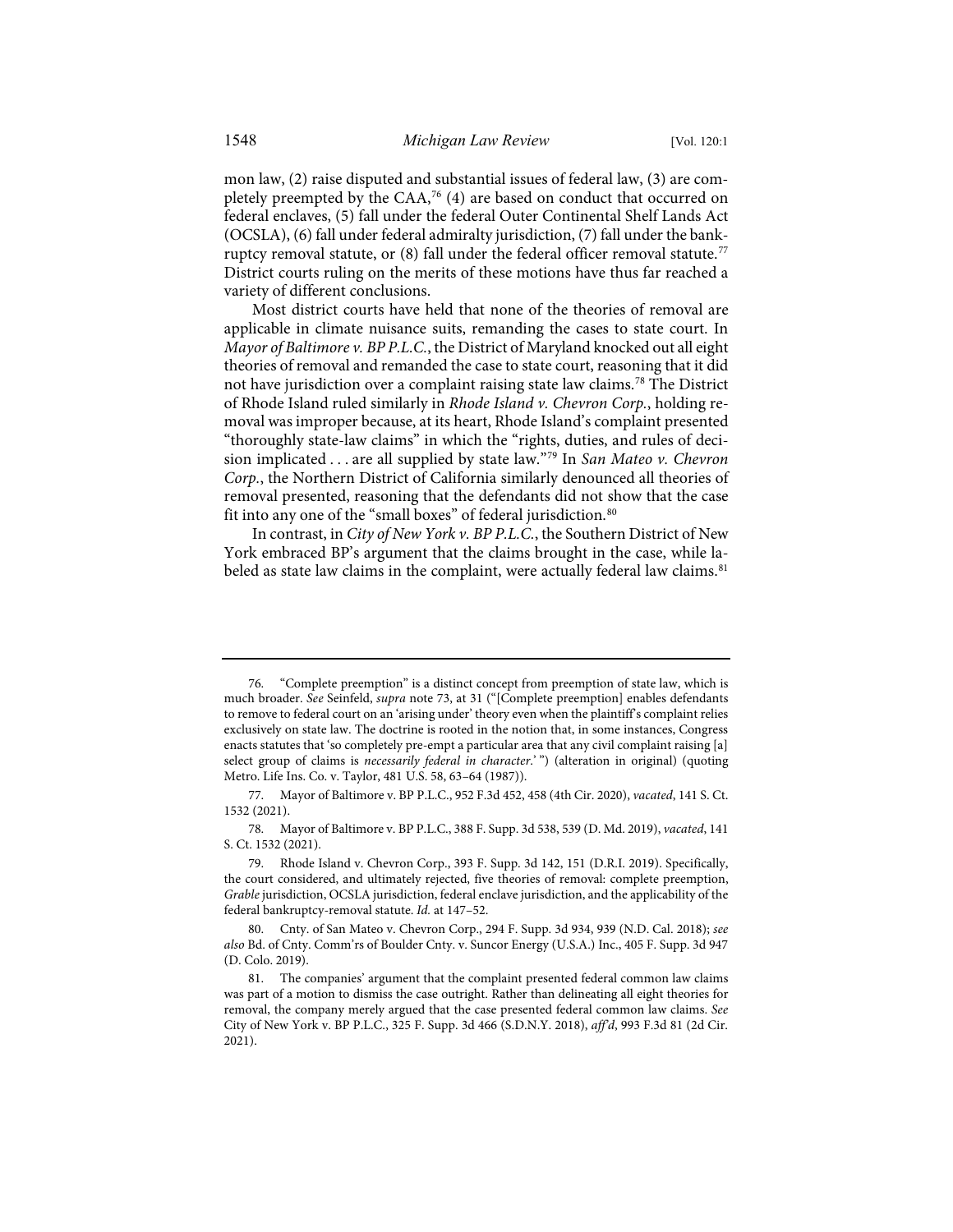The court believed federal common law governed because the control of interstate pollution is a "uniquely federal interest[]."[82](#page-14-0) The court emphasized the breadth of the harm asserted in New York's case; the city sought compensation for "transboundary" emissions and "worldwide fossil fuel production."[83](#page-14-1) By labeling the claims as federal common law, the court's decision necessarily required the case to be dismissed because those claims were displaced by the CAA under *American Election Power*. [84](#page-14-2) Similarly, in *California v. BP P.L.C.*, the Northern District of California agreed that the climate nuisance suit presented federal common law because "the scope of the worldwide predicament demands the most comprehensive view available."[85](#page-14-3)

<span id="page-14-9"></span>As of November 2021, seven climate nuisance suits had reached federal appellate courts for review.<sup>[86](#page-14-4)</sup> Typically, when a party appeals a case, the appellate court reviews the entire certified record and can address any and all arguments that the lower court relied on to reach a decision. However, the appellate review for remand orders to state court falls under a special statutory limitation, 28 U.S.C.  $\frac{6}{3}$  1447(d).<sup>[87](#page-14-5)</sup> Since 1949, circuit courts have generally been unable to review district court orders to remand cases to state court at all.[88](#page-14-6) § 1447(d) carved out two exceptions: one for appellate review of civil rights violations and another for appellate review of federal officer removal claims.[89](#page-14-7) Federal officer removal is one of the eight theories typically raised by defendants in climate nuisance suits.<sup>[90](#page-14-8)</sup>

Before the Supreme Court's recent ruling in *BP P.L.C. v. Mayor of Baltimore*, it was unclear whether § 1447(d) allowed a circuit court to review a claim for federal officer removal *and* all other bases of removal raised, or just

85. No. C 17-06011, 2018 WL 1064293, at \*3 (N.D. Cal. Feb. 27, 2018).

<span id="page-14-4"></span><span id="page-14-3"></span><span id="page-14-2"></span>86. These cases fall into two categories: (1) defendant challenges to remand orders and (2) plaintiff challenges to dismissals. For defendant challenges to remand orders, see Mayor of Baltimore v. BP P.L.C., 952 F.3d 452 (4th Cir. 2020), *vacated*, 141 S. Ct. 1532 (2021); City & Cnty. of Honolulu v. Sunoco LP, No. 21-15313, 2021 WL 1017392 (9th Cir. Mar. 13, 2021); Bd. of Comm'rs of Boulder Cnty. v. Suncor Energy, Inc., 965 F.3d 792 (10th Cir. 2020); Rhode Island v. Shell Oil Prods. Co., 979 F.3d 50 (1st Cir. 2020); Cnty. of San Mateo v. Chevron Corp., 960 F.3d 586 (9th Cir. 2020). For plaintiff challenges to dismissal, see City of New York v. Chevron Corp., 993 F.3d 81 (2d. Cir. 2021); City of Oakland v. BP PLC, 960 F.3d 570 (9th Cir. 2020).

87. The section states as follows:

An order remanding a case to the State court from which it was removed is not reviewable on appeal or otherwise, except that an order remanding a case to the State court from which it was removed pursuant to section 1442 or 1443 of this title shall be reviewable by appeal or otherwise.

<span id="page-14-8"></span><span id="page-14-7"></span><span id="page-14-6"></span><span id="page-14-5"></span>28 U.S.C. § 1447(d).

- 88. BP P.L.C. v. Mayor of Baltimore, 141 S. Ct. 1532, 1536 (2021).
- 89. *Id.*; *see also* 28 U.S.C. § 1447(d).
- 90. *See, e.g.*, *Mayor of Baltimore*, 952 F.3d at 458, *vacated*, 141 S. Ct. 1532 (2021).

<span id="page-14-1"></span><span id="page-14-0"></span><sup>82.</sup> *BP*, 325 F. Supp. 3d at 471 (quoting Tex. Indus. Inc. v. Radcliff Materials, Inc., 451 U.S. 630, 630 (1981)).

<sup>83.</sup> *Id.* at 471–72.

<sup>84.</sup> *Id.* at 472–73.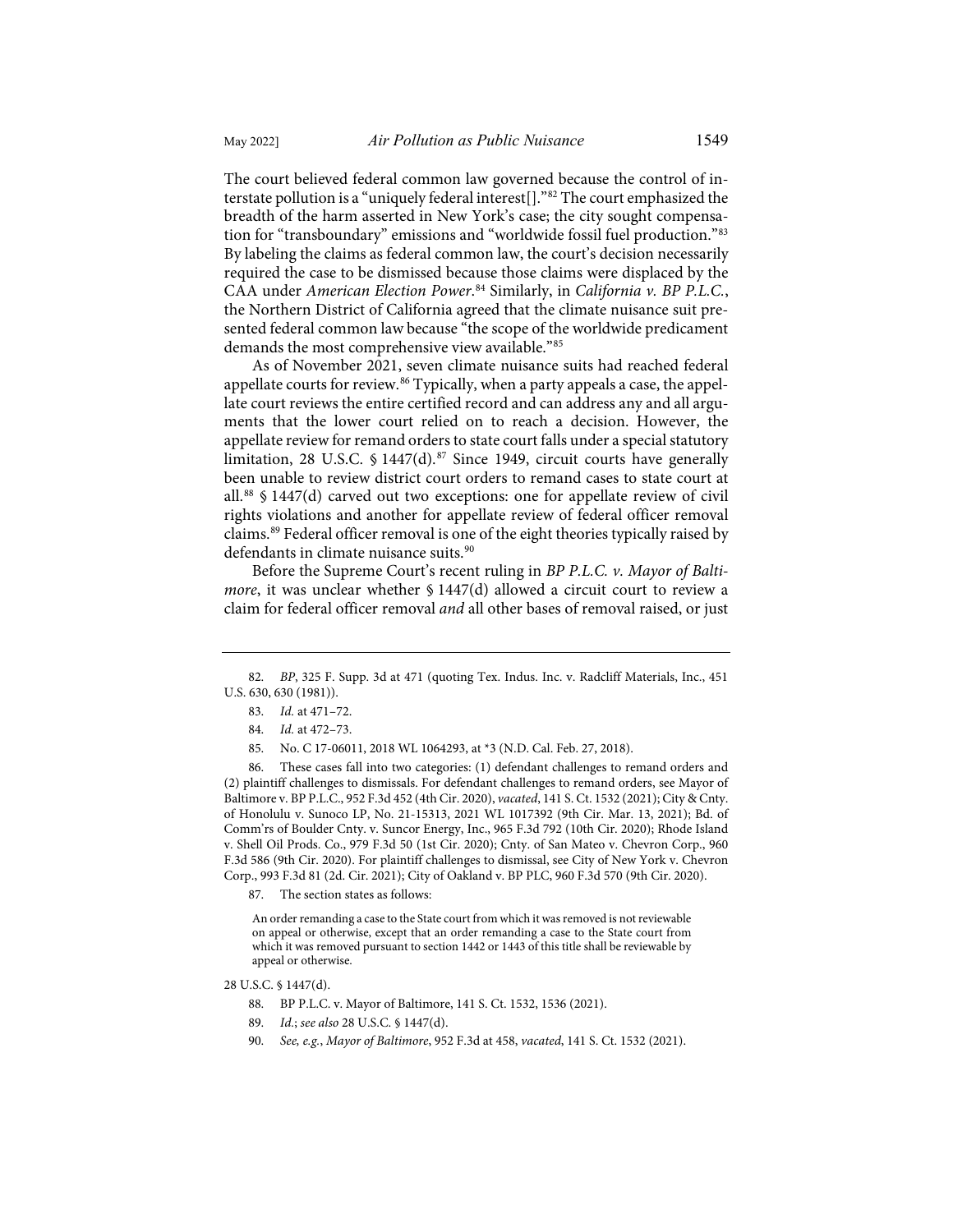federal officer removal.<sup>[91](#page-15-0)</sup> Oil companies argued that circuit courts should be allowed to review any and all bases for removal,<sup>[92](#page-15-1)</sup> because if a court finds that even one is viable, the case can be "labeled" a federal public nuisance claim and dismissed under *American Electric Power*. [93](#page-15-2) Writing for the majority, Justice Gorsuch interpreted § 1447(d) to provide circuit courts broad authority to review all bases for removal so long as a defendant raises federal officer re-moval as one of their theories.<sup>[94](#page-15-3)</sup>

In addition to the appellate review of remand orders available under § 1447(d), two circuit courts have reviewed appeals from a district court's order granting removal and ultimately dismissal. The Second Circuit affirmed a decision to dismiss in *City of New York v. Chevron Corp.*, [95](#page-15-4) and the Ninth Circuit reversed and remanded an order of dismissal in *City of Oakland v. BP PLC*, sending the case back to state court to proceed if the district court could not find an alternative basis for jurisdiction.<sup>[96](#page-15-5)</sup> Many climate nuisance suits are now pending before circuit courts—newly freed up to consider all bases for removal on appeal.<sup>[97](#page-15-6)</sup> Next, these circuit courts will consider the merits of the

<span id="page-15-2"></span><span id="page-15-1"></span><span id="page-15-0"></span>92. *See* Brief for the Petitioners at 11–15, *Mayor of Baltimore*, 141 S. Ct. 1532 (No. 19- 1189).

- 93. *See supra* note[s 81](#page-13-6)[–85](#page-14-9) and accompanying text.
- 94. *Mayor of Baltimore*, 141 S. Ct. at 1538, 1543.
- 95. 993 F.3d 81, 86 (2d. Cir. 2021).
- 96. 960 F.3d 570, 575, 585 (9th Cir. 2020).

<span id="page-15-6"></span><span id="page-15-5"></span><span id="page-15-4"></span><span id="page-15-3"></span>97. The most recent filings in several decisions are briefs concerning the merits of all bases of removal, which federal appellate courts can review under § 1447(d) in the wake of the Supreme Court's decision in *Baltimore*. *See* Amended Supplemental Briefing Order, Mayor of Baltimore v. BP P.L.C., No. 19-1644 (4th Cir. July 26, 2021); Appellants' Opening Brief, City of Honolulu v. Sunoco LP, No. 21-15313 (9th Cir. July 19, 2021); Supplemental Brief of Appellants, Bd. of Cnty. Comm'rs of Boulder Cnty. v. Suncor Energy (U.S.A.) Inc., 965 F.3d 792 (10th Cir. 2021) (No. 19-1330); Appellants' Principal Supplemental Brief, Rhode Island v. Shell Oil Prods. Co., No. 19-1818 (1st Cir. July 28, 2021); Order, Cnty. of San Mateo v. Chevron Corp., No. 18- 15499 (9th Cir. July 1, 2021) (denying a motion for supplemental briefing and oral argument); Joint Case Management Statement, City of Oakland v. BP P.L.C., No. 17-cv-06011 (N.D. Cal. July 9, 2021) (stating that a remand to state court will be stayed until the Ninth Circuit issues a decision in the companion case, *San Mateo v. Chevron*). In addition to cases that are being reviewed at the circuit court level, there are a handful of decisions in disagreement as to whether federal district courts should remand these cases back to state court. *E.g.*, Plaintiff's Notice of Supplemental Authority and Response to Defendants' Notice, City of Hoboken v. Exxon Mobil Corp., 20-cv-14243 (D.N.J. Apr. 15, 2021). In some, the court has decided to stay the proceedings pending the Fourth Circuit's decision in *Baltimore* on the merits of all bases of removal. *See* Motion to Remand to State Court, Anne Arundel Cnty. v. BP P.L.C., No. 21-cv-01323 (D. Md. June 28, 2021); City of Annapolis v. BP P.L.C., No. ELH-21-722, 2021 WL 2000469 (D. Md. May 19, 2021) (granting a stay of proceedings pending the Fourth Circuit decision in the *Baltimore* case); Text Order, City of Charleston v. Brabham Oil Co., No. 20-CV-3579 (D.S.C. May 27, 2021) (granting a stay of proceedings pending the Fourth Circuit decision in the *Baltimore* case); Plaintiff's Notice of Supplemental Authority, Delaware v. BP Am. Inc., No. 20-cv-01429 (D. Del. June 4, 2021); Order, Cnty. of Maui v. Chevron USA, Inc., No. 21-15318 (9th Cir. May 11, 2021) (granting a joint motion to extend the time to file opening briefs); Order Granting Parties' Stip-

<span id="page-15-7"></span><sup>91.</sup> *Mayor of Baltimore*, 141 S. Ct. at 1537.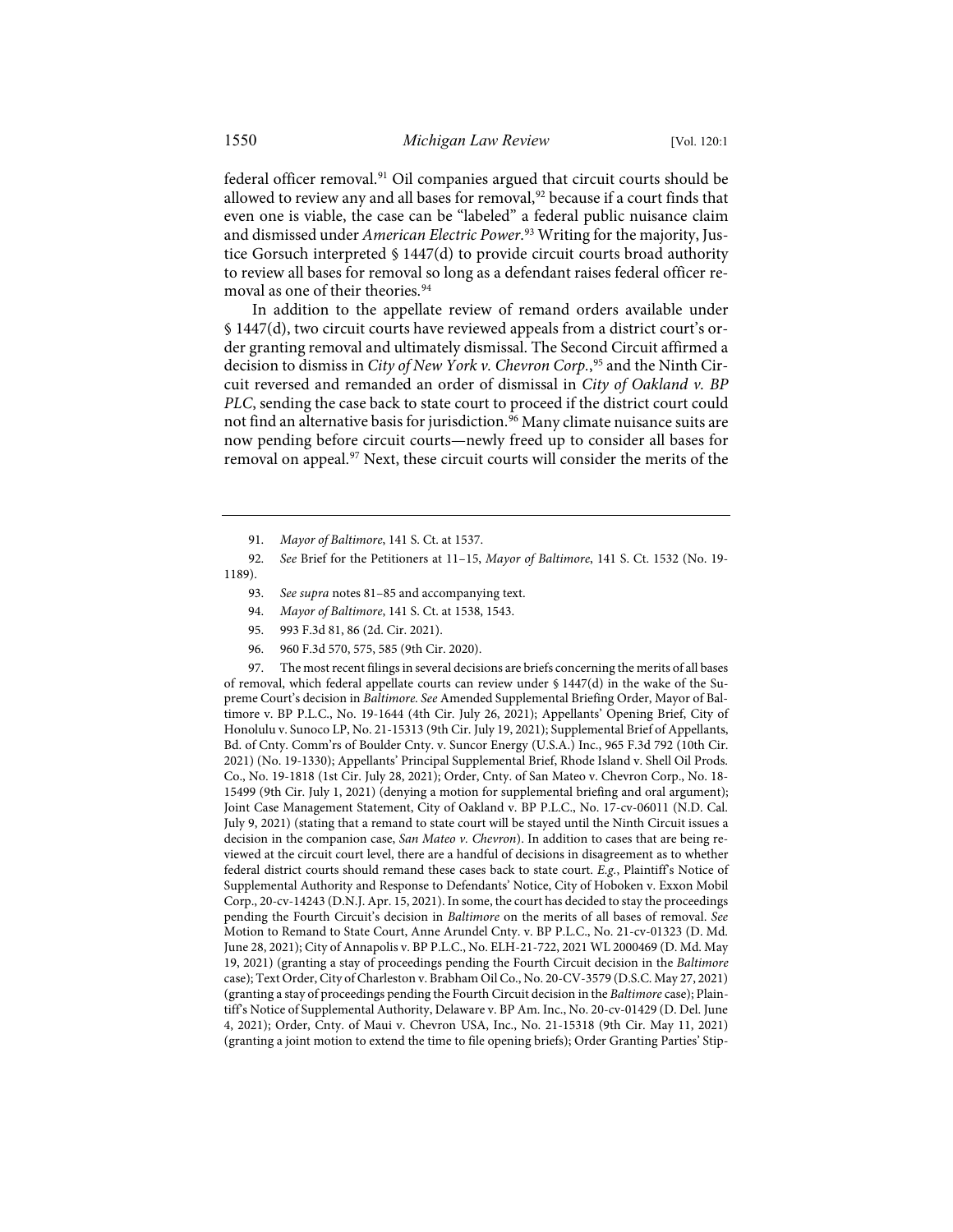theories of removal and determine if the cases should be dismissed as displaced federal public nuisance claims or remanded to state court.

<span id="page-16-0"></span>The procedural moves made thus far in climate nuisance suits, while doctrinally complex, serve one simple purpose: avoiding tort liability for climate change. Outside of climate nuisance litigation, the same oil companies named as defendants have used their political (and actual) capital to attempt to legislate climate nuisance suits out of existence. In recent years, oil companies have backed the efforts of lobbyists encouraging Congress to pass a simple carbon tax program that would set a flat price per ton of carbon emitted.<sup>[98](#page-16-1)</sup> Some of these plans come with a major catch: in exchange for participation in a carbon tax, these companies would be insulated from all tort liability for the harm of climate change.<sup>[99](#page-16-2)</sup> The proposal would phase out "[m]uch of the EPA's regulatory authority over carbon dioxide emissions" and would bring a definitive "end to federal and state tort liability for emitters.["100](#page-16-3) A flat fee for pollution would replace all the complexities of federal legislation and common law suits. The procedural defenses raised in climate nuisance suits seek the same end: avoidance of a decision on the merits as to whether the sale and production of fossil fuels have interfered with the public's use and enjoyment of the land.

Bringing public nuisance lawsuits against oil companies has been an arduous, time-consuming, and expensive endeavor. And after years of litigation, no plaintiff has actually *succeeded* on an underlying claim of public nuisance. To be fair, the lack of success is a direct result of the procedural defenses raised. The complexities of these defenses have kept courts from reaching the merits, allowing companies to insulate themselves from tort liability. Still, in the fight to hold polluters accountable, are climate nuisance suits really worth the trouble? To aid in answering this question, Part II presents a historical analysis of the smoke abatement movement to highlight the integral role that nuisance served in abating smoke and provide a window into the independent value public nuisance suits can have in the abatement of environmental harm.

ulated Motion Regarding Deadlines and Page Limits for Briefing of Defendants' Motions to Dismiss, King Cnty. v. BP P.L.C., No. 18-cv-00758 (W.D. Wash. July 7, 2021) (resuming proceedings in a case that had been stayed until the Supreme Court denied certiorari in the *Baltimore*adjacent case *City of Oakland v. BP PLC*); Joint Response to Court's Notice and Request to Vacate Case Management Conference, Pac. Coast Fed'n of Fishermen's Ass'ns, Inc. v. Chevron Corp., No. 18-cv-07477 (N.D. Cal. Nov. 25, 2020).

<span id="page-16-1"></span><sup>98.</sup> Lee Wasserman & David Kaiser, Opinion, *Beware of Oil Companies Bearing Gifts*, N.Y. TIMES (July 25, 2018), [https://www.nytimes.com/2018/07/25/opinion/carbon-tax-lott](https://www.nytimes.com/2018/07/25/opinion/carbon-tax-lott-breaux.html)[breaux.html](https://www.nytimes.com/2018/07/25/opinion/carbon-tax-lott-breaux.html) [\[perma.cc/8W8E-DLS7\]](https://perma.cc/8W8E-DLS7); Trent Lott & John Breaux, Opinion, *Here's How to Break the Impasse on Climate*, N.Y. TIMES (June 20, 2018), [https://www.nytimes.com/2018/06/20/opin](https://www.nytimes.com/2018/06/20/opinion/climate-change-fee-carbon-dioxide.html)[ion/climate-change-fee-carbon-dioxide.html](https://www.nytimes.com/2018/06/20/opinion/climate-change-fee-carbon-dioxide.html) [\[perma.cc/HYA5-U4JK\]](https://perma.cc/HYA5-U4JK).

<sup>99.</sup> Wasserman & Kaiser, *supra* not[e 98.](#page-16-0) 

<span id="page-16-3"></span><span id="page-16-2"></span><sup>100.</sup> JAMES A. BAKER, III ET AL., CLIMATE LEADERSHIP COUNCIL, THE CONSERVATIVE CASE FOR CARBON DIVIDENDS (2017), [https://www.clcouncil.org/media/2017/03/The-Con](https://www.clcouncil.org/media/2017/03/The-Conservative-Case-for-Carbon-Dividends.pdf)[servative-Case-for-Carbon-Dividends.pdf](https://www.clcouncil.org/media/2017/03/The-Conservative-Case-for-Carbon-Dividends.pdf) [\[perma.cc/XD8D-G6X5\]](https://perma.cc/XD8D-G6X5).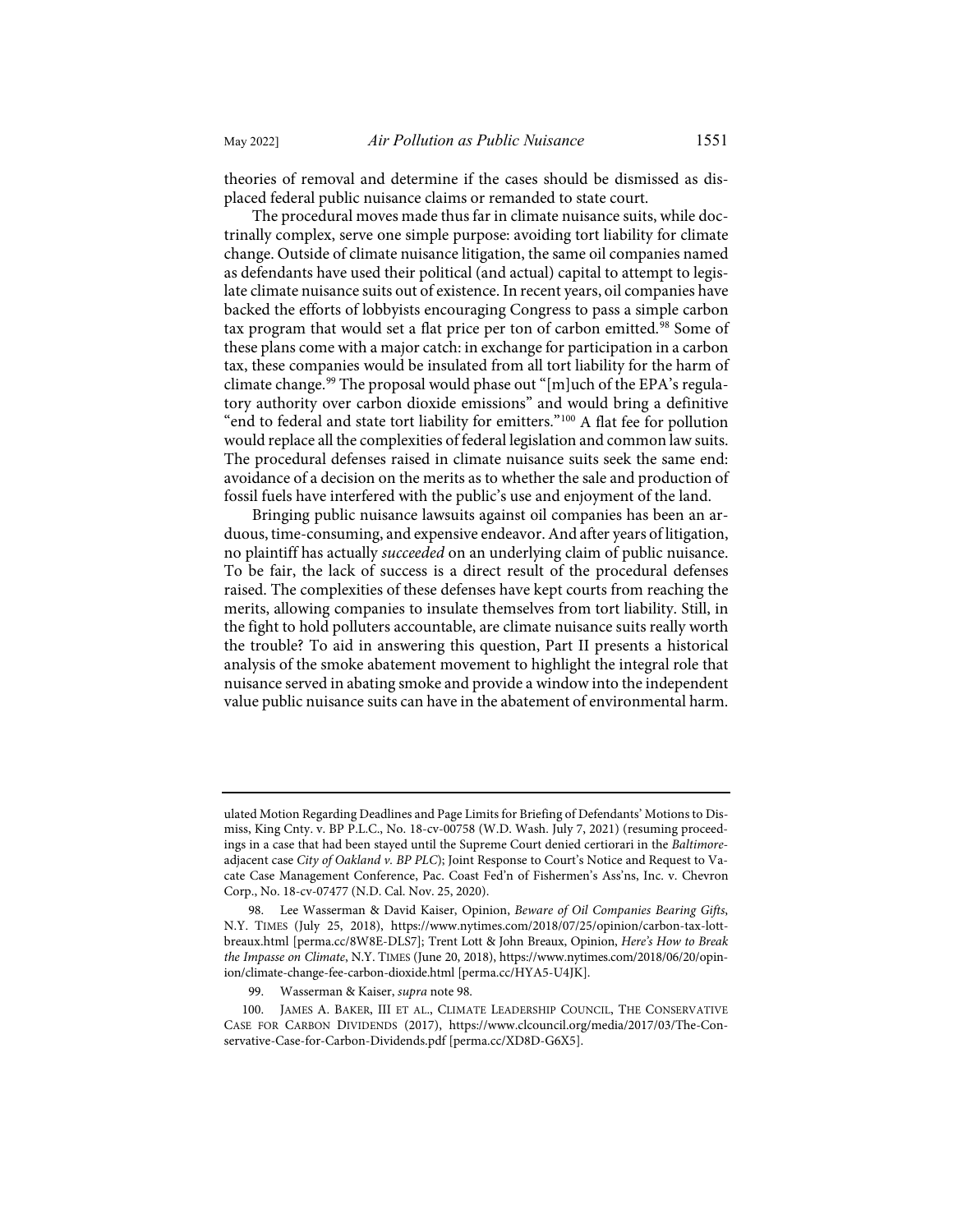# II. WHERE WE WERE: USING NUISANCE SUITS TO CHALLENGE THE SMOKE EVIL IN THE NINETEENTH CENTURY

<span id="page-17-6"></span>During the nineteenth and early twentieth centuries, clouds of dense, black smoke filled the air in industrialized cities across the United States as the rapid and unregulated growth of the Industrial Revolution transformed the environment.<sup>[101](#page-17-0)</sup> Coal smoke from factories and power plants blanketed cities; in 1906, the Pittsburgh Press observed that an American flag hanging on a prominent town square had turned completely black.<sup>[102](#page-17-1)</sup> Eventually, however, American cities successfully abated the "smoke evil."<sup>[103](#page-17-2)</sup> While a number of factors aided abatement, one such factor was the regulation of polluters through court actions and local administrations.<sup>[104](#page-17-3)</sup> This regulation encouraged industry to move away from bituminous coal to cleaner natural gas, diesel fuel, and electricity, and to embrace inventions that allowed for more efficient combustion.<sup>[105](#page-17-4)</sup>

<span id="page-17-7"></span>The purpose of this Part is to analyze the integral role smoke nuisance suits played in abating smoke pollution to demonstrate how the climate nuisance suits of today may play a similar role in the future abatement of green-house gas emissions.<sup>[106](#page-17-5)</sup> Section II.A traces the development of judicial decisionmaking over the course of sixty years of smoke nuisance suits. Section II.B uses Pittsburgh's smoke abatement movement to show how common law and legislative regulation can work in tandem to reduce environmental harm. Section II.C highlights how nuisance lawsuits promoted innovation.

#### A*. The Progression of Judicial Thinking in Nuisance Law, 1840–1906*

The Industrial Revolution brought new forms of industry to nineteenthcentury America, such as coal-powered factories and mills, and with the Revolution came new forms of air pollution. To hold factories accountable for pollution, plaintiffs turned to the courts, bringing public and private nuisance suits and arguing that smoke interfered with their use and enjoyment of the land. Originally, these suits failed. But over the course of fifty years, the common law changed rapidly to address this new environmental harm: smoke.

In general, nineteenth-century courts were not unfriendly to nuisance claims. As industrial facilities like slaughterhouses and bone-boiling factories pushed closer to residential neighborhoods in the mid-nineteenth century,

<span id="page-17-1"></span><span id="page-17-0"></span><sup>101.</sup> *See* R. Dale Grinder, *The Battle for Clean Air: The Smoke Problem in Post–Civil War America*, *in* POLLUTION AND REFORM IN AMERICAN CITIES, 1870–1930, at 83, 83 (Martin V. Melosi ed., 1980) [hereinafter *Battle for Clean Air*].

<sup>102.</sup> *Smoke Has No Respect for American Flag*, PITT. PRESS, June 29, 1906, at 12.

<sup>103.</sup> *See, e.g.*, *The Smoke Evil*, 205 NEW ENG. J. MED. 1116 (1931).

<sup>104.</sup> *See supra* Sections II.A, II.B.

<span id="page-17-4"></span><span id="page-17-3"></span><span id="page-17-2"></span><sup>105.</sup> Carlos Flick, *The Movement for Smoke Abatement in 19th-Century Britain*, 21 TECH & CULTURE 29, 30–46 (1980).

<span id="page-17-5"></span><sup>106.</sup> *See infra* Part III for a discussion of the implications of the history of smoke nuisance suits in the present day.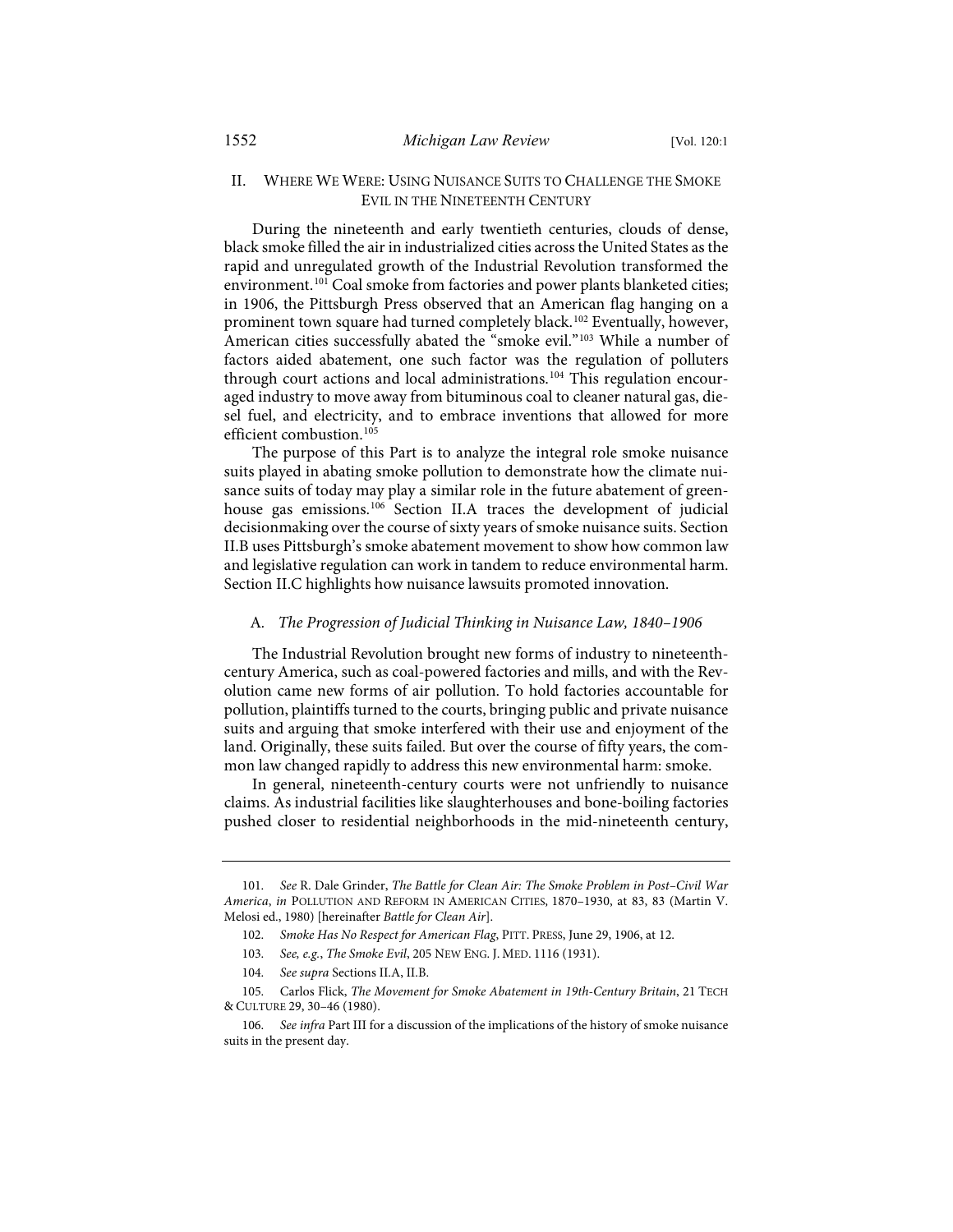<span id="page-18-14"></span>judges routinely held that industrial air pollution was a prima facie nui-sance.<sup>[107](#page-18-0)</sup> If plaintiffs could show the industry's noxious air pollution and smell interfered with the "use and enjoyment" of public land, judges readily found in their favor.<sup>[108](#page-18-1)</sup> Defendant companies raised several creative defenses against the nuisance suits, but judges ignored them.<sup>[109](#page-18-2)</sup>

<span id="page-18-11"></span><span id="page-18-10"></span>For instance, in *Commonwealth v. Upton*, the owner of a slaughterhouse argued that he had a proscriptive right to continue his business because it had been in operation for twenty years before new residents complained.<sup>[110](#page-18-3)</sup> The court disagreed, finding that because the slaughterhouse was "inconsistent" with the preservation of "the welfare and safety of the community," it must yield.[111](#page-18-4) Public nuisance suits like *Upton* functioned as the common law counterpart to state police power;<sup>112</sup> so long as an action served to protect the health and safety of the public, judges upheld the challenges.<sup>[113](#page-18-6)</sup>

<span id="page-18-13"></span><span id="page-18-12"></span>In old industry pollution suits, judges often rejected defendants' arguments against causation and harm, even if it meant enjoining a long-standing factory from production.[114](#page-18-7) In *Commonwealth v. Van Sickle*, for instance, the owner of an offensive-smelling "piggery" argued in part that there was no causation because the noxious smell could be coming from other piggeries in the neighborhood. The court found that the piggery was a nuisance, rejecting the argument that plaintiffs must attribute the nuisance to a single, particularized defendant to prevail.[115](#page-18-8) Finally, in *Howard v. Lee*, when a defendant argued that the plaintiffs had only proven discomfort from the smell of his slaughterhouse, not a threat to public health or welfare, the court still found for the plaintiffs, reasoning that discomfort alone constituted a nuisance.<sup>[116](#page-18-9)</sup> In these

<span id="page-18-0"></span><sup>107.</sup> Christine Rosen, *Differing Perceptions of the Value of Pollution Abatement Across Time and Place: Balancing Doctrine in Pollution Nuisance Law, 1840–1906*, 11 L. & HIST. REV. 303, 312–14 (1993) [hereinafter Rosen, *Differing Perceptions*].

<span id="page-18-1"></span><sup>108.</sup> *See, e.g.*, Catlin v. Valentine, 9 Paige Ch. 575 (N.Y. Ch. 1842); Commonwealth v. Van Sickle, 1 Brightly 69 (Pa. 1845); Commonwealth v. Upton, 72 Mass. (6 Gray) 473 (1856); Brady v. Weeks, 3 Barb. 157 (N.Y. Gen. Term 1848); Howard v. Lee, 5 N.Y. Super. Ct. 281 (1849); Smith v. Cummings, 2 Pars. Eq. Cas. 92 (Pa. C.P. 1851).

<span id="page-18-2"></span><sup>109.</sup> Christine Meisner Rosen, *'Knowing' Industrial Pollution: Nuisance Law and the Power of Tradition in a Time of Rapid Economic Change, 1840*–*1864*, 8 ENV'T.HIST. 565, 585, 596 (2003) [hereinafter Rosen, *'Knowing' Industrial Pollution*].

<sup>110.</sup> *Upton*, 72 Mass. at 474.

<sup>111.</sup> *Id.* at 476.

<span id="page-18-5"></span><span id="page-18-4"></span><span id="page-18-3"></span><sup>112.</sup> *See* ERNST FREUND, STANDARDS OF AMERICAN LEGISLATION 66 (1917) ("Theoretically, it might be said, the law of nuisance is the common law of the police power, striking at all gross violations of health, safety, order, and morals.").

<sup>113.</sup> WILLIAM J. NOVAK, THE PEOPLE'S WELFARE 217–218 (1996).

<span id="page-18-8"></span><span id="page-18-7"></span><span id="page-18-6"></span><sup>114.</sup> In general, a nuisance claim requires proving interference with one's use and enjoyment of the land, which necessarily requires showing that a particular defendant *caused* the interference and that the interference was actually harmful. Causation and harm are both elements that a modern-day plaintiff must prove in a climate nuisance suit, too. For more on the requirements of a prima facie climate nuisance suit, see *infra* note[s 163](#page-24-0)[–169](#page-25-0) and accompanying text.

<sup>115.</sup> Commonwealth v. Van Sickle, 1 Brightly 69, 71, 73–75 (Pa. 1845).

<span id="page-18-9"></span><sup>116.</sup> Howard v. Lee, 5 N.Y. Super. Ct. 281, 282–83 (1849).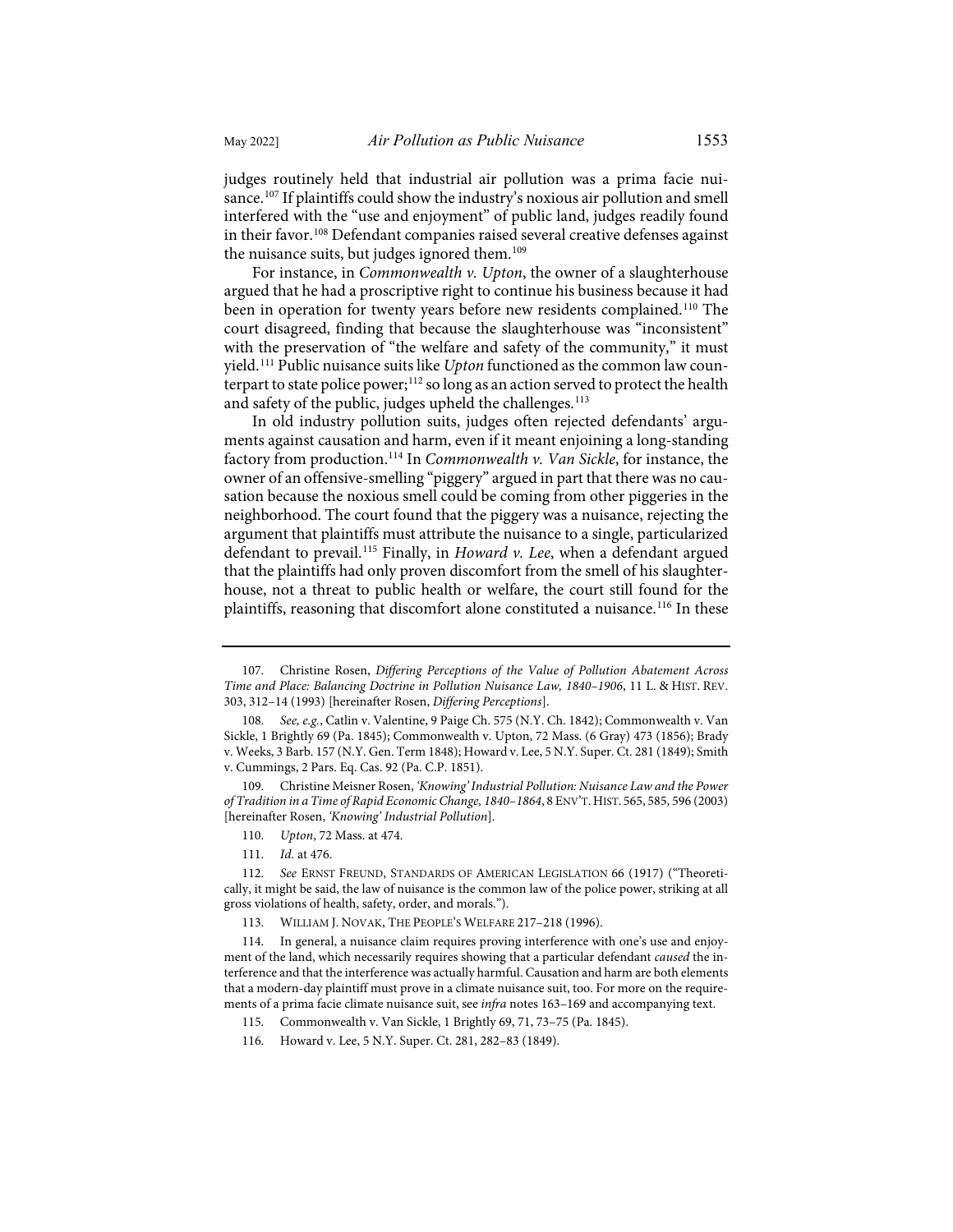old industry cases, judges embraced a capacious understanding of nuisance law, capable of protecting public welfare.

<span id="page-19-10"></span>Yet, during the same time period, when plaintiffs brought nuisance suits against "new industry" pollution from mills, mines, and smelters, they did not win so easily.<sup>[117](#page-19-0)</sup> Judges embraced similar defenses raised by slaughterhouses (and written off by courts) to dismiss nuisance claims.[118](#page-19-1) For example, in *Warren v. Hunter*, a plaintiff attempted to sue a paper mill for smoke nuisance. The mill won the suit by claiming a proscriptive right to continue its business, the same defense that failed in *Upton*. [119](#page-19-2) And in *Tichenor v. Wilson*, a plaintiff claimed that a new chemical works company producing vapors constituted a nuisance. The court required the plaintiff to show irreparable injury, not just discomfort.[120](#page-19-3) But when the slaughterhouse in *Howard* raised the same argu-ment, the court dismissed it.<sup>[121](#page-19-4)</sup>

<span id="page-19-11"></span>Historian Christine M. Rosen attributes the stark contrast between nuisance suits brought against old industries (slaughterhouses) and new industries (mills and factories) to a lack of judicial understanding about new forms of pollution.[122](#page-19-5) Judges lacked on-point precedent to apply in new industry pollution suits and approached testimony about new forms of pollution with confusion—as scientific understanding about the impact of smoke on health and the environment had only just started to develop.<sup>[123](#page-19-6)</sup> In contrast, slaughterhouses "were deeply rooted in American life," and had been regulated through nuisance law since colonial times[.124](#page-19-7) While the judicial schema for "nuisance" did not immediately catch up to the reality of air pollution from new industries, judicial attitudes changed over the next fifty years, shaping the scope of what constituted a nuisance at common law.

<span id="page-19-12"></span>In the latter half of the nineteenth century, judges began to apply a rudimentary balancing doctrine to nuisance suits against new industry, attempting to reconcile harm to the environment with the benefit of an industrialized economy.[125](#page-19-8) In these cases, judges did not reach the most economically efficient allocation each time; in reality, the reasoning often sprung from flawed logic.[126](#page-19-9) Some judges attributed enormous social costs to granting an injunction against a single coal-powered factory, reasoning that it would cause a

<sup>117.</sup> Rosen, *'Knowing' Industrial Pollution*, *supra* not[e 109,](#page-18-10) at 573.

<sup>118.</sup> *Id.*

<span id="page-19-6"></span><span id="page-19-5"></span><span id="page-19-4"></span><span id="page-19-3"></span><span id="page-19-2"></span><span id="page-19-1"></span><span id="page-19-0"></span><sup>119.</sup> Warren v. Hunter, 10 Phila. 414, 417 (Pa. C.P. 1853); *see supra* note[s 110](#page-18-11)[–112](#page-18-12) and accompanying text.

<sup>120.</sup> Tichenor v. Wilson, 4 N.J. Eq. 197, 204–05 (N.J. Ch. 1849).

<sup>121.</sup> *See supra* not[e 113](#page-18-13) and accompanying text.

<sup>122.</sup> Rosen, *'Knowing' Industrial Pollution*, *supra* not[e 109,](#page-18-10) at 587–88.

<sup>123.</sup> *See id.* at 577, 588.

<span id="page-19-7"></span><sup>124.</sup> *Id.* at 568–69.

<sup>125.</sup> Rosen, *Differing Perceptions*, *supra* not[e 107,](#page-18-14) at 303–04.

<span id="page-19-9"></span><span id="page-19-8"></span><sup>126.</sup> *Id.* at 315.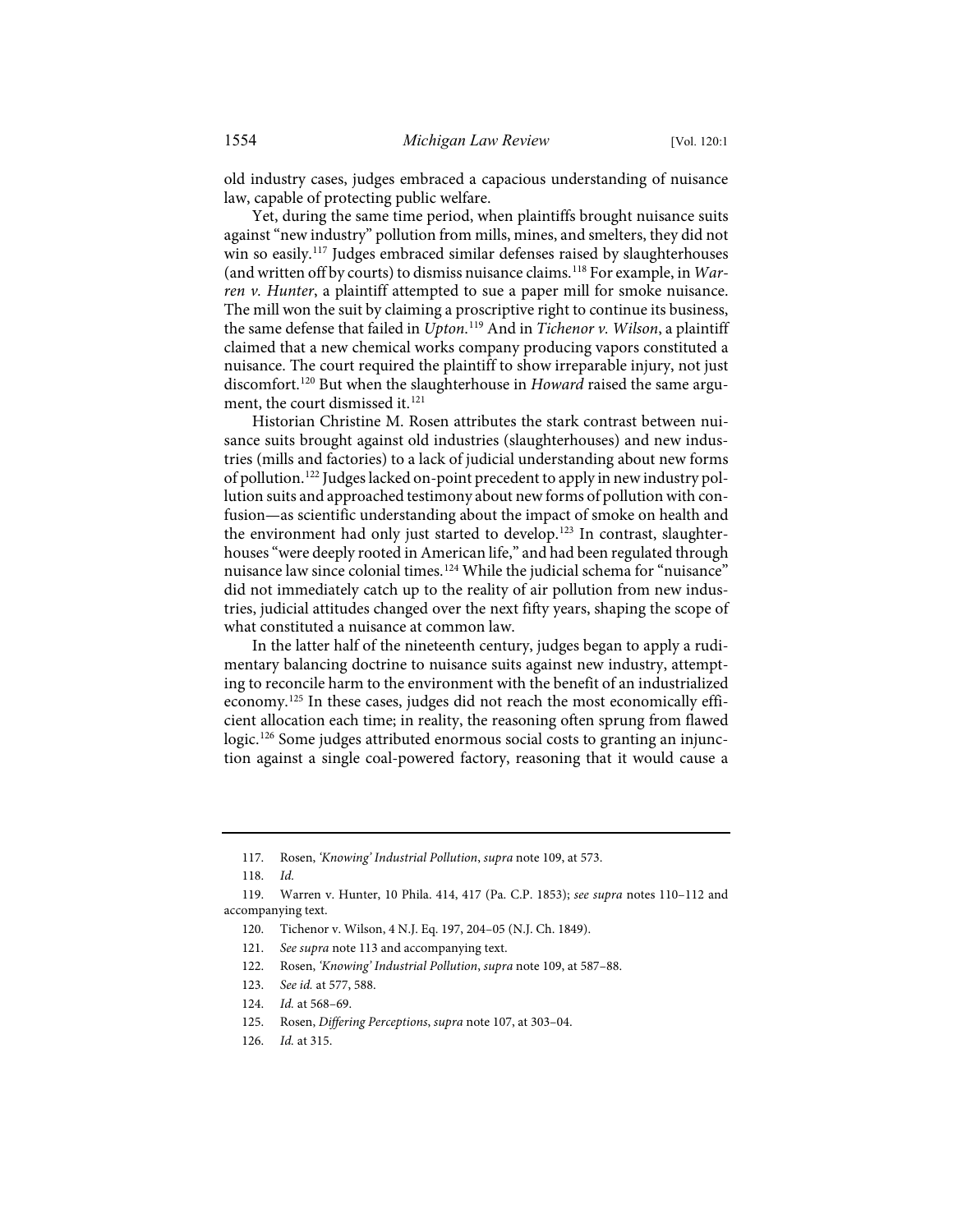<span id="page-20-13"></span><span id="page-20-12"></span>domino effect and terminate all industry across a state.<sup>[127](#page-20-0)</sup> Other judges underestimated the cost of granting an injunction, failing to consider the social costs of shutting down a factory, like job loss.[128](#page-20-1) Courts also displayed an uneven understanding of an injunction's benefits. Some courts viewed injunctions as highly beneficial because they believed pollution caused serious emotional harm to the community, while others characterized injunctions as unneces-sary because pollution only caused minor human discomfort.<sup>[129](#page-20-2)</sup> When confronted with the question of how best to allocate the costs and benefits of new industry, judges experimented, crafting an imperfect balance between these competing interests.

<span id="page-20-10"></span><span id="page-20-9"></span>At the turn of the twentieth century, courts in Pennsylvania and New York, two states particularly affected by the problem of smoke pollution at the time, made an abrupt shift away from balancing cost and benefit to adopting a standard of prima facie nuisance for smoke pollution.[130](#page-20-3) In 1913, for example, the New York Court of Appeals stated that when considering industrial pollution, "a balancing of injuries *cannot* be justified" because of its tendency to cause injustice.<sup>[131](#page-20-4)</sup> The Pennsylvania Supreme Court agreed, holding that no court ought to "refuse to protect a man in the possession and enjoyment of his property" even when it may destroy industry.[132](#page-20-5)

<span id="page-20-11"></span>According to Rosen, the shift from dismissing smoke nuisance suits to embracing them resulted from three main factors: the growing costs of pollution, a shift in public opinion, and the development of abatement technology.[133](#page-20-6) The turn of the century saw a political shift toward progressive reform, with an emphasis on improving cities, that may have influenced the courts.<sup>[134](#page-20-7)</sup> And, around the same time, technological advances meant factories had devices they could install to abate smoke without having to relocate or shut down operations entirely, minimizing the cost of injunctions.[135](#page-20-8) But these two shifts

130. *Id.* at 367.

<span id="page-20-4"></span><span id="page-20-3"></span>131. Whalen v. Union Bag & Paper Co., 101 N.E. 805, 805–06 (N.Y. 1913) (emphasis added).

<sup>127.</sup> *Id.* at 318; *see e.g.*, Robb v. Carnegie Bros., 22 A. 649, 651 (Pa. 1891).

<span id="page-20-1"></span><span id="page-20-0"></span><sup>128.</sup> *See, e.g.*, Campbell v. Seaman, 63 N.Y. 568, 577, 586–87 (1876); Rosen, *Differing Perceptions*, *supra* note [107,](#page-18-14) at 326.

<span id="page-20-2"></span><sup>129.</sup> More specifically, Professor Rosen draws a comparison between the different states where smoke pollution was a big problem in the nineteenth century. In Pennsylvania, judges tended to overemphasize the costs of an injunction to industry while downplaying the benefit to the community, whereas in New York and New Jersey, judges tended to overemphasize the benefit of an injunction for the community, downplaying the cost to industry. Rosen, *Differing Perceptions*, *supra* note [107,](#page-18-14) at 327–42.

<span id="page-20-7"></span><span id="page-20-6"></span><span id="page-20-5"></span><sup>132.</sup> Sullivan v. Jones & Laughlin Steel Co., 57 A. 1065, 1071 (Pa. 1904) (quoting Evans v. Reading Chem. & Fertilizing Co., 28 A. 702, 709 (Pa. 1894)). Pennsylvania's adoption of a proplaintiff stance is particularly noteworthy, as it was a politically conservative state where coalpowered industry dominated its economy. Rosen, *Differing Perceptions*, *supra* not[e 107,](#page-18-14) at 369.

<sup>133.</sup> Rosen, *Differing Perceptions*, *supra* not[e 107,](#page-18-14) at 369.

<sup>134.</sup> *Id.* at 375.

<span id="page-20-8"></span><sup>135.</sup> *Id.* at 371–73.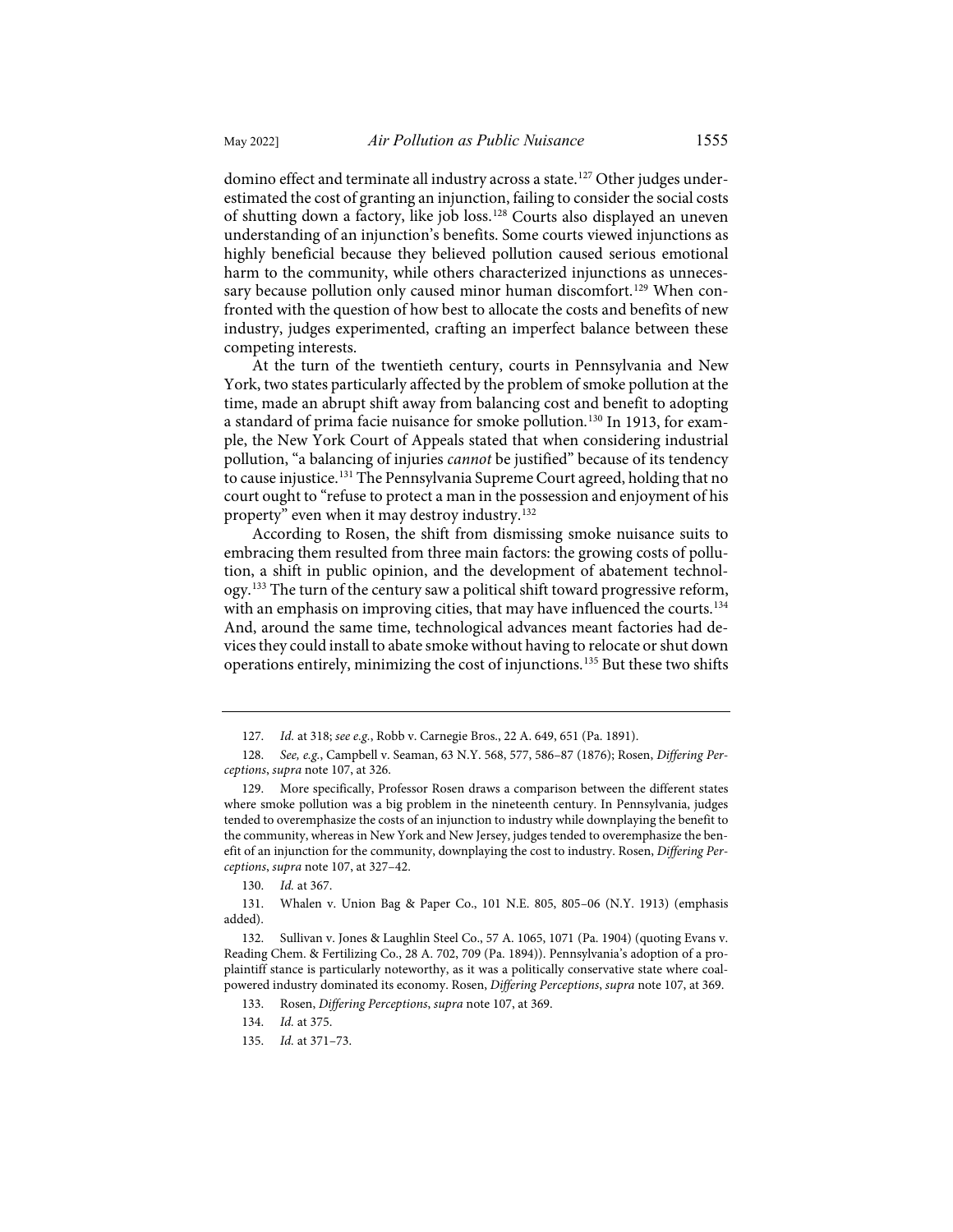did not happen in a vacuum; the nuisance suits themselves directly motivated an increased emphasis on smoke abatement in politics and spurred the development of smoke abatement technologies.

# B*. "Cleaning Up Pittsburgh for All of Us": Regulation of Smoke in Pittsburgh, 1804–1913*

During the nineteenth and twentieth centuries, residents of industrial cities like Pittsburgh attacked the problem of the smoke evil from multiple angles: bringing nuisance lawsuits, forming organizations, and lobbying for local and state legislation. This Section uses Pittsburgh's smoke abatement movement as a case study to show how smoke nuisance suits worked in tandem with other forms of regulation to abate environmental harm.<sup>[136](#page-21-1)</sup>

<span id="page-21-0"></span>In 1804, the burgess of Pittsburgh, General Presley Neville, wrote a letter to the president of the Pittsburgh city council about the problem of smoke in the city, stating that "not only the comfort [and] health . . . but the peace and harmony of the inhabitants, depend upon the speedy measures being adopted to remedy the nuisance."<sup>137</sup> Situated near bituminous coal mines, Pittsburgh was especially prone to smoke problems.<sup>[138](#page-21-3)</sup> Although city leadership identified the problem early on, over sixty years later, in 1868, Pittsburgh only had one ordinance on the books to regulate coal consumption, and it only applied to trains.<sup>[139](#page-21-4)</sup> In the time before local legislation restricted smoke, common law suits began to craft a standard for what constituted a nuisance, balancing the interests of the economy and citizens.<sup>[140](#page-21-5)</sup>

<span id="page-21-9"></span>For example, in 1868, in *Rhodes v. Dunbar*, the Supreme Court of Pennsylvania considered whether a planing mill producing smoke, soot, and flam-mable wood shavings constituted a nuisance.<sup>[141](#page-21-6)</sup> The court ultimately dismissed the complaint, finding no nuisance worthy of an injunction by bal-ancing the benefit and harm of the planing mill.<sup>[142](#page-21-7)</sup> The court reasoned first that the harm was just "[a]nnoyance[] without damage."<sup>[143](#page-21-8)</sup> While it noted that planing mills could burn different kinds of fuel and that some dirtier forms of

<span id="page-21-1"></span><sup>136.</sup> Of course, these tools did not exist in a vacuum. The correlation between nuisance, local legislation, and abatement should not be overstated, as the abatement of smoke happened in a complex economic, political, and cultural context.

<span id="page-21-2"></span><sup>137.</sup> John O'Connor, Jr., *Some Engineering Phases of Pittsburgh's Smoke Problem*, SMOKE INVESTIGATION OF THE MELLON INST., BULL. 8, 1914, at 11–12.

<sup>138.</sup> *Battle for Clean Air*, *supra* not[e 101,](#page-17-6) at 84.

<span id="page-21-4"></span><span id="page-21-3"></span><sup>139.</sup> Cliff I. Davidson, *Air Pollution in Pittsburgh: A Historical Perspective*, 29 J. AIR POLLUTION CONTROL ASS'N 1035, 1037 (1979); O'Connor, Jr., *supra* not[e 137,](#page-21-0) at 12 ("No bituminous coal or wood shall be used in the engine [of] any locomotive employed in conducting trains upon any railroad.").

<span id="page-21-8"></span><span id="page-21-7"></span><span id="page-21-6"></span><span id="page-21-5"></span><sup>140.</sup> *See* NOVAK, *supra* not[e 113,](#page-18-13) at 221; *see also, e.g.*, Rhodes v. Dunbar, 57 Pa. 274 (1868); Huckenstine's Appeal, 70 Pa. 102 (1871).

<sup>141. 57</sup> Pa. at 274–75.

<sup>142.</sup> *Id.* at 287.

<sup>143.</sup> *Id.* at 286–87.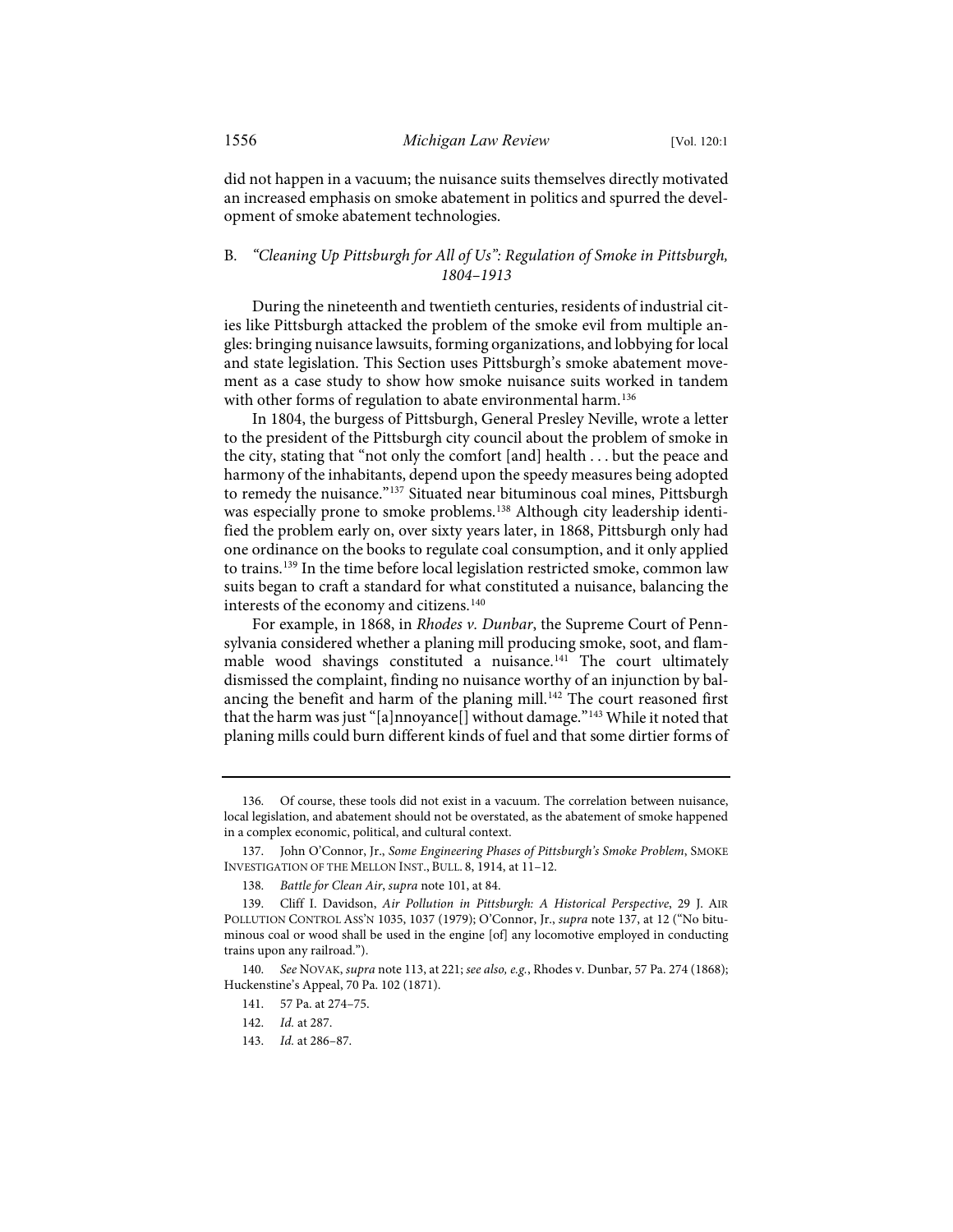<span id="page-22-13"></span>fuel *might* constitute a nuisance, the court was unwilling to hold all planing mills a nuisance *per se*. [144](#page-22-1) Ultimately, it concluded that it would be unfair to deprive the factory owner of "its free and profitable use" just because "the light and air may not be as pure as a neighbor might desire."[145](#page-22-2) In reasoning through the balance of harm and benefit, the court began to define the contours of how much smoke—and what kind of smoke—constituted a nuisance.

<span id="page-22-0"></span>Beginning in 1880, Pittsburgh residents began to rally more forcefully around the smoke evil, lobbying for their city council to address the problem.[146](#page-22-3) The local Engineers' Society started circulating papers on the smoke problem, which inspired the city council to pass an ordinance to control smoke in the East End of the city.<sup>[147](#page-22-4)</sup> But the ordinance still left the city's industrial sector unregulated, reflecting the city council's ties to special industrial interests.[148](#page-22-5) Groups like the Ladies' Health Association and Civic Club pushed back, asking the city council to pass an ordinance with more teeth.[149](#page-22-6) At the same time, citizens continued to bring nuisance lawsuits against smoke emitters in Pennsylvania state courts, pushing both the local government and the courts to define what constituted a tolerable—and legal—level of smoke.<sup>[150](#page-22-7)</sup>

<span id="page-22-14"></span><span id="page-22-11"></span>As the Pennsylvania courts adopted smoke as a prima facie nuisance,<sup>[151](#page-22-8)</sup> the local government also became more amenable to protecting the public from air pollution. In 1906, Pittsburgh passed the Weber Bill, which created a Bureau of Smoke Regulation.[152](#page-22-9) The Bill also drew on earlier Pennsylvania cases, balancing the harm and benefit of industry to define the level of smoke that constituted a nuisance in the city as the release of "black or dense gray smoke" for more than eight minutes at a time.<sup>[153](#page-22-10)</sup>

<span id="page-22-4"></span>147. *From Insurgency to Efficiency*, *supra* not[e 146,](#page-22-0) at 188–89; O'Connor, Jr., *supra* note [137,](#page-21-0) at 15 ("[The ordinance] provided that after September 1, 1892, it should be unlawful for any chimney or smoke stack used in connection with a stationary boiler to allow, suffer or permit smoke from bituminous coal to be emitted or escape therefrom, within a certain district.").

- 148. *From Insurgency to Efficiency*, *supra* not[e 146,](#page-22-0) at 189.
- 149. *Id.*

<span id="page-22-7"></span><span id="page-22-6"></span><span id="page-22-5"></span>150. *See, e.g.*, Straus v. Barnett, 21 A. 253 (Pa. 1891); Robb v. Carnegie Bros., 22 A. 649 (Pa. 1891); Daugherty Typewriter Co. v. Kittanning Iron & Steel Mfg. Co., 35 A. 1111 (Pa. 1896); Sullivan v. Jones & Laughlin Steel Co., 57 A. 1065 (Pa. 1904).

- 151. *See supra* Section II.A.
- 152. *From Insurgency to Efficiency*, *supra* not[e 146,](#page-22-0) at 192, 199.

<span id="page-22-10"></span><span id="page-22-9"></span><span id="page-22-8"></span>153. O'Connor, Jr., *supra* not[e 137,](#page-21-0) at 17; *From Insurgency to Efficiency*, *supra* not[e 146,](#page-22-0) at 192. After the Weber Bill passed, it was challenged in court and initially struck down by the Pennsylvania Supreme Court as overstepping the city's legal authority. Commonwealth v. Standard Ice Co., 9 Justices' L. Rep. 270, 270–73 (Pa. 1910). The Pennsylvania State Legislature sprang into action, passing a bill the same year as the ruling to grant cities the affirmative power to regulate the emission of smoke. O'Connor, Jr., *supra* not[e 137,](#page-21-0) at 18.

<span id="page-22-12"></span><sup>144.</sup> *Id.* at 286–88.

<sup>145.</sup> *Id.* at 287–88.

<span id="page-22-3"></span><span id="page-22-2"></span><span id="page-22-1"></span><sup>146.</sup> Robert Dale Grinder, *From Insurgency to Efficiency: The Smoke Abatement Campaign in Pittsburgh Before World War I*, 61 W.PA.HIST. MAG. 187 (1978) [hereinafter *From Insurgency to Efficiency*]; *Battle for Clean Air*, *supra* not[e 101.](#page-17-6)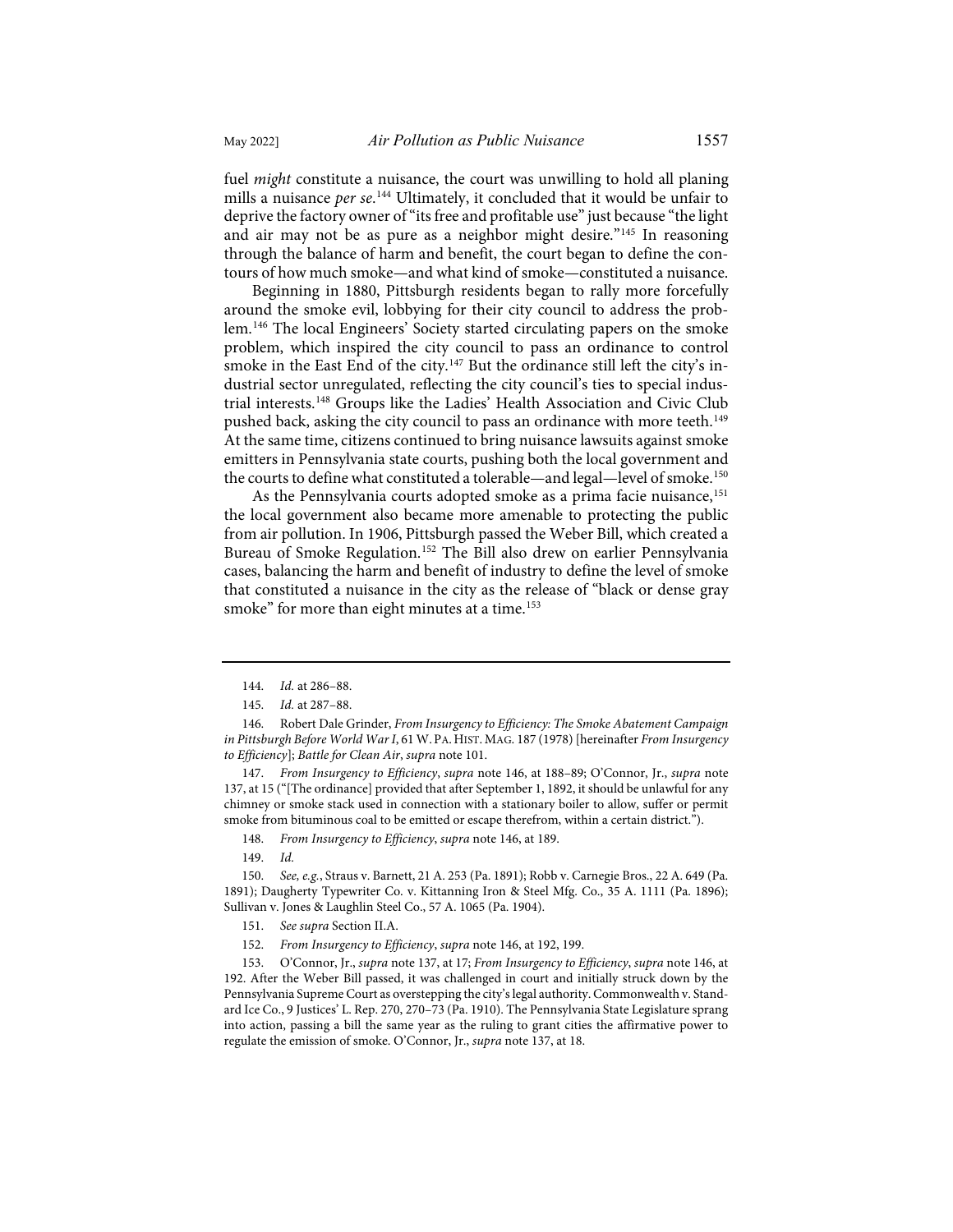The story of smoke abatement in Pittsburgh shows that common law is not the antithesis of legislation. On the contrary, both nuisance law and local ordinances served as regulatory tools that informed one another in an era of "exponentially problematic" pollution.[154](#page-23-0) The nuisance lawsuits served as "precedents and rationales for the more extensive legislative and municipal efforts to regulate industrial trades."[155](#page-23-1) By allowing judges to set acceptable levels in individual cases, nuisance suits became tools to balance competing societal values and served as templates for future legislation.

#### C*. Eventual Innovation*

Ultimately, cities like Pittsburgh did not solve the smoke evil by regulating factories out of existence. The culmination of the smoke abatement movement was a series of technological breakthroughs. Industry shifted to using "natural gas, diesel fuel, and electricity," which cleared the air of black smoke.[156](#page-23-2) New inventions allowed factories to burn coal more efficiently, reducing the amount of smoke emitted during combustion.<sup>[157](#page-23-3)</sup> But these innovations did not appear out of thin air; they were the direct result of the pressure placed on polluting industries, including the pressure from nuisance suits and local legislation restricting the ability to pollute with impunity.

<span id="page-23-6"></span>Regulatory tools, both common law and legislative, can motivate industry innovation.<sup>[158](#page-23-4)</sup> In his work on technological advancements in the smoke abatement movement, historian Ben Pontin describes the first stage on the path to technological innovation as the generation of a "common law prototype."[159](#page-23-5) In the context of individual cases where the stakes are not yet industry wide, individual actors can work creatively to tackle environmental harms. For instance, in *David v. Vivian*—a British nuisance suit against a polluting smelting

<span id="page-23-5"></span><span id="page-23-4"></span>158. Ben Pontin, *Nuisance Law, Regulation, and the Invention of Prototypical Pollution Abatement Technology: 'Voluntarism' in Common Law and Regulation*, *in* THE OXFORD HANDBOOK OF LAW, REGULATION, AND TECHNOLOGY 1253, 1253–54 (Roger Brownsword, Eloise Scotford & Karen Yeung eds., 2017) [hereinafter *Voluntarism*].

159. *Id.*

<sup>154.</sup> NOVAK, *supra* not[e 113,](#page-18-13) at 217–18.

<sup>155.</sup> *Id.* at 221.

<sup>156.</sup> *Battle for Clean Air*, *supra* not[e 101,](#page-17-6) at 100.

<span id="page-23-3"></span><span id="page-23-2"></span><span id="page-23-1"></span><span id="page-23-0"></span><sup>157.</sup> Flick, *supra* not[e 105,](#page-17-7) at 39–46. Smoke was a byproduct of the inefficient burning of coal. To combat the problem, there were three main categories of technological innovations during the nineteenth century. First, there were devices that "introduced air directly into the hot 'carburetted hydrogen' gases . . . and 'smoke' . . . in the furnace" to burn them off. *Id.* at 39. Early prototype examples included Josiah Parke's "split bridge" furnace, patented in 1820, and Charles Wye William's "argand furnace," patented in 1839. *Id.* at 40. Second, there were inventions that "prevent[ed] smoke" through "a continuous supply of hot coals sufficient to burn the impurities given off by fresh fuel." *Id.* at 43. An early prototype example of the technology was John Juckes's longitudinal and circular moving grates, patented in 1841 and 1842. Lastly, improved construction of flues was utilized to "trap or wash out impurities discharged by furnaces." *Id.* at 43–44. These devices had a rocky start. For example, an early prototype invented by Thomas Hedley in 1842 was only used by a few small businesses. *Id.* at 44, 46.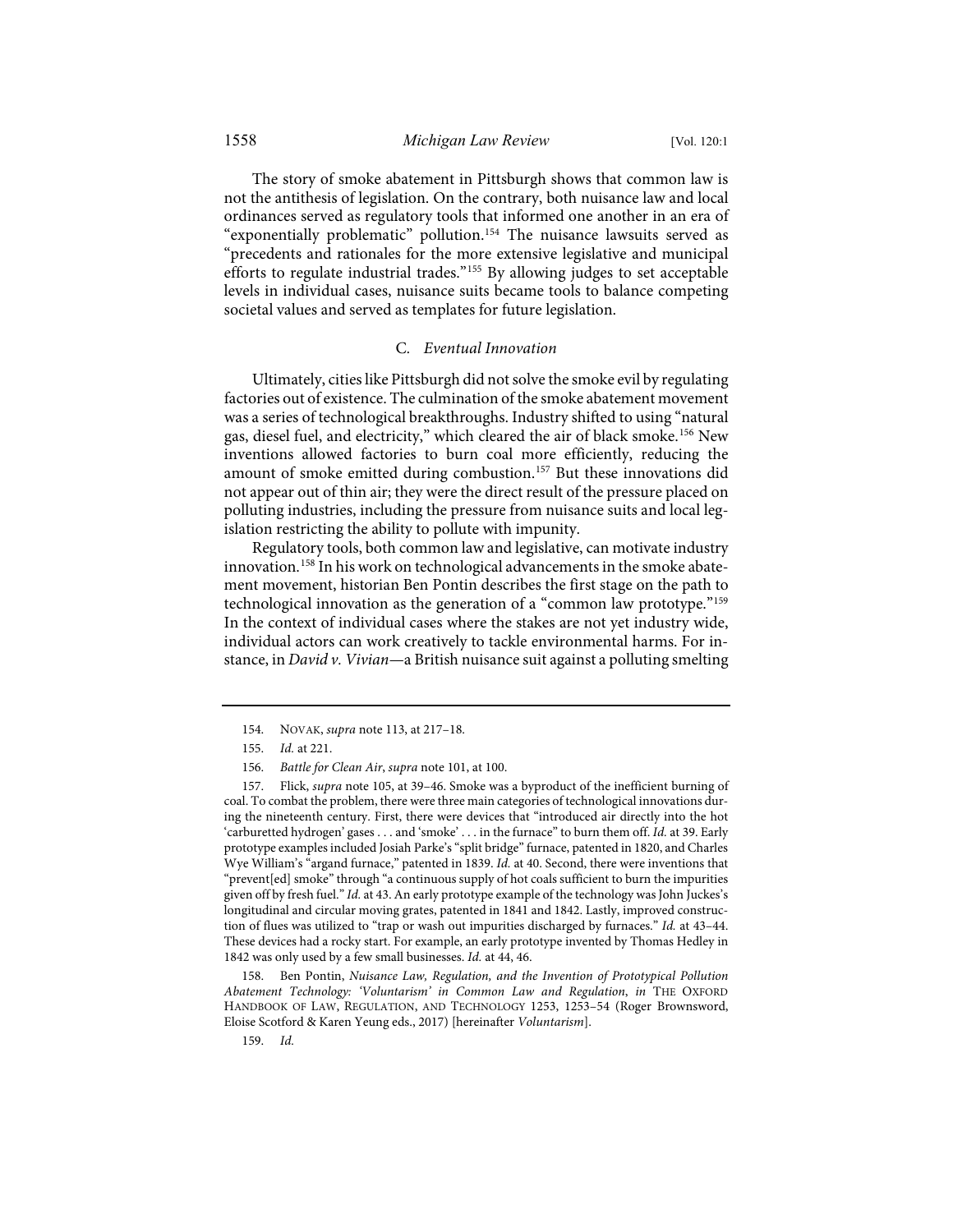<span id="page-24-1"></span>facility—the jury found for the defendant, John Henry Vivian, but only after he invested tens of thousands of pounds in budding technology from investors Michael Faraday and Richard Phillips to invent better flue-gas treatment for copper-smelting emissions.[160](#page-24-2) Of course, not all environmental nuisance suits led to a direct investment in abatement technology. But implicit in all damage awards and injunctions is economic pressure on industry, which can incentivize innovation.

In other areas of nineteenth-century nuisance law, the same pattern of prototyping technology played out in practice. For instance, during Britain's Industrial Revolution, a number of individual plaintiffs brought nuisance actions against sewage companies, whose rudimentary disposal techniques caused terrible noxious smells.[161](#page-24-3) In a single nuisance action against the Birmingham Corporation in London, an injunction led to the investment of a half a million pounds in clean infrastructure technology.<sup>[162](#page-24-4)</sup> The lawsuit was one of many at the time against sewage companies, leading to other compara-ble investments in abatement technologies.<sup>[163](#page-24-5)</sup> Eventually, companies began to adopt cleaner sewage-processing technologies merely from the *threat* of po-tential nuisance litigation.<sup>[164](#page-24-6)</sup>

<span id="page-24-0"></span>After common law claims generate an abatement prototype, regulation through legislation can render the prototype into the eventual archetype, replicated on an industry-wide scale.[165](#page-24-7) Both common law and legislation therefore serve distinct purposes in the adoption of technological advancements, the former "pushing the frontiers of what was technological[ly] possible, thus giving politicians a clean technology prototype," and the latter allowing a gov-ernment to generalize a novel technology.<sup>[166](#page-24-8)</sup> The interplay between nuisance and legislation had a positive impact on pollution abatement a hundred years ago. The purpose of Part III of this Comment is to explore how the success of the past smoke abatement compares to our current efforts at greenhouse gas abatement.

<span id="page-24-2"></span><sup>160.</sup> Ben Pontin, *The Common Law Clean Up of the 'Workshop of the World': More Realism About Nuisance Law's Historic Environmental Achievements*, 40 J.L.&SOC'Y 173, 191, 192 (2013) [hereinafter *Common Law Clean Up*]; Ronald Rees, *The Great Copper Trials*, HIST. TODAY, Dec. 1993, at 38, 39.

<sup>161.</sup> *Common Law Clean Up*, *supra* not[e 160,](#page-24-1) at 193–94.

<sup>162.</sup> *Id.* at 194.

<sup>163.</sup> *Id.* at 194–95.

<span id="page-24-8"></span><span id="page-24-7"></span><span id="page-24-6"></span><span id="page-24-5"></span><span id="page-24-4"></span><span id="page-24-3"></span><sup>164.</sup> *Id.* at 195 ("South, towards the midlands, the towns of Banbury, Coventry, Leamington Spa, Rugby, and Warwick were all purifying sewage within the framework of the *threat* of actions from owners of neighbouring rural estates.").

<sup>165.</sup> *Voluntarism*, *supra* not[e 158,](#page-23-6) at 1254.

<sup>166.</sup> *Common Law Clean Up*, *supra* not[e 160,](#page-24-1) at 193.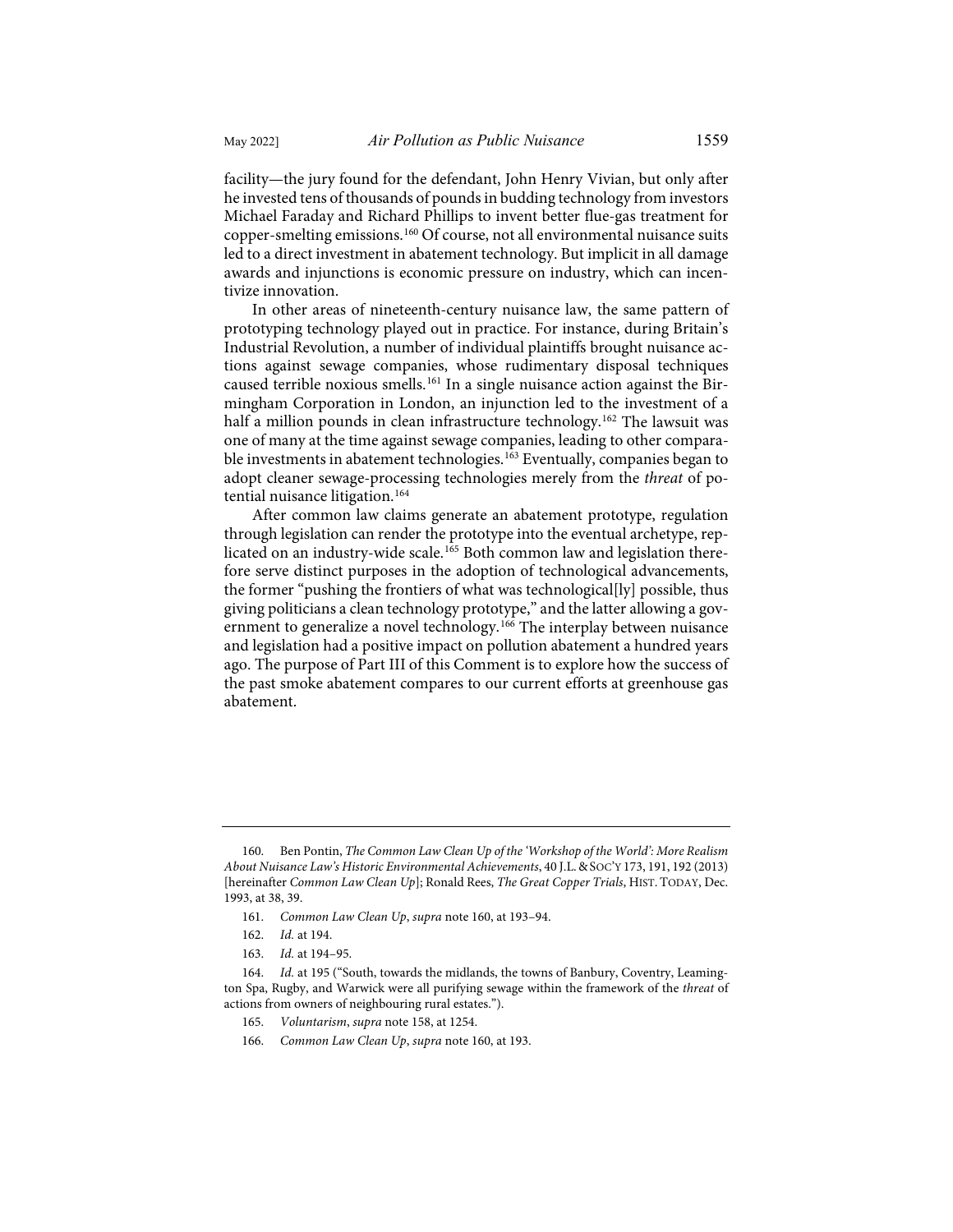# III. WHERE WE ARE HEADED: THE VALUE OF PUBLIC NUISANCE IN GREENHOUSE GAS ABATEMENT

Currently, the future of climate nuisance suits is unclear. Since the recent decision in *BP P.L.C. v. Mayor of Baltimore*, most of these suits are proceeding through an appellate review of the many bases for removal to federal court.<sup>[167](#page-25-1)</sup> In the wake of these decisions, some will likely head back to state court where a decision on the merits could be imminent.<sup>[168](#page-25-2)</sup>

<span id="page-25-0"></span>Critics often claim that these lawsuits, bound up in a web of complicated procedural defenses about the jurisdiction of federal courts, and touching on complex climate science, are an "unprecedented" and improper use of public nuisance to solve an environmental problem.<sup>169</sup> This Part uses the history of smoke nuisance suits to demonstrate the potential value of climate nuisance suits in the modern greenhouse gas abatement movement. Section III.A draws a comparison between the earliest smoke nuisance suits and the current climate nuisance suits to show how nuisance law may develop over time to allow plaintiffs to recover on the merits. Section III.B explores the beneficial role climate nuisance suits can play in the modern regulatory state. Section III.C considers the expressive and innovative value of climate nuisance suits.

# A*. Early Climate Nuisance Suits, Early Smoke Nuisance Suits, and Reaching a Decision on the Merits*

The main goal in bringing climate nuisance suits is to hold oil companies economically responsible for the damage of climate change. Of course, plaintiffs must actually be able to win the suits to meet this goal. Thus far, the procedural chess match in climate nuisance suits has kept judges from the merits,<sup>[170](#page-25-4)</sup> so any analysis about the viability of a decision on the underlying nuisance claim is necessarily speculative. However, the history of nuisance law's development over time in the smoke abatement movement provides a window into how plaintiffs may find eventual success.

Despite the complexity of the procedural defenses raised in climate nuisance suits, the underlying claim of public nuisance is quite straightforward: it shifts responsibility for the harm of climate change from a municipality onto the companies that have profited off of fossil fuels. As Chief Judge William E. Smith in the District of Rhode Island put it, "[c]limate change is expensive, and the State wants help paying for it.  $n_{171}$  $n_{171}$  $n_{171}$  But in order to win on the merits and receive compensation for the damage done by climate change, a plaintiff

<span id="page-25-5"></span>171. Rhode Island v. Chevron Corp., 393 F. Supp. 3d 142, 146 (D.R.I. 2019).

<sup>167.</sup> *See supra* not[e 97](#page-15-7) and accompanying text.

<span id="page-25-4"></span><span id="page-25-3"></span><span id="page-25-2"></span><span id="page-25-1"></span><sup>168.</sup> Of course, realistically, it's likely that climate nuisance defendants will raise a procedural argument that while suits are not federal common law displaced by the CAA, the state common law claims are preempted by the CAA. For more information on preemption, see Section I.C *infra*.

<sup>169.</sup> *See, e.g.*, *supra* not[e 23.](#page-5-7) 

<sup>170.</sup> *See supra* Section I.D.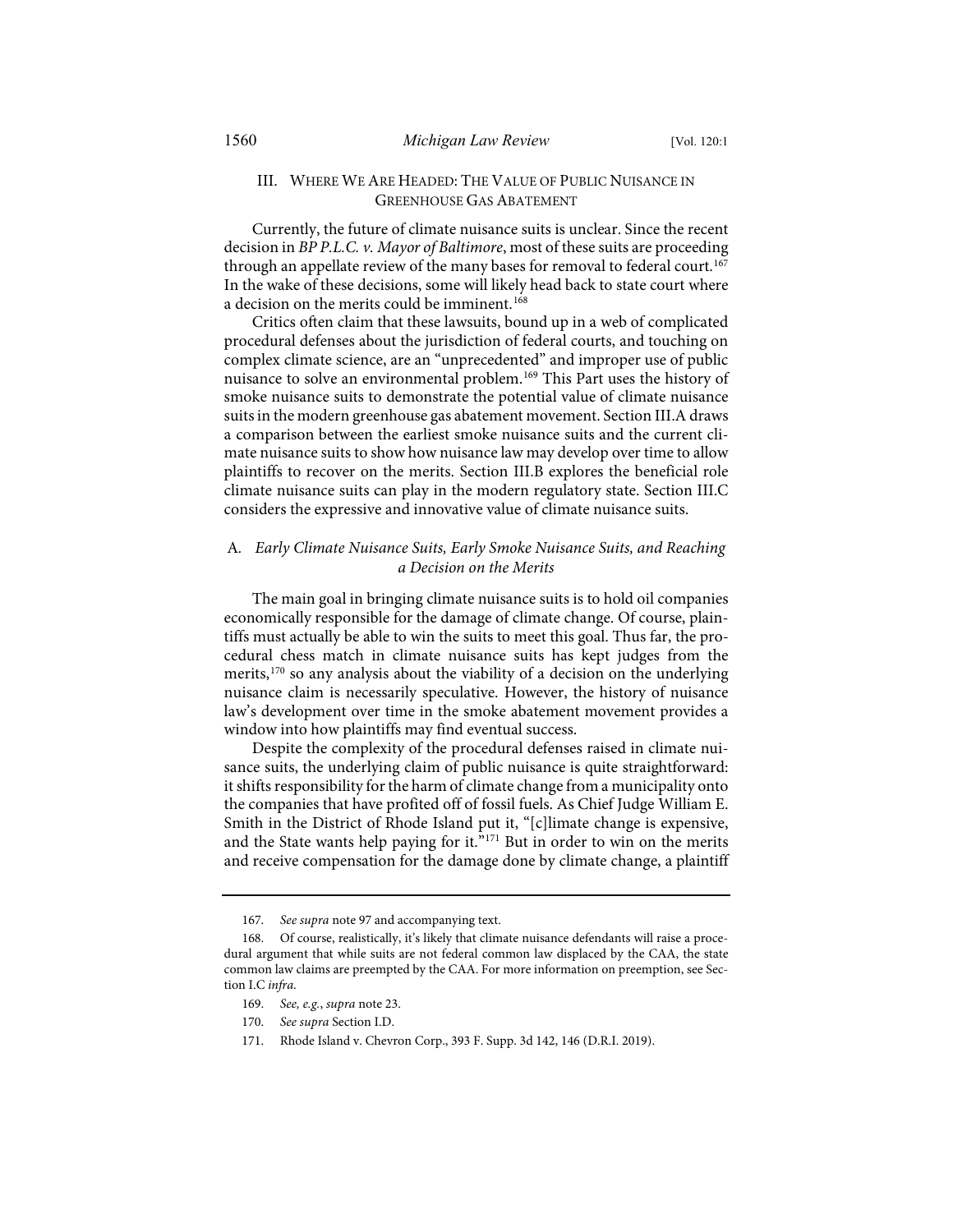would need to prove (1) the sale and production of fossil fuels caused (2) unreasonable interference (3) with the public's use and enjoyment of public land[.172](#page-26-0)

First, a hypothetical suit would require proof of the harm of climate change in a particular location<sup>[173](#page-26-1)</sup> and proof that fossil fuels contribute to the warming of our planet, a fact that judges appear amenable to accept as conclusive.[174](#page-26-2) Next, a suit would require the court to determine whether the interference is "unreasonable," which necessitates balancing the "social utility against the gravity of the anticipated harm."<sup>[175](#page-26-3)</sup> This is no easy task; as Judge Alsup—a federal judge in California—recently opined, "our industrial revolution and the development of our modern world has literally been fueled by oil and coal."[176](#page-26-4) Thus, while the harm of carbon dioxide is clear, fossil fuels have also benefited society. Finally, a suit would require proving causation, a point that defendants frequently press: is it really fair to hold individual companies liable for a diffuse warming caused by every consumer on our planet?<sup>[177](#page-26-5)</sup>

While judges have not yet reached the merits of climate nuisance suits, judges did reach the merits of smoke nuisance suits, which required identical proofs. As discussed in Section II.A, the story of smoke nuisance suits fell into three tidy phases: first, judges refused to hold defendant factories liable for smoke nuisance for a range of technical reasons.<sup>[178](#page-26-6)</sup> Next, judges began to apply a rudimentary balancing test, weighing the harm of smoke against the benefit of industry.<sup>[179](#page-26-7)</sup> Finally, judges found smoke to be a prima facie nuisance.<sup>[180](#page-26-8)</sup> The entire evolution of doctrine took about sixty years, beginning in the 1840s and ending in the early 1900s.

The recent wave of climate nuisance suits began in earnest in 2004 with American Electric Power.<sup>[181](#page-27-0)</sup> But because of the emphasis on procedural is-sues,<sup>[182](#page-27-1)</sup> the development of the substantive tort law—whether the sale and

<span id="page-26-4"></span><span id="page-26-3"></span><span id="page-26-2"></span>177. *See, e.g.*, Notice of Removal at 2, Pac. Coast Fed'n of Fishermen's Ass'ns, Inc. v. Chevron Corp., No. 3:18-cv-7477 (N.D. Cal. Dec. 12, 2018).

<sup>172.</sup> Each state's specific formulation of the elements of public nuisance differs, but these elements are present in all of the complaints. *See, e.g.*, Complaint paras. 154–57, City of Honolulu v. Sunoco LP, No. 1CCV-20-0000380 (Haw. Cir. Ct. Mar. 9, 2020).

<span id="page-26-0"></span><sup>173.</sup> For example, in a recent complaint filed by the city of Hoboken, the plaintiffs focus on the damage Superstorm Sandy caused to the city. Complaint, City of Hoboken v. Exxon Mobil Corp., No. HUD-L-003179-20 (N.J. Super. Ct. Law Div. Sept. 2, 2020).

<span id="page-26-1"></span><sup>174.</sup> *See, e.g.*, City of Oakland v. BP P.L.C., 325 F. Supp. 3d 1017, 1022 (N.D. Cal. 2018), *vacated* 960 F.3d 570 (9th Cir. 2020) ("The issue is not over science. All parties agree that fossil fuels have led to global warming and ocean rise and will continue to do so . . . .").

<sup>175.</sup> *Id.* at 1023.

<sup>176.</sup> *Id.*

<sup>178.</sup> *See supra* note[s 117](#page-19-10)[–120](#page-19-11) and accompanying text.

<sup>179.</sup> *See supra* note[s 125](#page-19-12)[–129](#page-20-9) and accompanying text.

<sup>180.</sup> *See supra* note[s 130](#page-20-10)[–132](#page-20-11) and accompanying text.

<span id="page-26-8"></span><span id="page-26-7"></span><span id="page-26-6"></span><span id="page-26-5"></span><sup>181.</sup> Complaint, Connecticut v. Am. Elec. Power Co., 406 F. Supp. 2d 265 (S.D.N.Y. 2005) (No. 04 Civ. 5669).

<sup>182.</sup> *See supra* Section I.D.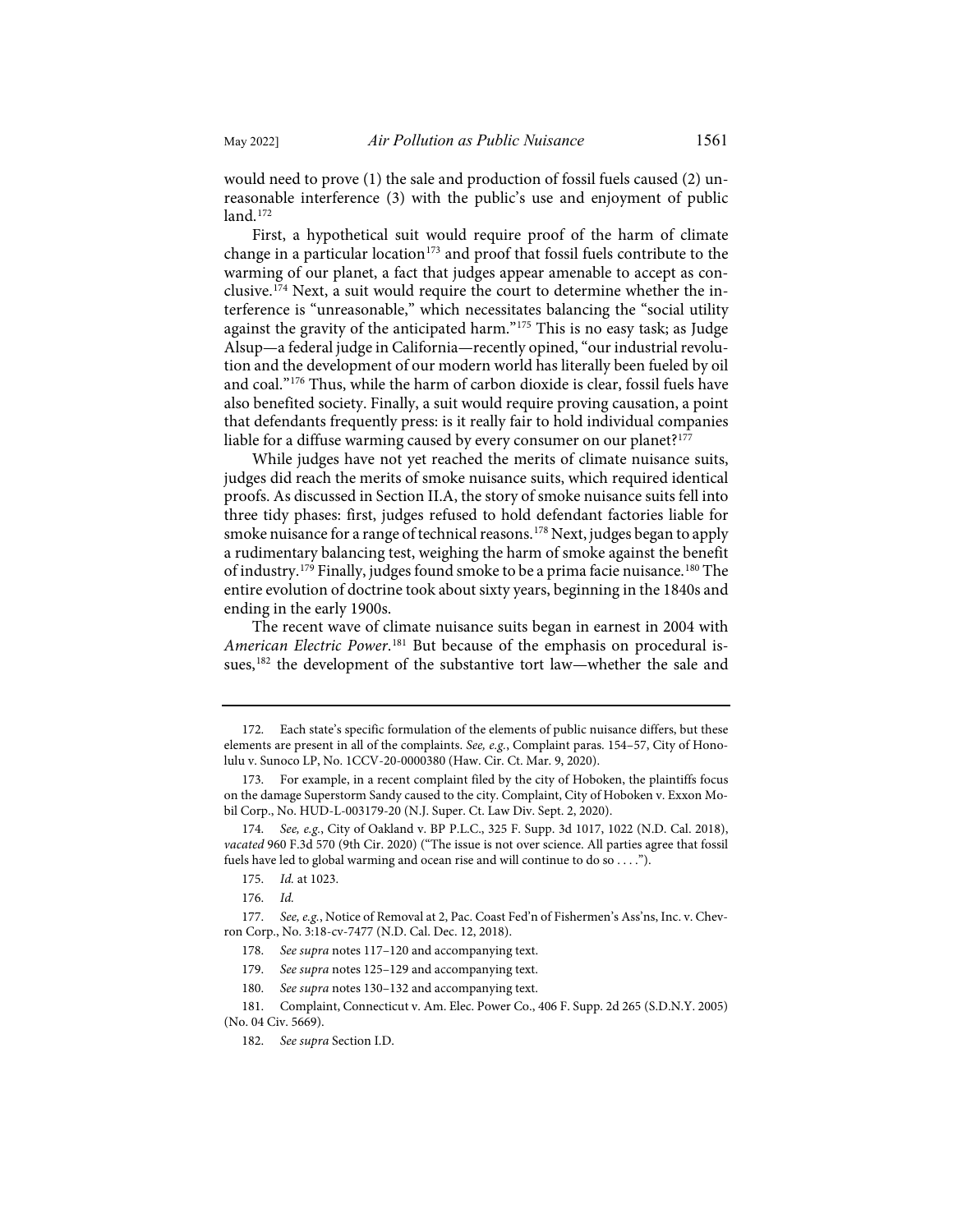production of fossil fuels constitute a public nuisance—is still in its infancy. In the rare instances when judges in these early climate nuisance suits have opined on the merits, their reasoning reveals anxieties reminiscent of the early smoke nuisance opinions.

In 1855, the Pennsylvania Supreme Court ruled against a plaintiff who alleged that the construction of a train platform by the Ohio and Pennsylvania Railroad Company created a public nuisance by emitting black coal smoke into the air.[183](#page-27-2) The court expressed concern that a victory for the plaintiff would set a dangerous precedent for Pennsylvania's growing economy.[184](#page-27-3) If the court could enjoin the Ohio and Pennsylvania Railroad Company, then other courts could potentially "stop all machinery of every description, driven or propelled by steam [as well as] stop all public markets which produce noise and disturb the citizens residing adjacent thereto, and restrain the use of coal, as fuel, because of the intolerable annoyance occasioned by its smoke."[185](#page-27-4) The court, and many other courts of the era, could not imagine finding for a smoke-nuisance plaintiff without crippling industry nationwide.

In 2009, the Northern District of California grappled with a similar concern in the climate nuisance suit, *Native Village of Kivalina v. ExxonMobil Corp*. [186](#page-27-5) Holding Exxon responsible for the increasing levels of greenhouse gases in our atmosphere could potentially cripple our energy sector. The court worried there was no guidance as to "precisely what judicially discoverable and manageable standards are to be employed" by courts to decide how to hold companies responsible without restricting the entire economy to an un-reasonable degree.<sup>[187](#page-27-6)</sup>

The cases reveal two similar anxieties: what law to apply and where to draw the line. In the mid-nineteenth century, one reason judges hesitated to find for plaintiffs in smoke nuisance suits was the lack of on-point precedent to apply.[188](#page-27-7) The same problem exists today: while climate nuisance suits have been pending before state and federal courts for years, no court has had an opportunity to reach the merits and generate clear precedent. Further, the lack

The courts had a tradition that dated back to the late Middle Ages in England of treating slaughterhouses, bone-boiling establishments and the like as per se or prima facie presumptive nuisances. They had virtually no experience, however, dealing with the pollution emitted by the large water and steam powered factories, textile mills, and other industries that the industrial revolution brought to the fore. The lack of precedent had a major impact on the way some judges and juries adjudicated such cases.

#### *See* Rosen, *'Knowing' Industrial Pollution*, *supra* not[e 109,](#page-18-10) at 576–77.

<sup>183.</sup> *See* Bell v. Ohio & Pa. R.R. Co., 25 Pa. 161 (1855).

<sup>184.</sup> *See id.* at 176.

<sup>185.</sup> *Id.*

<span id="page-27-7"></span><span id="page-27-6"></span><span id="page-27-5"></span><span id="page-27-4"></span><span id="page-27-3"></span><span id="page-27-2"></span><span id="page-27-1"></span><span id="page-27-0"></span><sup>186. 663</sup> F. Supp. 2d 863 (N.D. Cal. 2009). The case was dismissed before the court could reach the merits because the plaintiffs had brought a federal common law public nuisance claim, which the court held was displaced under the recently announced precedent from the Supreme Court in *American Electric Power*. *Id.* at 883; *see supra* Section I.B.

<sup>187.</sup> *Native Vill. of Kivalina*, 663 F. Supp. 2d at 876.

<sup>188.</sup> According to Professor Rosen: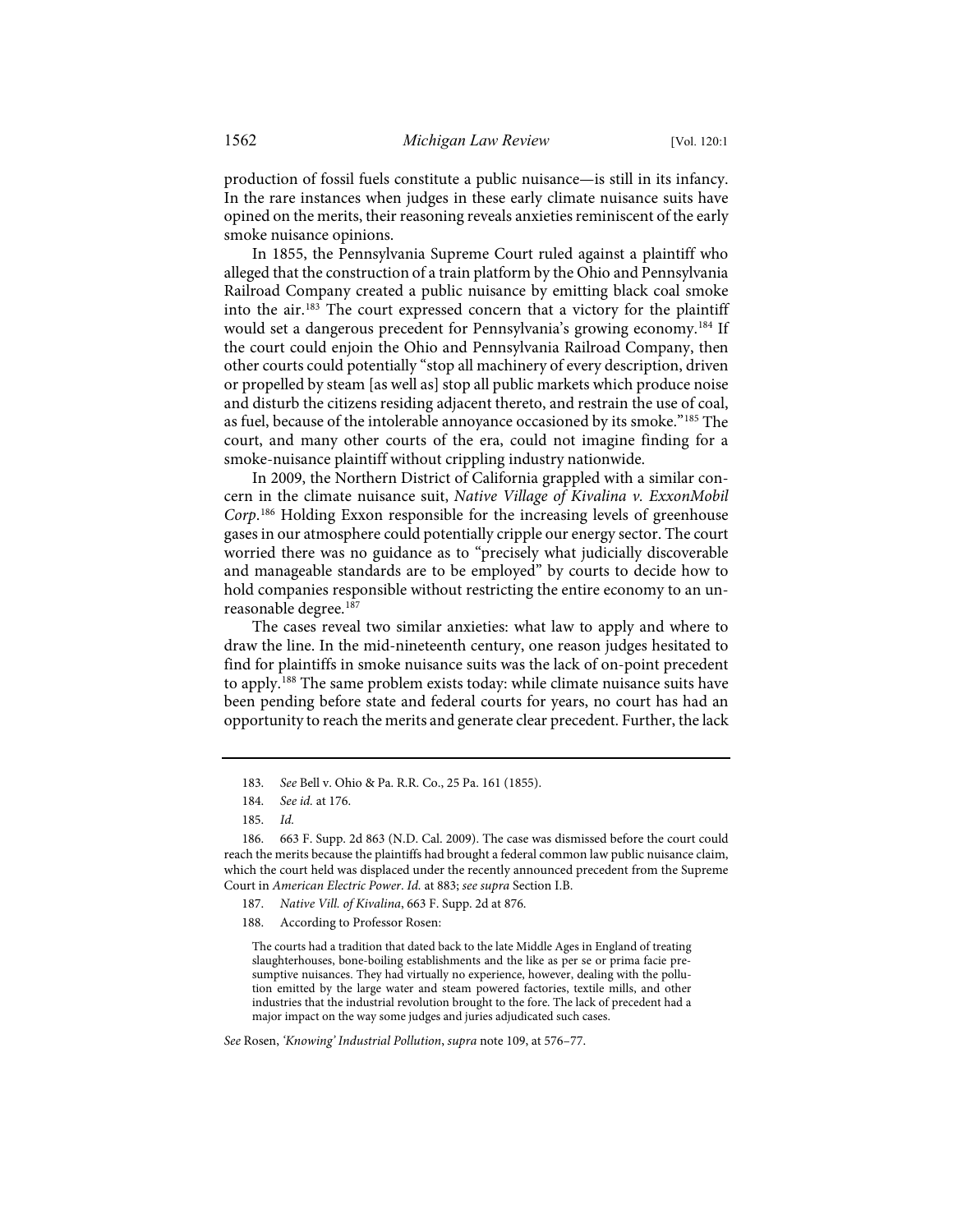of awareness about the consequences of smoke pollution in the nineteenth century mirrors our lack of collective understanding of the consequences of climate change today.[189](#page-28-0) Because the problem of smoke outpaced a general awareness of the detrimental impact of pollution, judges did not understand the stakes of smoke nuisance suits and dismissed them outright[.190](#page-28-1) Just as nineteenth-century judges downplayed the cost of smoke pollution while readily acknowledging the benefit of industry, judges reaching the merits in climate nuisance suits are likely to follow suit and draw the line between cost and benefit in favor of oil companies.

The strategy of defendants in these early climate nuisance suits also parallels the strategy of defendants in early smoke nuisance suits. By emphasizing and relying on a series of technical, affirmative defenses, defendants—both then and now—try to muddy the waters of the straightforward public nuisance claims to avoid liability. In the 1852 case *Davidson v. Isham*, a group of plaintiffs filed a nuisance action in a court of equity against a smoke-emitting mill.[191](#page-28-2) The complaint alleged that plaintiffs at the edge of the neighborhood were exposed to smoke, steam, vapors, and smells.<sup>[192](#page-28-3)</sup> The complaint further charged that two of the plaintiffs were exposed to the danger of an explosion and frequent rattling.<sup>[193](#page-28-4)</sup> The defendants argued in part that the case should be dismissed since it had already been brought before the "proper tribunal," a court of law, which "found in their favor," precluding the plaintiffs from bringing suit in a court of equity. [194](#page-28-5) In response, the New Jersey Court of Chancery dismissed the suit because of a different procedural defect: the complaint improperly blended common and individual nuisance claims.[195](#page-28-6)

The ruling grew out of the doctrinal difference between nineteenth-century private nuisance and public nuisance. Individuals could bring *private* nuisance claims; groups suffering a common harm could bring *public* nuisance claims.[196](#page-28-7) In *Davidson*, the Court of Chancery noted that some of the harm alleged, like the rattling doors, windows, mantle ornaments, and loose articles of furniture, only affected two of the plaintiffs.[197](#page-28-8) But the rest of the harm, like the smoke and smell, affected the entire neighborhood.<sup>[198](#page-28-9)</sup> The court

<span id="page-28-1"></span><span id="page-28-0"></span><sup>189.</sup> According to the Yale Program on Climate Change Communication, in 2010, only thirty-three percent of Americans believed there was scientific consensus about climate change. As of 2017, the percentage has increased, but only to fifty-three percent. Matthew T. Ballew et al., *Climate Change in the American Mind: Data, Tools, and Trends*, ENV.: SCI. & POL'Y FOR SUSTAINABLE DEV., Apr. 2019, at 7, fig. 2, [https://doi.org/10.1080/00139157.2019.1589300.](https://doi.org/10.1080/00139157.2019.1589300) 

<sup>190.</sup> Rosen, *'Knowing' Industrial Pollution*, *supra* not[e 109,](#page-18-10) at 588–89.

<sup>191. 9</sup> N.J. Eq. 186, 187–88 (1852).

<span id="page-28-2"></span><sup>192.</sup> *Davidson*, 9 N.J. Eq. at 186.

<sup>193.</sup> *Id.* at 190.

<sup>194.</sup> *Id.* at 188.

<sup>195.</sup> *Id.* at 189–91.

<span id="page-28-9"></span><span id="page-28-8"></span><span id="page-28-7"></span><span id="page-28-6"></span><span id="page-28-5"></span><span id="page-28-4"></span><span id="page-28-3"></span><sup>196.</sup> *See* Paul M. Kurtz, *Nineteenth Century Anti-Entrepreneurial Nuisance Injunctions— Avoiding the Chancellor*, 17 WM. & MARY L. REV. 621, 639–40 (1976).

<sup>197.</sup> *Davidson*, 9 N.J. Eq. at 190.

<sup>198.</sup> *Id.*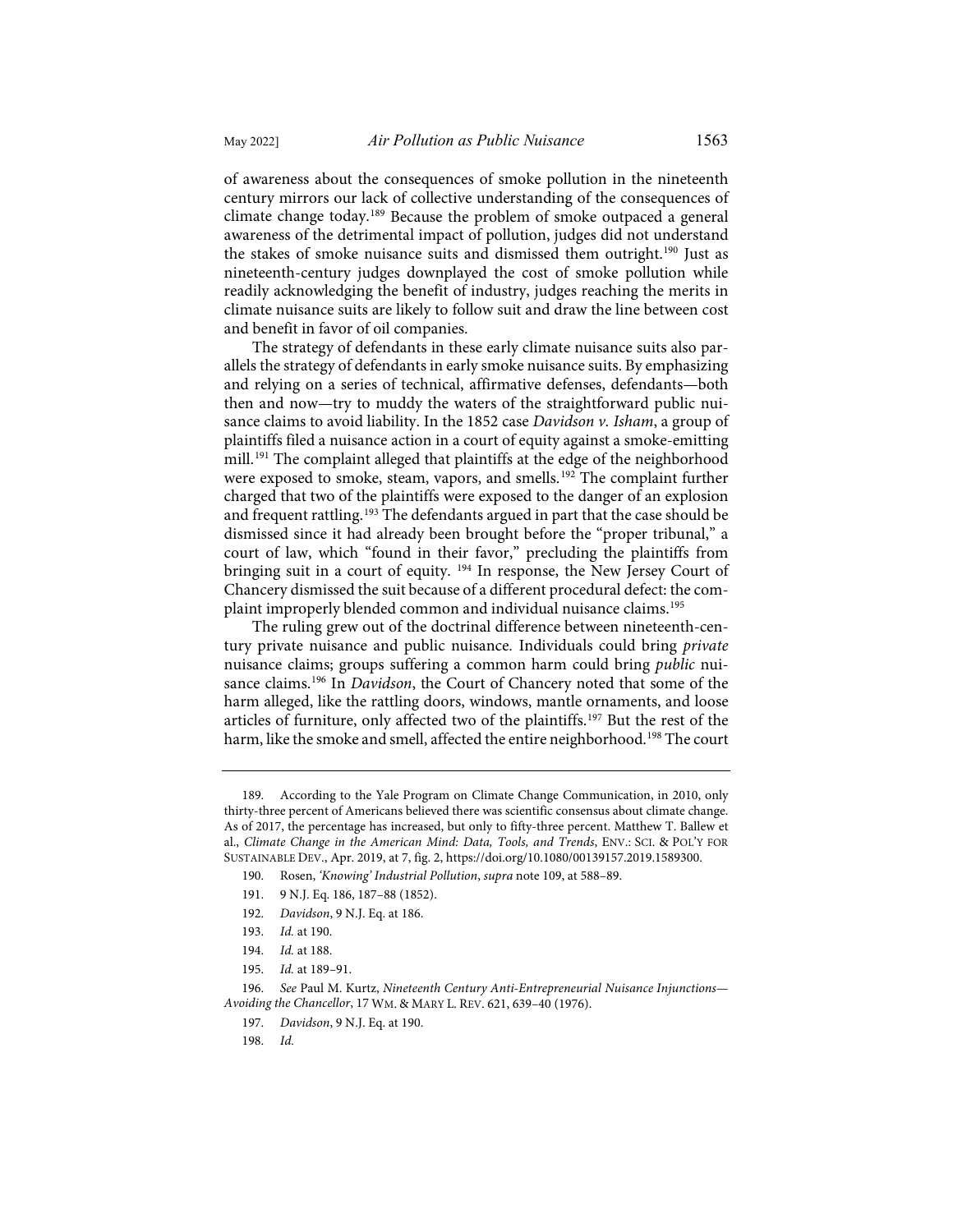found that if several plaintiffs wanted to join together, "the injury or grievance complained of must be common to all."[199](#page-29-0) It was improper for a group of plaintiffs to add in more serious allegations to bolster a collective claim of nui-sance if those harms weren't suffered collectively.<sup>[200](#page-29-1)</sup> Essentially, the court held that the claim labeled public nuisance was actually a *private* nuisance claim.[201](#page-29-2)

Similar to the court's holding in *Davidson*, defendant companies in climate nuisance suits contend that the state nuisance claims plaintiffs are pleading are actually *federal* nuisance claims.[202](#page-29-3) Both the current procedural strategy and the public nuisance defense strategy aim to challenge the general rule that the plaintiff is the master of their own complaint. These strategies urge courts to find that a complaint is masquerading as something different. In this way, defendants complicate a simple nuisance claim in an effort to avoid liability. Of course, history also reveals that this strategy did not last long. Over time, plaintiffs in smoke nuisance suits were able to convince judges to steer around these procedural technicalities and get to the merits of the underlying claim.

And yet, despite the history of judges successfully deciding smoke nuisance suits on the merits, during relatively recent climate nuisance suits, judges have suggested that using public nuisance to regulate greenhouse gases is a fool's errand because the cause of action is inappropriate, and the courts are the wrong venue. For instance, in *North Carolina ex rel. Cooper v. Tennessee Valley Authority*, Judge Wilkinson expressed skepticism toward applying the boundless tort of public nuisance to the specific harm of air pollution, reasoning that "[i]f we are to regulate smokestack emissions by the same principles we use to regulate prostitution, obstacles in highways, and bullfights, we will be hard pressed to derive any manageable criteria."[203](#page-29-4) Chief Justice Roberts took the skepticism a step further in his *Massachusetts v. EPA* dissent, questioning the ability of courts to address climate change at all.<sup>[204](#page-29-5)</sup> He reasoned that since "[t]he very concept of global warming seems inconsistent" with an individual, judicially redressable injury, courts could never provide the relief requested.<sup>[205](#page-29-6)</sup> The history of smoke nuisance suits shows that this skepticism is misguided—we *have* derived manageable criteria, courts *have* provided meaningful relief to plaintiffs experiencing harm from air pollution, and it can happen again.

<sup>199.</sup> *Id.* at 190–91.

<span id="page-29-1"></span><span id="page-29-0"></span><sup>200.</sup> *Id.* at 191 ("The several complainants cannot unite their distinct and individual causes of complaint, and by their combination make a case of nuisance, which separately would not establish the complaint.").

<span id="page-29-2"></span><sup>201.</sup> *See* Rosen, *'Knowing' Industrial Pollution*, *supra* not[e 109,](#page-18-10) at 581–82 for a description of procedural defenses in early smoke nuisance suits.

<sup>202.</sup> *See supra* Section I.D.

<span id="page-29-4"></span><span id="page-29-3"></span><sup>203.</sup> North Carolina *ex rel.* Cooper v. Tenn. Valley Auth., 615 F.3d 291, 302 (4th Cir. 2010) (citation omitted).

<sup>204.</sup> Massachusetts v. EPA, 549 U.S. 497, 541 (2007) (Roberts, C.J., dissenting).

<span id="page-29-6"></span><span id="page-29-5"></span>Id. Chief Justice Roberts's dissent reasons that global warming is not specific enough to grant the state of Massachusetts standing to sue because it lacked a particularized injury. *Id.*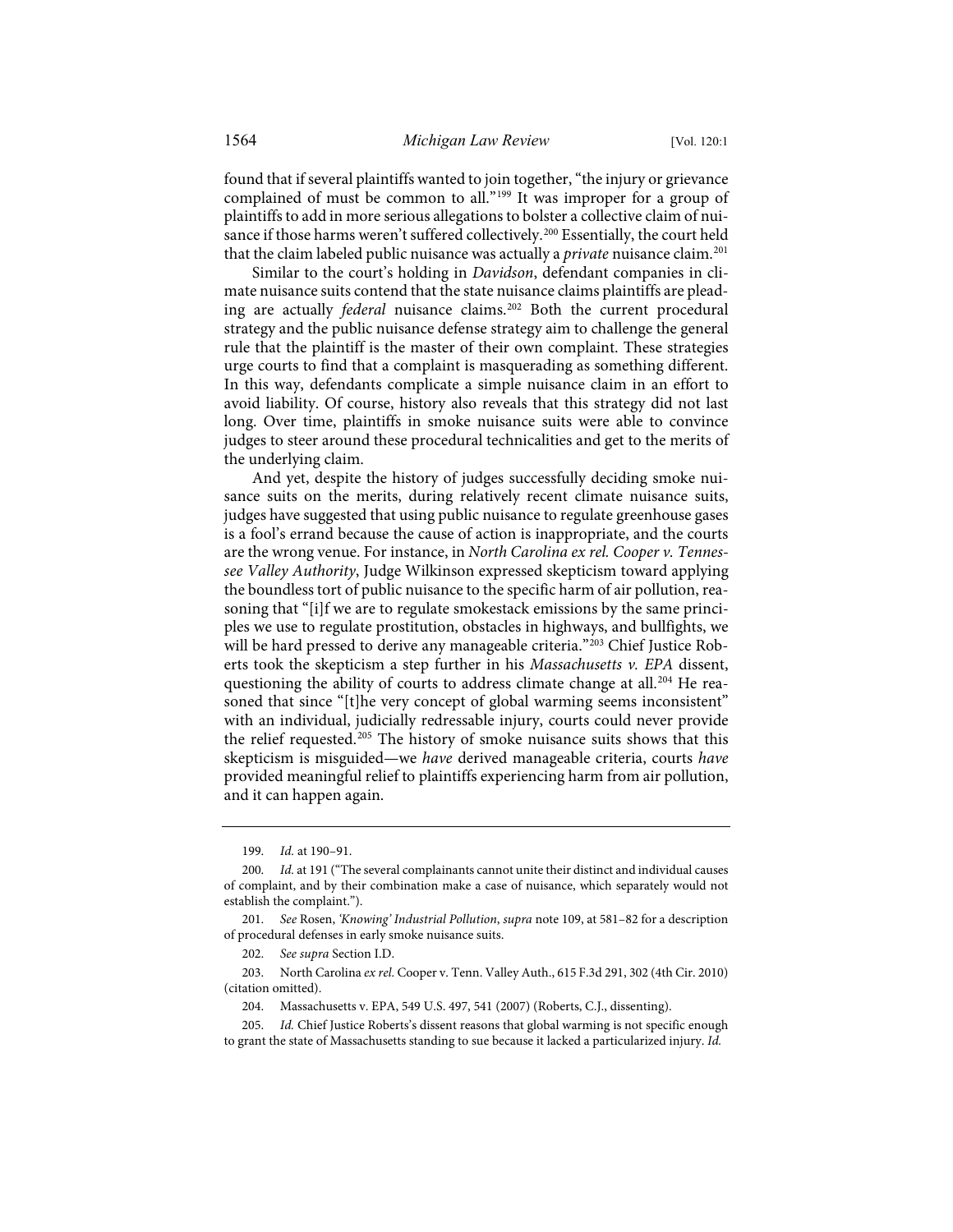If climate nuisance suits continue to parallel the development of smoke nuisance suits, the lesson to draw from this historical parallel is tentatively hopeful. Like the plaintiffs in early smoke nuisance suits, the plaintiffs in the first wave of hypothetical merits decisions might not win. But eventually, the suits themselves can help reorient judicial understanding of what constitutes nuisance, and plaintiffs could see longer-term success. The history of smoke nuisance suits reveals that the suits themselves contributed to a shift in collective understanding about what constituted a nuisance under the common law, which helped plaintiffs win nuisance suits. The same could happen with climate nuisance suits. Even the oil companies seem to be worried about this possibility, considering their choice to lobby for complete insulation from tort liability in exchange for participation in a carbon tax program.<sup>[206](#page-30-0)</sup> So long as plaintiffs continue to bring climate nuisance suits, the suits themselves will help change judicial minds about the underlying viability of the claim.<sup>[207](#page-30-1)</sup>

## B*. Two Sources of Regulation: Legislation and the Common Law*

Beyond allowing plaintiffs to hold oil companies liable for the harm of climate change, climate nuisance suits could put pressure on the EPA to craft stricter standards for greenhouse gas emissions under the CAA by shifting our collective schema for the appropriate level of pollution. The biggest difference between the smoke abatement movement and the greenhouse gas abatement movement is the extent of federal regulation in place today. In the nineteenthcentury smoke abatement movement, regulation moved from common law, to local legislation, to a comprehensive administrative regime.<sup>[208](#page-30-2)</sup> In contrast, the present legal system is more of a "tapestry," with "strands of legislative enactments, administrative regulations, and the common law" woven together[.209](#page-30-3) Despite these differences, just as nuisance law worked in tandem with legislation then, it can do so again today.

As discussed in Section II.B, the city of Pittsburgh eventually regulated its smoke problem through the Weber Bill, a piece of local legislation that set the precise amount of smoke pollution that constituted a nuisance.<sup>[210](#page-30-4)</sup> Earlier nuisance suits played the role of prototyping the appropriate level of smoke by balancing between the economic benefit of industry and the environmental

<span id="page-30-0"></span><sup>206.</sup> Umair Irfan, *Exxon Is Lobbying for a Carbon Tax. There Is, Obviously, a Catch.*, VOX (Oct. 18, 2018, 8:10 AM), [https://www.vox.com/2018/10/18/17983866/climate-change-exxon](https://www.vox.com/2018/10/18/17983866/climate-change-exxon-carbon-tax-lawsuit)[carbon-tax-lawsuit](https://www.vox.com/2018/10/18/17983866/climate-change-exxon-carbon-tax-lawsuit) [\[perma.cc/9HLP-EEKZ\]](https://perma.cc/9HLP-EEKZ).

<span id="page-30-2"></span><span id="page-30-1"></span><sup>207.</sup> Of course, plaintiffs' ability to bring climate nuisance suits depends on whether the CAA preempts them. As discussed *supra* in Section I.C, most courts that have ruled on the issue of whether the CAA preempts state tort law have found against preemption. But arguing for preemption is still likely to be the next procedural move made by oil companies, and it is possible that courts hearing the issue for the first time might agree with the Fourth Circuit's view.

<sup>208.</sup> *See* NOVAK, *supra* not[e 113,](#page-18-13) at 218–21.

<sup>209.</sup> Faulk & Gray, *supra* not[e 19,](#page-4-6) at 511.

<span id="page-30-4"></span><span id="page-30-3"></span><sup>210.</sup> *See supra* note[s 152](#page-22-11)[–153](#page-22-12) and accompanying text.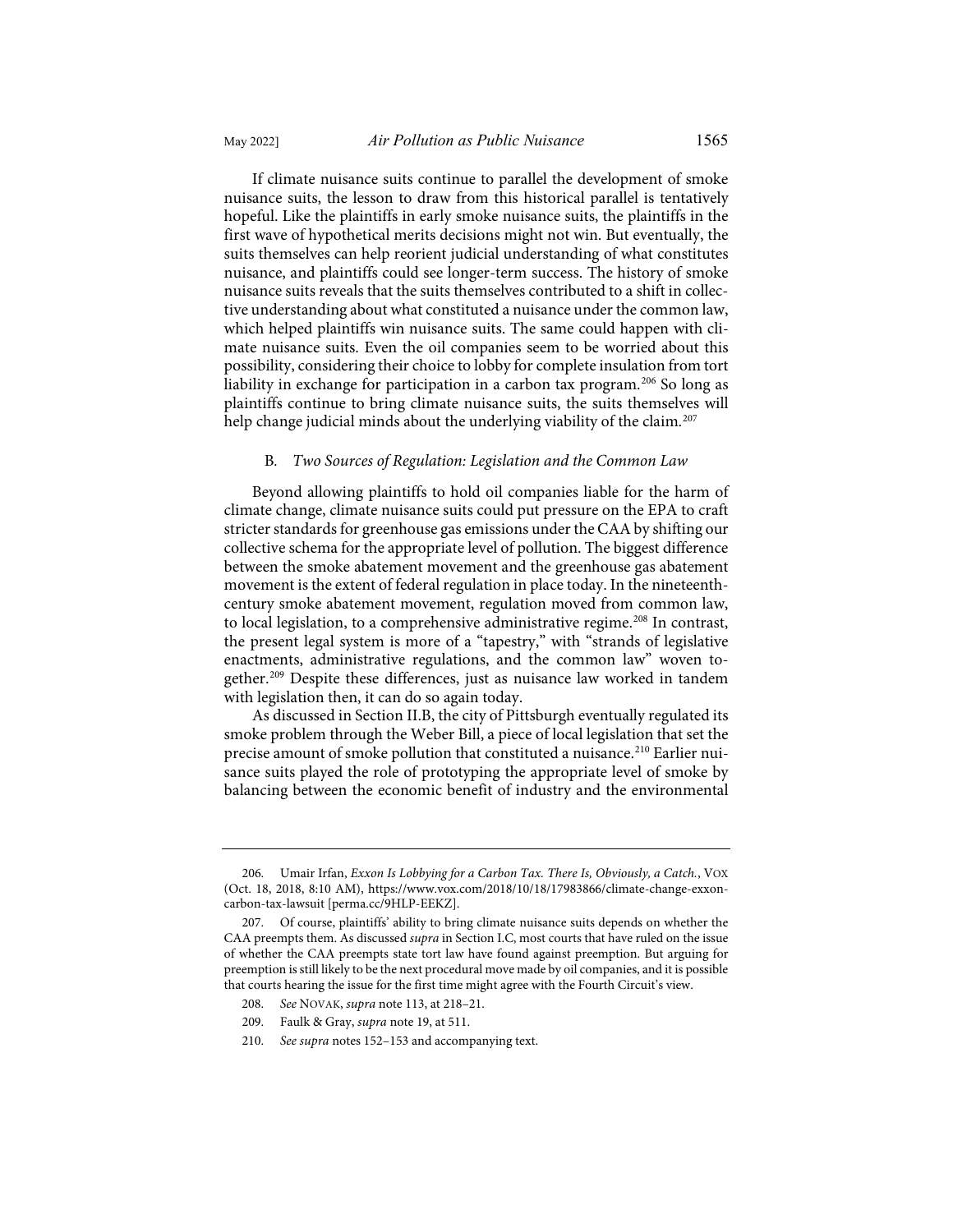harm of smoke in the context of individual suits rather than city-wide.<sup>[211](#page-31-1)</sup> Thus, nuisance law served as a critical tool for Pittsburgh residents pushing for more regulation of industry.

<span id="page-31-0"></span>On the most basic level, the issue in both a climate nuisance suit and smoke nuisance suit is a tension between two competing entitlements: the entitlement to clean air and the entitlement to pollute.<sup>212</sup> The existence of a high volume of litigation challenging air pollution suggests that the sources of regulation currently in place, be they common law or legislative, are not striking the balance between these entitlements desired by society. Today, two sources of litigation, climate nuisance suits and CAA citizen suits, suggest that greenhouse gas pollution levels permitted under the CAA are *not* set at the ideal level.

The CAA contains a statutory provision known as the "citizens suit" provision that allows individuals to bring petitions to review EPA actions.[213](#page-31-3) Since the beginning of 2020 alone, at least ten major actions under this provision have already been brought against the EPA, challenging the standards prom-ulgated for the regulation of greenhouse gases.<sup>[214](#page-31-4)</sup> While the specific allegations differ, the petitions are unified in alleging that the EPA is failing to meet its statutory obligation to regulate air pollution—similar to the claim in *Massachusetts v. EPA*. [215](#page-31-5) These lawsuits, coupled with the influx of climate nuisance suits, suggest that the current regulation of greenhouse gases has not set the appropriate balance between the competing entitlements to pollute and to enjoy clean air.

Where entitlements are in tension, the most economically efficient course of action is allocating the costs to the actor who can "most cheaply avoid them."[216](#page-31-6) But the cheapest cost avoider in climate nuisance suits is not readily apparent, as there are complicated societal costs on both sides, environmental and economic, respectively. In the nineteenth century, courts began to work

<sup>211.</sup> *See supra* note[s 140](#page-21-9)[–145](#page-22-13) and accompanying text.

<span id="page-31-2"></span><span id="page-31-1"></span><sup>212.</sup> Guido Calabresi & A. Douglas Melamed, *Property Rules, Liability Rules, and Inalienability: One View of the Cathedral*, 85 HARV. L. REV. 1089, 1090 (1972).

<span id="page-31-3"></span><sup>213. 42</sup> U.S.C. § 7607(b)(1). The citizens suit provision of the CAA allows for review of EPA actions in "promulgating any national primary or secondary ambient air quality standard, any emission standard . . . , [or] any standard of performance." *Id.*

<span id="page-31-4"></span><sup>214.</sup> Petition for Rev., Env't Def. Fund v. Wheeler, No. 20-1360 (D.C. Cir. Sept. 15, 2020); Petition for Rev., Env't L. & Pol'y Ctr. v. Wheeler, No. 20-1364 (D.C. Cir. Sept. 15, 2020); Petition for Rev., California v. Wheeler, No. 20-1367 (D.C. Cir. Sept. 15, 2020); Petition for Rev., Ctr. for Bio. Diversity v. EPA, No. 21-1021 (D.C. Cir. Jan. 15, 2021); Petition for Rev., California v. EPA, No. 21-1018 (D.C. Cir. Jan. 15, 2021); Petition for Rev., Cal. Cmtys. Against Toxics v. EPA, No. 21-1041 (D.C. Cir. Jan. 25, 2021); Petition for Rev., New York v. EPA, No. 21-1026 (D.C. Cir. Jan. 19, 2021); Petition for Rev., California v. EPA, No. 21-1035 (D.C. Cir. Jan. 19, 2021); Petition for Rev., Am. Pub. Health Ass'n v. EPA, No. 21-1036 (D.C. Cir. Jan. 19, 2021); Petition for Rev., Am. Lung Ass'n v. EPA, No. 21-1063 (D.C. Cir. Feb. 12, 2021); Complaint, WildEarth Guardians v. Colo. Dept. of Pub. Health & Env't, No. 2021CV030213 (Colo. Dist. Ct. Feb. 16, 2021); Complaint, Env't Integrity Project v. Wheeler, No. 21-cv-00009 (D.D.C. Jan. 4, 2021).

<span id="page-31-5"></span><sup>215.</sup> *See supra* note[s 37](#page-7-9)[–40](#page-8-11) and accompanying text.

<span id="page-31-6"></span><sup>216.</sup> *See* Calabresi & Melamed, *supra* not[e 212,](#page-31-0) at 1096–97.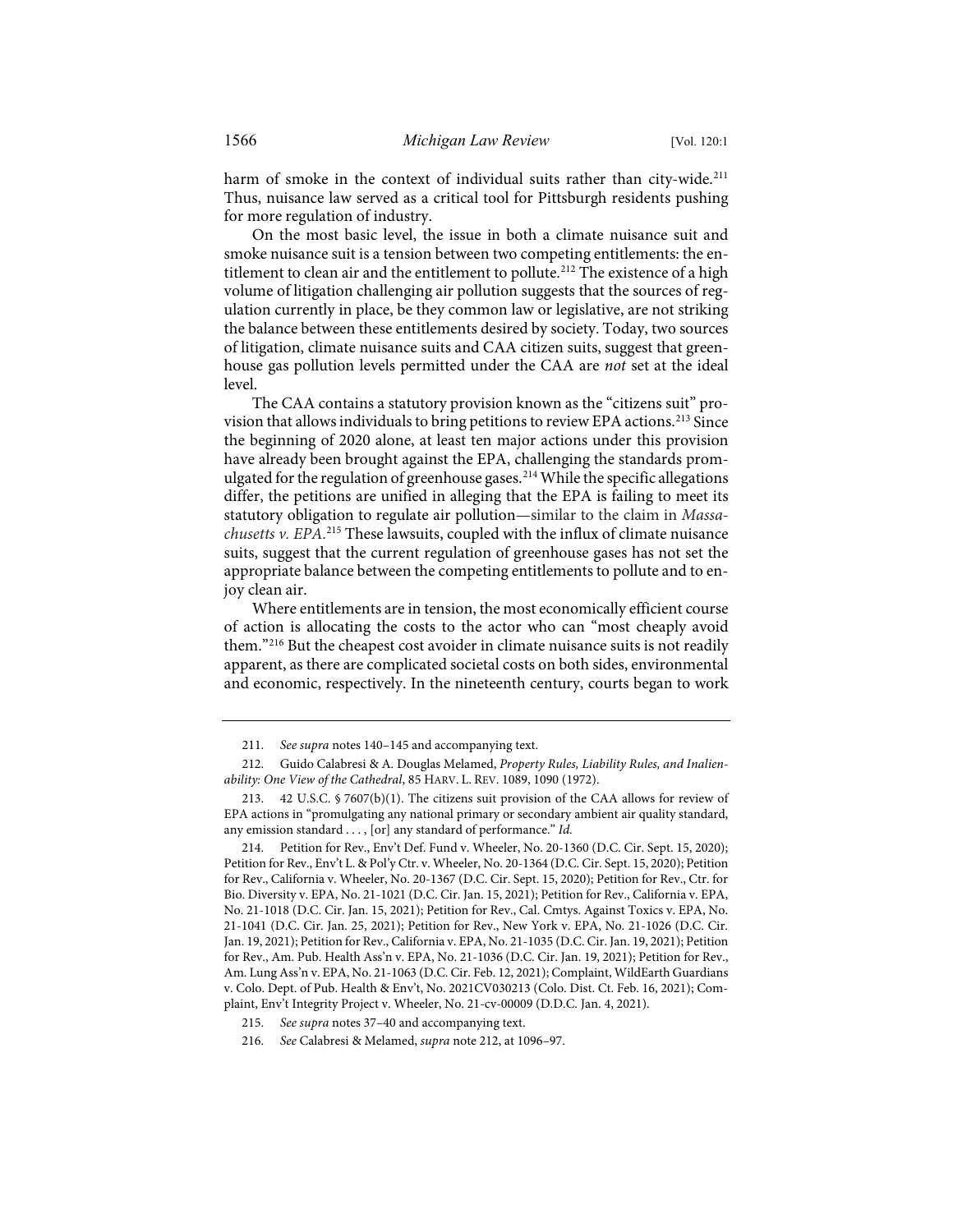through similarly complicated costs through smoke nuisance suits.<sup>[217](#page-32-0)</sup> Judges had to consider competing costs: on one hand, there was the economic cost of closing a polluting factory, and on the other hand, there was the environmen-tal cost of polluted air.<sup>[218](#page-32-1)</sup>

When no entitlement clearly wins out, there are two possible avenues for judicial resolution. First, a court could look to the relative worthiness of the two entitlements and allocate the cost accordingly.[219](#page-32-2) Second, a court could make a decision consistent with other entitlements in society[.220](#page-32-3) Paradoxically, the history of smoke nuisance suits shows that the best way to resolve the question of how to allocate the cost of pollution in a climate nuisance suit is to continue to bring climate nuisance suits, allowing society to try and settle on the appropriate balance between competing costs. And by prototyping the appropriate balance in the context of individual suits, it can provide a framework for more stringent regulation on a national scale, just as nineteenth-cen-tury nuisance law provided a blueprint for the Weber Bill in Pittsburgh.<sup>[221](#page-32-4)</sup>

## C*. The Expressive and Innovative Value of Holding Polluters Accountable*

Even if climate nuisance suits are dismissed on procedural technicalities, they still have expressive value by asserting the beliefs of a municipal community in court. Today, many Americans feel that the federal government is doing too little to reduce the effects of climate change.[222](#page-32-5) The overwhelming majority of Americans want to see more restrictions in place on power plant emissions, the implementation of a carbon tax program, and stricter fuel-effi-ciency standards for cars.<sup>[223](#page-32-6)</sup> In the absence of a strong response from the federal government, nuisance lawsuits allow a municipality to take control and protect the health and welfare of its citizens.

Public nuisance actions are the "common law of the police power," a manner of protecting the people against violations of their health, welfare, and safety through the courts.<sup>[224](#page-32-7)</sup> Beyond simply shifting the cost of harm from one

<sup>217.</sup> *See supra* note[s 127](#page-20-12)[–128](#page-20-13) and accompanying text.

<sup>218.</sup> *See supra* note[s 127](#page-20-12)[–128](#page-20-13) and accompanying text.

<sup>219.</sup> Calabresi & Melamed, *supra* not[e 212,](#page-31-0) at 1102.

<sup>220.</sup> *Id.*

<sup>221.</sup> *See supra* note[s 151](#page-22-14)[–153](#page-22-12) and accompanying text.

<span id="page-32-5"></span><span id="page-32-4"></span><span id="page-32-3"></span><span id="page-32-2"></span><span id="page-32-1"></span><span id="page-32-0"></span><sup>222.</sup> According to the Pew Research Center, in 2020, sixty-five percent of Americans believed the government should be doing more to address climate change, and seventy-nine percent of Americans would like to see the country shift its energy supply to "developing alternative sources of energy, such as wind and solar." Alec Tyson & Brian Kennedy, *Two-Thirds of Americans Think Government Should Do More on Climate*, PEW RSCH. CTR. (June 23, 2020), [https://www.pewresearch.org/science/2020/06/23/two-thirds-of-americans-think-government](https://www.pewresearch.org/science/2020/06/23/two-thirds-of-americans-think-government-should-do-more-on-climate/)[should-do-more-on-climate](https://www.pewresearch.org/science/2020/06/23/two-thirds-of-americans-think-government-should-do-more-on-climate/) [\[perma.cc/P75M-NMAF\]](https://perma.cc/P75M-NMAF).

<span id="page-32-6"></span><sup>223.</sup> *Id.*

<span id="page-32-7"></span><sup>224.</sup> FREUND, *supra* not[e 112,](#page-18-12) at 66.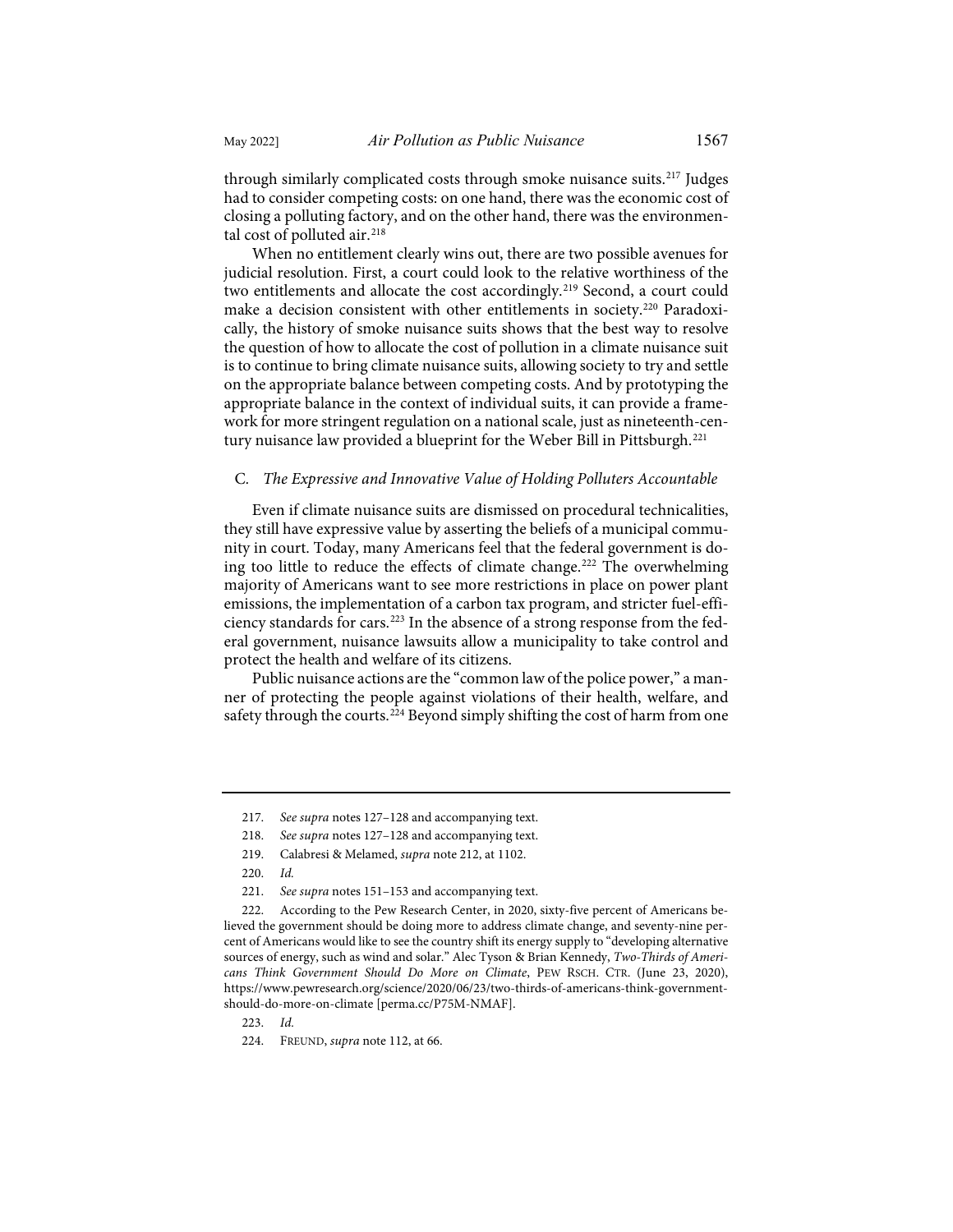party to another, tort law also has a profound expressive value.<sup>[225](#page-33-0)</sup> The message sent in a tort case is simple but important: "*[t]he defendant wronged the plaintiff*."[226](#page-33-1) Through these moral messages, tort law ensures that plaintiffs are treated with dignity in society.[227](#page-33-2) In this sense, climate nuisance suits are a way of putting force behind the beliefs of a local community, who overwhelmingly wish to see more action taken against oil companies. The value holds regard-less of the outcome of the suits.<sup>[228](#page-33-3)</sup>

Climate nuisance suits also have an innovative value because they put financial pressure on industry through litigation costs and potential damage awards, making it more costly to pollute. As history demonstrates, the smoke abatement movement found eventual success through the invention and wide dissemination of abatement technologies.[229](#page-33-4) In Ben Pontin's historical analysis of the adoption of clean technology in the nineteenth century, he notes that nuisance law put pressure on corporations to invent clean technology where it did not yet exist.<sup>[230](#page-33-5)</sup> Nuisance law was a critical driver in the creation of a "multi-million-pound market in pollution abatement technology" in nine-teenth-century Britain.<sup>[231](#page-33-6)</sup> The technologies that grew from the collective investment would have been inconceivable to scientists and corporations alike when the first rounds of nuisance lawsuits were brought, just like the potential innovations in green technology might seem impossible today. Putting pressure on the fossil fuel industry through common law and legislative regulation alike may lead to the kind of innovation that abated the nineteenth-century smoke problem, which at the time seemed just as insurmountable as our climate problems today.

<span id="page-33-6"></span><span id="page-33-5"></span>231. *Id.*

<span id="page-33-0"></span><sup>225.</sup> *See* Scott Hershovitz, *Treating Wrongs as Wrongs: An Expressive Argument for Tort Law*, 10 J. TORT L. 405 (2017).

<sup>226.</sup> *Id.* at 406.

<span id="page-33-2"></span><span id="page-33-1"></span><sup>227.</sup> *Id.* at 419 ("That is, tort is a way for us to make sure that [the plaintiff] enjoys the dignity to which he is morally entitled.").

<span id="page-33-3"></span>The idea that climate nuisance suits have an important, expressive value is not without criticism. For instance, in 2019, at a Rule of Law Defense Fund panel, a critic of climate nuisance suits described the role of the municipalities bringing suit as "weaponizing local public nuisance laws to drive national and international policy." *Walter Olson and Andrew M. Grossman Participate in the Event, "Climate Change Litigation and Public Nuisance Lawsuits," hosted by the Rule of Law Defense Fund*, CATO INST., at 01:31–01:37 (Oct. 17, 2019), [https://www.cato.org/mul](https://www.cato.org/multimedia/media-highlights-tv/walter-olson-andrew-m-grossman-participate-event-climate-change)[timedia/media-highlights-tv/walter-olson-andrew-m-grossman-participate-event-climate-change](https://www.cato.org/multimedia/media-highlights-tv/walter-olson-andrew-m-grossman-participate-event-climate-change) (remarks of Alan Wilson, Att'y Gen. of South Carolina). Another critic described the lawsuits as a poorly thought out "roll of the dice." *Id.* at 15:35–15:41 (remarks of Andrew Grossman). These views, commonly shared by conservative legal scholars, discredit the positive expressive role these suits can bring regardless of the outcome.

<span id="page-33-4"></span><sup>229.</sup> *See supra* Section II.C.

<sup>230.</sup> *See Common Law Clean Up*, *supra* not[e 160,](#page-24-1) at 197.